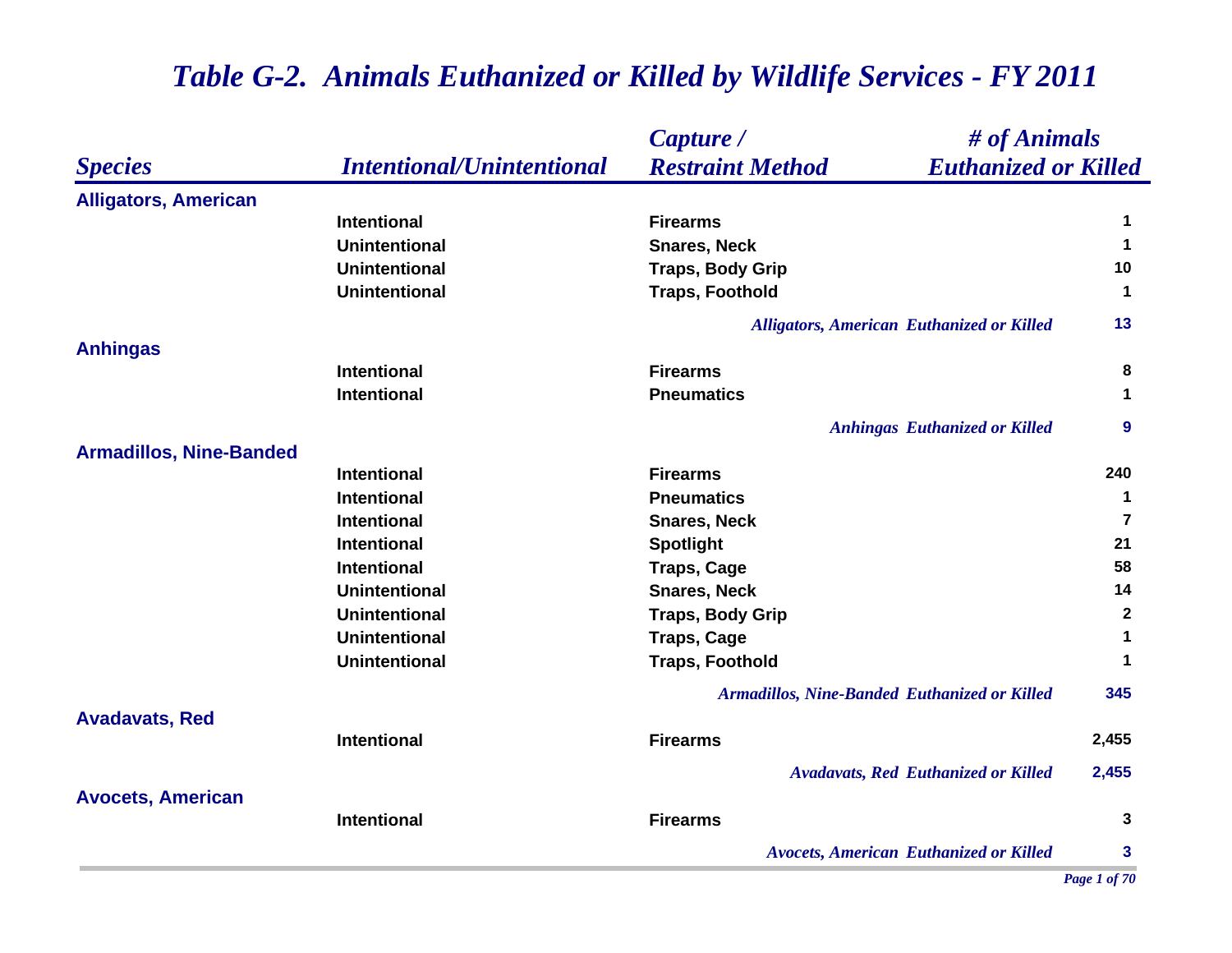|                         |                                  | # of Animals<br>Capture /                              |                      |
|-------------------------|----------------------------------|--------------------------------------------------------|----------------------|
| <b>Species</b>          | <b>Intentional/Unintentional</b> | <b>Restraint Method</b><br><b>Euthanized or Killed</b> |                      |
| <b>Badgers</b>          |                                  |                                                        |                      |
|                         | <b>Intentional</b>               | <b>Firearms</b>                                        | 53                   |
|                         | <b>Intentional</b>               | <b>Snares, Foot/Leg</b>                                | 9                    |
|                         | <b>Intentional</b>               | <b>Snares, Neck</b>                                    | 115                  |
|                         | Intentional                      | <b>Spotlight</b>                                       | $\boldsymbol{9}$     |
|                         | Intentional                      | <b>Traps, Body Grip</b>                                | 8                    |
|                         | <b>Intentional</b>               | <b>Traps, Cage</b>                                     | 5                    |
|                         | <b>Intentional</b>               | <b>Traps, Foothold</b>                                 | 191                  |
|                         | <b>Intentional</b>               | <b>Traps, Foothold (Padded)</b>                        | 16                   |
|                         | <b>Unintentional</b>             | <b>Snares, Neck</b>                                    | 90                   |
|                         | <b>Unintentional</b>             | <b>Traps, Foothold</b>                                 | 40                   |
|                         |                                  | <b>Badgers Euthanized or Killed</b>                    | 536                  |
| <b>Bass, Largemouth</b> |                                  |                                                        |                      |
|                         | <b>Unintentional</b>             | <b>Traps, Body Grip</b>                                | $\overline{2}$       |
|                         |                                  | <b>Bass, Largemouth Euthanized or Killed</b>           | $\overline{2}$       |
| <b>Bats (All)</b>       |                                  |                                                        |                      |
|                         | <b>Intentional</b>               | <b>Barriers, Netting</b>                               | $\blacktriangleleft$ |
|                         | <b>Intentional</b>               | <b>Handcaught/Gathered</b>                             | 14                   |
|                         | Intentional                      | Nets, Other                                            | $\mathbf{2}$         |
|                         |                                  | <b>Bats (All) Euthanized or Killed</b>                 | 17                   |
| <b>Bears, Black</b>     |                                  |                                                        |                      |
|                         | <b>Intentional</b>               | <b>Firearms</b>                                        | 206                  |
|                         | <b>Intentional</b>               | <b>Snares, Foot/Leg</b>                                | 180                  |
|                         | Intentional                      | <b>Snares, Neck</b>                                    | 15                   |
|                         | Intentional                      | <b>Spotlight</b>                                       | $\blacktriangleleft$ |
|                         | <b>Intentional</b>               | <b>Traps, Cage</b>                                     | 44                   |
|                         | Intentional                      | <b>Traps, Culvert</b>                                  | 117                  |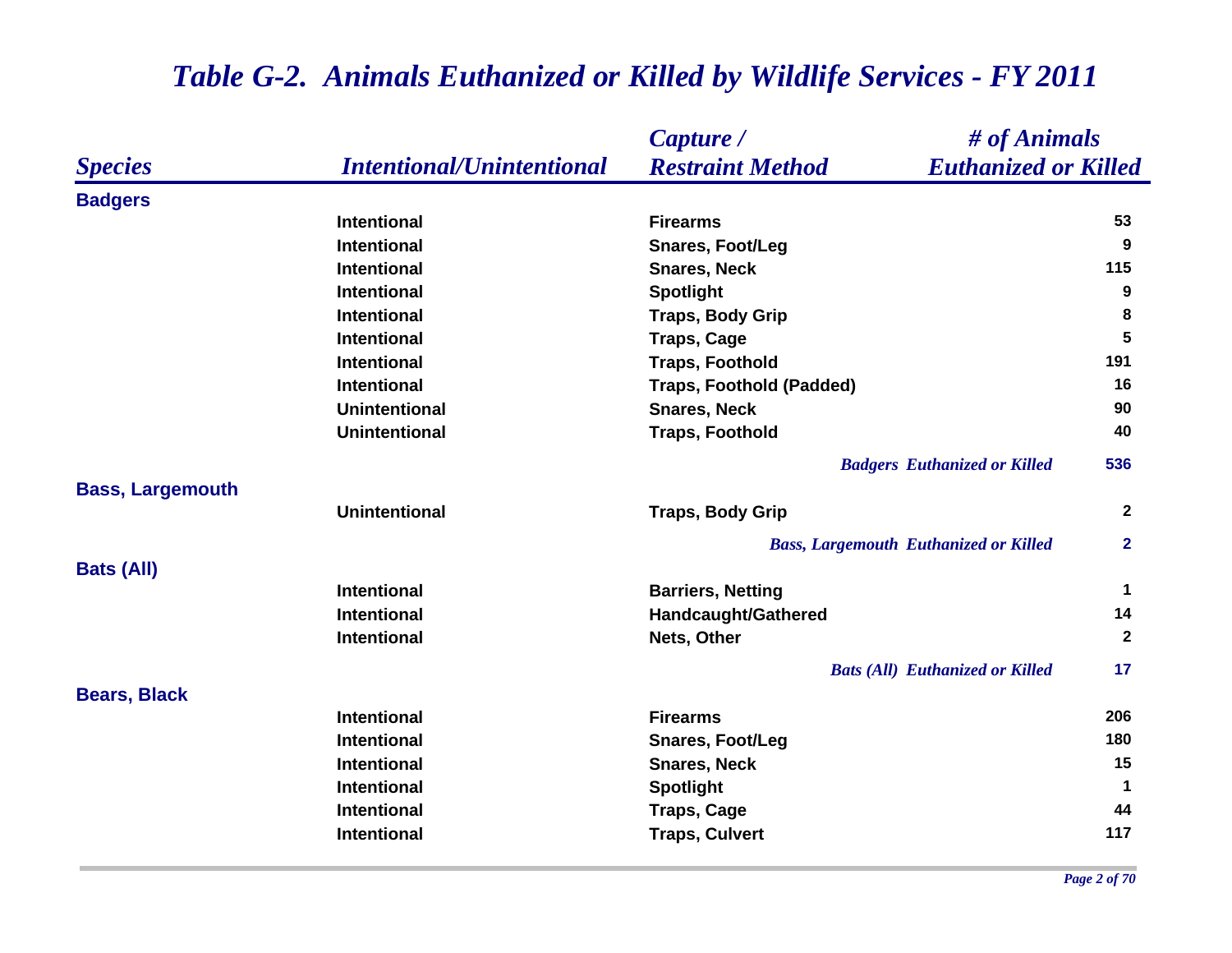|                                    |                                  | # of Animals<br>Capture /                              |                      |
|------------------------------------|----------------------------------|--------------------------------------------------------|----------------------|
| <b>Species</b>                     | <b>Intentional/Unintentional</b> | <b>Euthanized or Killed</b><br><b>Restraint Method</b> |                      |
| <b>Bears, Black</b>                |                                  |                                                        |                      |
|                                    | <b>Intentional</b>               | <b>Traps, Foothold</b>                                 | $\mathbf{2}$         |
|                                    | <b>Unintentional</b>             | <b>M-44 Cyanide Capsule</b>                            | $\overline{2}$       |
|                                    | <b>Unintentional</b>             | <b>Snares, Neck</b>                                    | $5\phantom{.0}$      |
|                                    | <b>Unintentional</b>             | <b>Traps, Foothold</b>                                 | $\mathbf{2}$         |
|                                    |                                  | <b>Bears, Black Euthanized or Killed</b>               | 574                  |
| <b>Beavers</b>                     |                                  |                                                        |                      |
|                                    | <b>Intentional</b>               | <b>Firearms</b>                                        | 3,416                |
|                                    | <b>Intentional</b>               | <b>Handcaught/Gathered</b>                             | 1                    |
|                                    | <b>Intentional</b>               | <b>Night Vision/Infrared Equipment</b>                 | 162                  |
|                                    | <b>Intentional</b>               | <b>Snares, Foot/Leg</b>                                | $\mathbf{2}$         |
|                                    | <b>Intentional</b>               | <b>Snares, Neck</b>                                    | 2,994                |
|                                    | <b>Intentional</b>               | <b>Spotlight</b>                                       | 1,226                |
|                                    | <b>Intentional</b>               | <b>Traps, Body Grip</b>                                | 17,519               |
|                                    | <b>Intentional</b>               | <b>Traps, Cage</b>                                     | 50                   |
|                                    | <b>Intentional</b>               | <b>Traps, Foothold</b>                                 | 1,471                |
|                                    | <b>Intentional</b>               | <b>Traps, Foothold (Padded)</b>                        | 27                   |
|                                    | <b>Intentional</b>               | <b>Traps, Other</b>                                    | 17                   |
|                                    | <b>Intentional</b>               | <b>Traps, Suitcase</b>                                 | 956                  |
|                                    | <b>Unintentional</b>             | <b>Traps, Body Grip</b>                                | $\blacktriangleleft$ |
|                                    |                                  | <b>Beavers Euthanized or Killed</b>                    | 27,842               |
| <b>Beavers, Mountain</b>           |                                  |                                                        |                      |
|                                    | <b>Intentional</b>               | <b>Traps, Body Grip</b>                                | $\overline{7}$       |
| <b>Blackbirds, (Mixed Species)</b> |                                  | <b>Beavers, Mountain Euthanized or Killed</b>          | $\overline{7}$       |
|                                    | <b>Intentional</b>               | <b>Firearms</b>                                        | 57                   |
|                                    | <b>Intentional</b>               | <b>Traps, Cage</b>                                     | 221                  |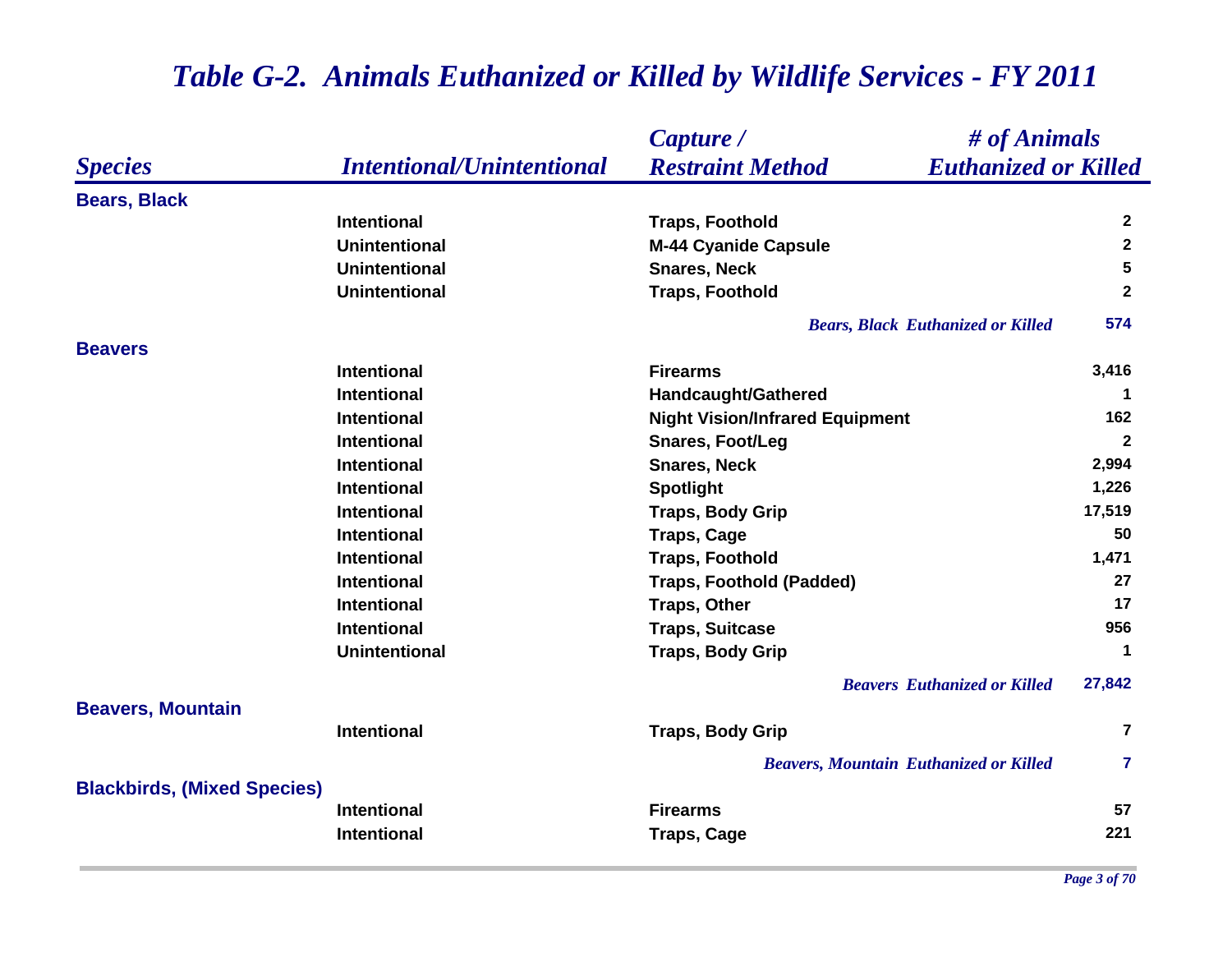|                                    |                                  | Capture /                                               | # of Animals |  |
|------------------------------------|----------------------------------|---------------------------------------------------------|--------------|--|
| <b>Species</b>                     | <b>Intentional/Unintentional</b> | <b>Restraint Method</b><br><b>Euthanized or Killed</b>  |              |  |
| <b>Blackbirds, (Mixed Species)</b> |                                  |                                                         |              |  |
|                                    | <b>Intentional</b>               | <b>Traps, Decoy</b>                                     | 6            |  |
|                                    |                                  | <b>Blackbirds, (Mixed Species) Euthanized or Killed</b> | 284          |  |
| <b>Blackbirds, Brewer's</b>        |                                  |                                                         |              |  |
|                                    | <b>Intentional</b>               | DRC-1339-Feedlots                                       | 18,285       |  |
|                                    | <b>Intentional</b>               | DRC-1339-Staging Areas                                  | 700          |  |
|                                    | Intentional                      | <b>Firearms</b>                                         | 821          |  |
|                                    | <b>Intentional</b>               | <b>Handcaught/Gathered</b>                              | 6            |  |
|                                    | <b>Intentional</b>               | <b>Traps, Cage</b>                                      | 30           |  |
|                                    | Intentional                      | <b>Traps, Decoy</b>                                     | 954          |  |
|                                    |                                  | <b>Blackbirds, Brewer's Euthanized or Killed</b>        | 20,796       |  |
| <b>Blackbirds, Red-Winged</b>      |                                  |                                                         |              |  |
|                                    | <b>Intentional</b>               | DRC-1339-Feedlots                                       | 8,815        |  |
|                                    | <b>Intentional</b>               | <b>DRC-1339-Staging Areas</b>                           | 618,508      |  |
|                                    | <b>Intentional</b>               | <b>Firearms</b>                                         | 27,043       |  |
|                                    | <b>Intentional</b>               | Handcaught/Gathered                                     | 6            |  |
|                                    | <b>Intentional</b>               | <b>Pneumatics</b>                                       | 41           |  |
|                                    | <b>Intentional</b>               | <b>Traps, Cage</b>                                      | 133          |  |
|                                    | <b>Intentional</b>               | <b>Traps, Decoy</b>                                     | 2,349        |  |
|                                    | <b>Intentional</b>               | <b>Traps, Other</b>                                     | 239          |  |
|                                    |                                  | <b>Blackbirds, Red-Winged Euthanized or Killed</b>      | 657,134      |  |
| <b>Blackbirds, Yellow-Headed</b>   |                                  |                                                         |              |  |
|                                    | <b>Intentional</b>               | <b>Firearms</b>                                         | 350          |  |
|                                    | Intentional                      | <b>Traps, Decoy</b>                                     | 9            |  |
|                                    |                                  | <b>Blackbirds, Yellow-Headed Euthanized or Killed</b>   | 359          |  |
| <b>Bluebirds, Eastern</b>          | Intentional                      | <b>Firearms</b>                                         | 4            |  |
|                                    |                                  |                                                         |              |  |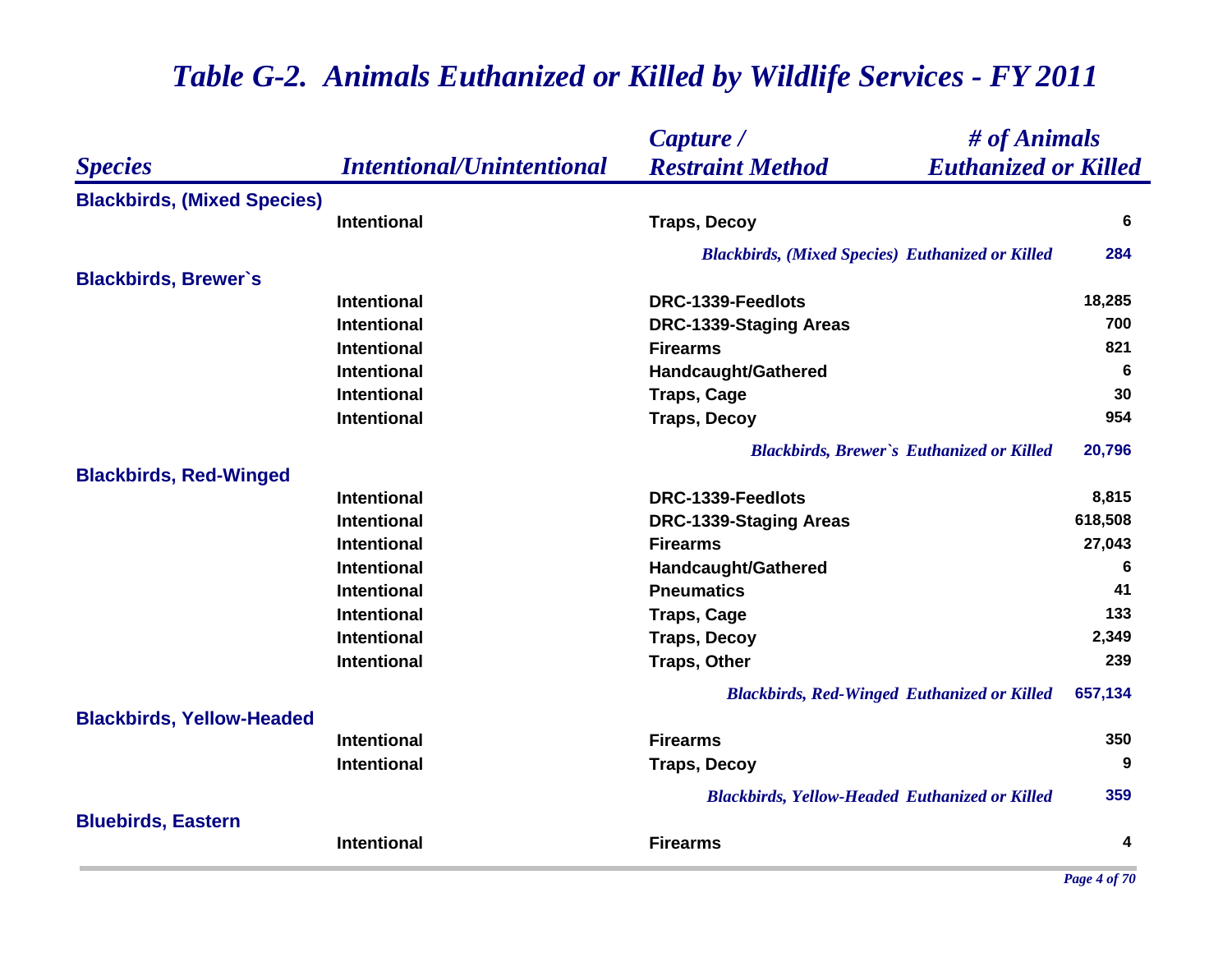|                           |                                  | Capture /                                              | # of Animals         |  |
|---------------------------|----------------------------------|--------------------------------------------------------|----------------------|--|
| <b>Species</b>            | <b>Intentional/Unintentional</b> | <b>Restraint Method</b><br><b>Euthanized or Killed</b> |                      |  |
| <b>Bluebirds, Eastern</b> |                                  |                                                        |                      |  |
|                           | <b>Unintentional</b>             | <b>Traps, Other</b>                                    | $\mathbf{2}$         |  |
|                           |                                  | <b>Bluebirds, Eastern Euthanized or Killed</b>         | 6                    |  |
| <b>Bluebirds, Western</b> |                                  |                                                        |                      |  |
|                           | <b>Intentional</b>               | <b>Firearms</b>                                        | $\blacktriangleleft$ |  |
|                           |                                  | <b>Bluebirds, Western Euthanized or Killed</b>         | 1                    |  |
| <b>Bobcats</b>            |                                  |                                                        |                      |  |
|                           | <b>Intentional</b>               | <b>Calling Device, Electronic</b>                      | 20                   |  |
|                           | <b>Intentional</b>               | <b>Calling Device, Manual(Hand, Blown)</b>             | 27                   |  |
|                           | <b>Intentional</b>               | <b>Dog</b>                                             | -1                   |  |
|                           | <b>Intentional</b>               | <b>Firearms</b>                                        | 79                   |  |
|                           | <b>Intentional</b>               | <b>Fixed Wing</b>                                      | 6                    |  |
|                           | <b>Intentional</b>               | Helicopter                                             | 81                   |  |
|                           | Intentional                      | <b>Snares, Foot/Leg</b>                                | 3                    |  |
|                           | <b>Intentional</b>               | <b>Snares, Neck</b>                                    | 568                  |  |
|                           | <b>Intentional</b>               | <b>Spotlight</b>                                       | 4                    |  |
|                           | <b>Intentional</b>               | <b>Traps, Cage</b>                                     | 57                   |  |
|                           | <b>Intentional</b>               | <b>Traps, Foothold</b>                                 | 385                  |  |
|                           | <b>Intentional</b>               | <b>Traps, Foothold (Padded)</b>                        | 5                    |  |
|                           | <b>Intentional</b>               | <b>Traps, Other</b>                                    | 1                    |  |
|                           | <b>Unintentional</b>             | <b>Snares, Neck</b>                                    | 13                   |  |
|                           | <b>Unintentional</b>             | <b>Traps, Body Grip</b>                                | $\mathbf{2}$         |  |
|                           | <b>Unintentional</b>             | <b>Traps, Cage</b>                                     | 1                    |  |
|                           | <b>Unintentional</b>             | <b>Traps, Foothold</b>                                 | 9                    |  |
|                           | <b>Unintentional</b>             | <b>Traps, Foothold (Padded)</b>                        | 1                    |  |

*Bobcats Euthanized or Killed* **1,263**

### **Bobolinks**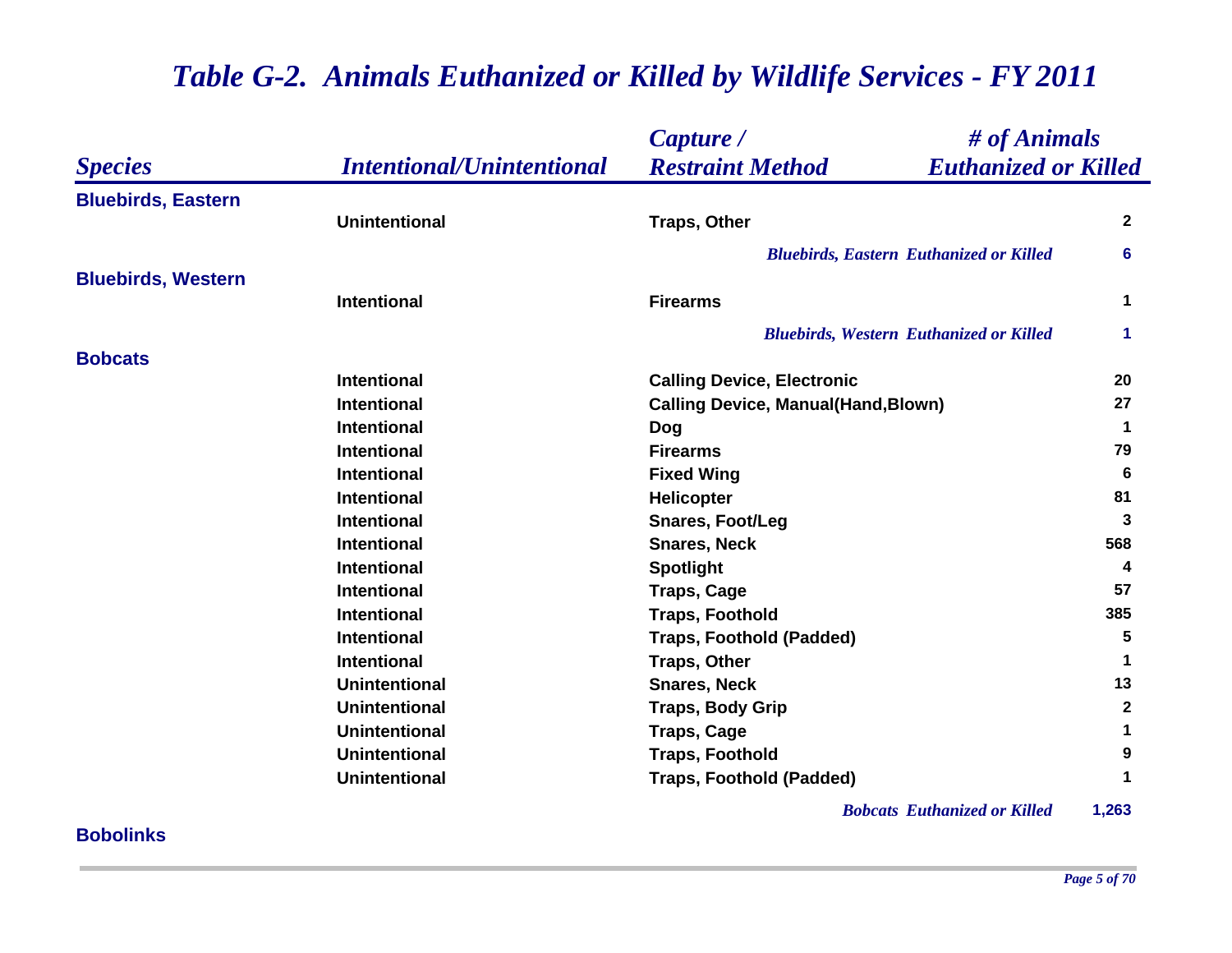|                            |                                  | Capture /                                              | # of Animals |  |
|----------------------------|----------------------------------|--------------------------------------------------------|--------------|--|
| <b>Species</b>             | <b>Intentional/Unintentional</b> | <b>Restraint Method</b><br><b>Euthanized or Killed</b> |              |  |
| <b>Bobolinks</b>           |                                  |                                                        |              |  |
|                            | <b>Intentional</b>               | <b>Firearms</b>                                        | 19           |  |
|                            |                                  | <b>Bobolinks Euthanized or Killed</b>                  | 19           |  |
| <b>Bulbuls, Red-Vented</b> |                                  |                                                        |              |  |
|                            | <b>Intentional</b>               | <b>Firearms</b>                                        | 1,090        |  |
|                            | <b>Intentional</b>               | <b>Traps, Cage</b>                                     | 3            |  |
|                            | <b>Intentional</b>               | <b>Traps, Decoy</b>                                    | 15           |  |
|                            |                                  | <b>Bulbuls, Red-Vented Euthanized or Killed</b>        | 1,108        |  |
| <b>Buntings, Lark</b>      |                                  |                                                        |              |  |
|                            | <b>Intentional</b>               | <b>Firearms</b>                                        | 964          |  |
|                            |                                  | <b>Buntings, Lark Euthanized or Killed</b>             | 964          |  |
| <b>Buntings, Snow</b>      |                                  |                                                        |              |  |
|                            | <b>Intentional</b>               | <b>Firearms</b>                                        | 15           |  |
|                            |                                  | <b>Buntings, Snow Euthanized or Killed</b>             | 15           |  |
| <b>Caimans, Spectacled</b> |                                  |                                                        |              |  |
|                            | <b>Intentional</b>               | <b>Firearms</b>                                        | $\mathbf 1$  |  |
|                            |                                  | <b>Caimans, Spectacled Euthanized or Killed</b>        | 1            |  |
| <b>Caracaras</b>           |                                  |                                                        |              |  |
|                            | <b>Intentional</b>               | <b>Firearms</b>                                        | 14           |  |
|                            |                                  | <b>Caracaras Euthanized or Killed</b>                  | 14           |  |
| <b>Cardinals, Northern</b> |                                  |                                                        |              |  |
|                            | <b>Intentional</b>               | <b>Firearms</b>                                        | 112          |  |
|                            | <b>Intentional</b>               | <b>Pneumatics</b>                                      | 6            |  |
|                            | <b>Intentional</b>               | <b>Traps, Cage</b>                                     | 45           |  |
|                            | <b>Intentional</b>               | <b>Traps, Decoy</b>                                    | 103          |  |
|                            | <b>Unintentional</b>             | <b>Traps, Cage</b>                                     | $\mathbf 1$  |  |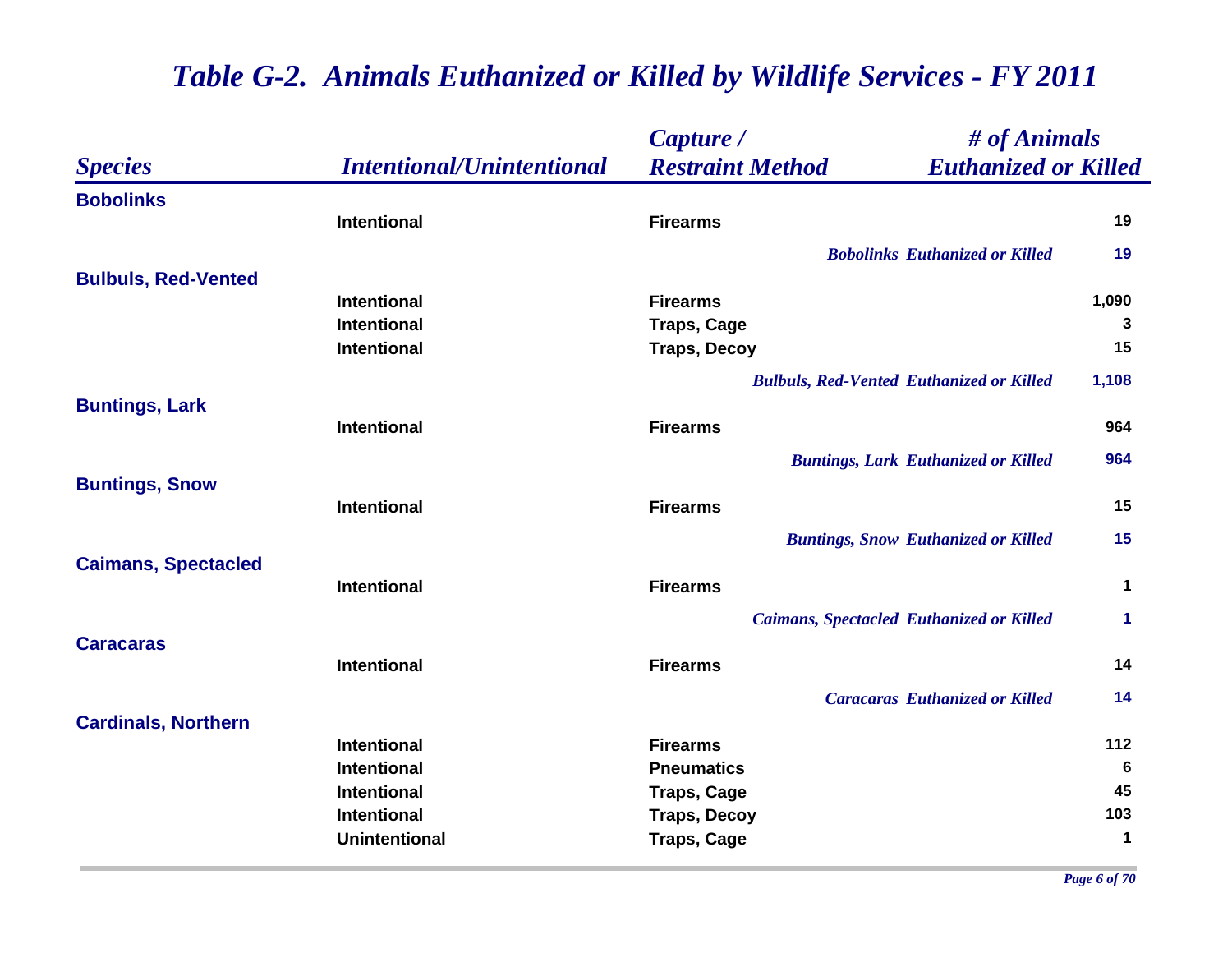|                                 |                                  | # of Animals<br>Capture /                              |                 |
|---------------------------------|----------------------------------|--------------------------------------------------------|-----------------|
| <b>Species</b>                  | <b>Intentional/Unintentional</b> | <b>Restraint Method</b><br><b>Euthanized or Killed</b> |                 |
| <b>Cardinals, Northern</b>      |                                  |                                                        |                 |
|                                 |                                  | <b>Cardinals, Northern Euthanized or Killed</b>        | 267             |
| <b>Cardinals, Red Crested</b>   |                                  |                                                        |                 |
|                                 | <b>Intentional</b>               | <b>Firearms</b>                                        | 2,367           |
|                                 | <b>Intentional</b>               | <b>Pneumatics</b>                                      | 490             |
|                                 | <b>Intentional</b>               | <b>Traps, Cage</b>                                     | 1,435           |
|                                 | <b>Intentional</b>               | <b>Traps, Decoy</b>                                    | 401             |
|                                 |                                  | <b>Cardinals, Red Crested Euthanized or Killed</b>     | 4,693           |
| <b>Catfish, Bullhead (All)</b>  |                                  |                                                        |                 |
|                                 | <b>Unintentional</b>             | <b>Traps, Body Grip</b>                                | $\mathbf 1$     |
|                                 |                                  | Catfish, Bullhead (All) Euthanized or Killed           | 1               |
| <b>Cats, Feral/Free Ranging</b> |                                  |                                                        |                 |
|                                 | <b>Intentional</b>               | <b>Catch Pole</b>                                      | $\mathbf{2}$    |
|                                 | <b>Intentional</b>               | <b>Firearms</b>                                        | 272             |
|                                 | <b>Intentional</b>               | <b>Handcaught/Gathered</b>                             | 7               |
|                                 | Intentional                      | <b>Snares, Neck</b>                                    | 3               |
|                                 | <b>Intentional</b>               | <b>Spotlight</b>                                       | 67              |
|                                 | Intentional                      | <b>Traps, Body Grip</b>                                | 7               |
|                                 | Intentional                      | <b>Traps, Cage</b>                                     | 884             |
|                                 | <b>Intentional</b>               | <b>Traps, Decoy</b>                                    | $\mathbf{1}$    |
|                                 | <b>Intentional</b>               | <b>Traps, Foothold</b>                                 | 13              |
|                                 | <b>Intentional</b>               | <b>Traps, Foothold (Padded)</b>                        | 7               |
|                                 | <b>Intentional</b>               | <b>Traps, Other</b>                                    | $5\phantom{.0}$ |
|                                 | <b>Unintentional</b>             | <b>M-44 Cyanide Capsule</b>                            | 1               |
|                                 | <b>Unintentional</b>             | <b>Snares, Neck</b>                                    | $\mathbf{2}$    |
|                                 | <b>Unintentional</b>             | <b>Traps, Body Grip</b>                                | $\mathbf{2}$    |
|                                 | <b>Unintentional</b>             | <b>Traps, Cage</b>                                     | $\mathbf 2$     |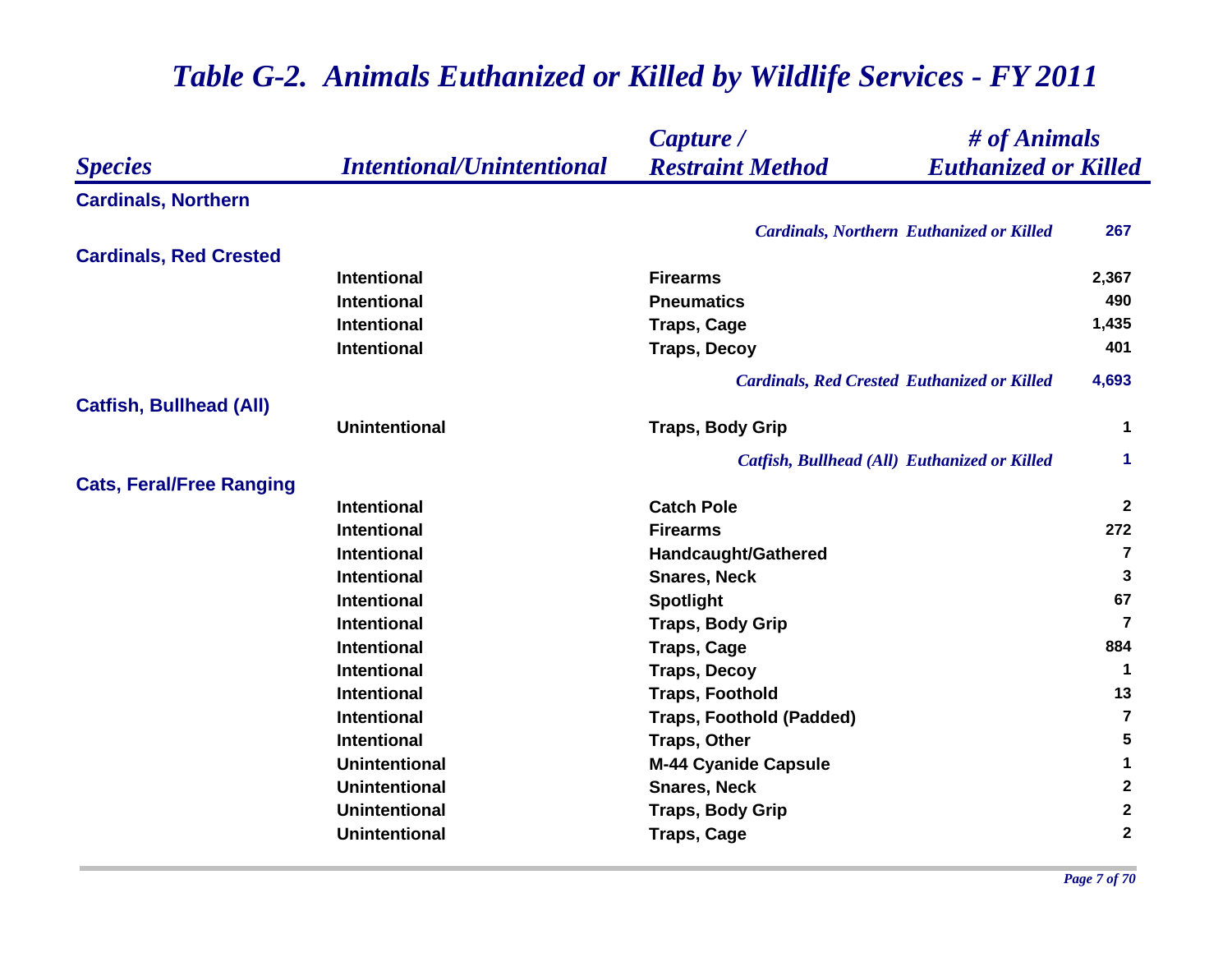|                                     |                                  | # of Animals<br>Capture /                                |                      |
|-------------------------------------|----------------------------------|----------------------------------------------------------|----------------------|
| <b>Species</b>                      | <b>Intentional/Unintentional</b> | <b>Restraint Method</b><br><b>Euthanized or Killed</b>   |                      |
| <b>Cats, Feral/Free Ranging</b>     |                                  |                                                          |                      |
|                                     | <b>Unintentional</b>             | <b>Traps, Foothold</b>                                   | $\mathbf{2}$         |
|                                     |                                  | <b>Cats, Feral/Free Ranging Euthanized or Killed</b>     | 1,277                |
| <b>Cattle, Feral</b>                |                                  |                                                          |                      |
|                                     | <b>Unintentional</b>             | <b>Snares, Neck</b>                                      | $\mathbf{2}$         |
|                                     |                                  | <b>Cattle, Feral Euthanized or Killed</b>                | $\mathbf{2}$         |
| <b>Chickens, Feral/Free Ranging</b> |                                  |                                                          |                      |
|                                     | Intentional                      | <b>Firearms</b>                                          | 1,300                |
|                                     | <b>Intentional</b>               | Handcaught/Gathered                                      | 13                   |
|                                     | <b>Intentional</b>               | Nets, Gun                                                | $\blacktriangleleft$ |
|                                     | <b>Intentional</b>               | Nets, Other                                              | 1                    |
|                                     | <b>Intentional</b>               | <b>Pneumatics</b>                                        | 1                    |
|                                     | <b>Intentional</b>               | <b>Snares, Neck</b>                                      | $\mathbf{2}$         |
|                                     | <b>Intentional</b>               | <b>Traps, Cage</b>                                       | 587                  |
|                                     | <b>Intentional</b>               | <b>Traps, Other</b>                                      | 8                    |
|                                     |                                  | <b>Chickens, Feral/Free Ranging Euthanized or Killed</b> | 1,913                |
| <b>Chipmunks, Eastern</b>           |                                  |                                                          |                      |
|                                     | <b>Intentional</b>               | <b>Firearms</b>                                          | -1                   |
|                                     | <b>Intentional</b>               | Traps, Snap (Rat, Mouse, Etc.)                           | 40                   |
|                                     | <b>Unintentional</b>             | <b>Traps, Foothold</b>                                   | 4                    |
|                                     | <b>Unintentional</b>             | <b>Traps, Other</b>                                      | $\mathbf 1$          |
|                                     | <b>Unintentional</b>             | Traps, Snap (Rat, Mouse, Etc.)                           | $\mathbf{2}$         |
|                                     |                                  | <b>Chipmunks, Eastern Euthanized or Killed</b>           | 48                   |
| <b>Chukars</b>                      |                                  |                                                          |                      |
|                                     | Intentional                      | <b>Firearms</b>                                          | 20                   |
|                                     |                                  | <b>Chukars Euthanized or Killed</b>                      | 20                   |
| <b>Coots, American</b>              |                                  |                                                          |                      |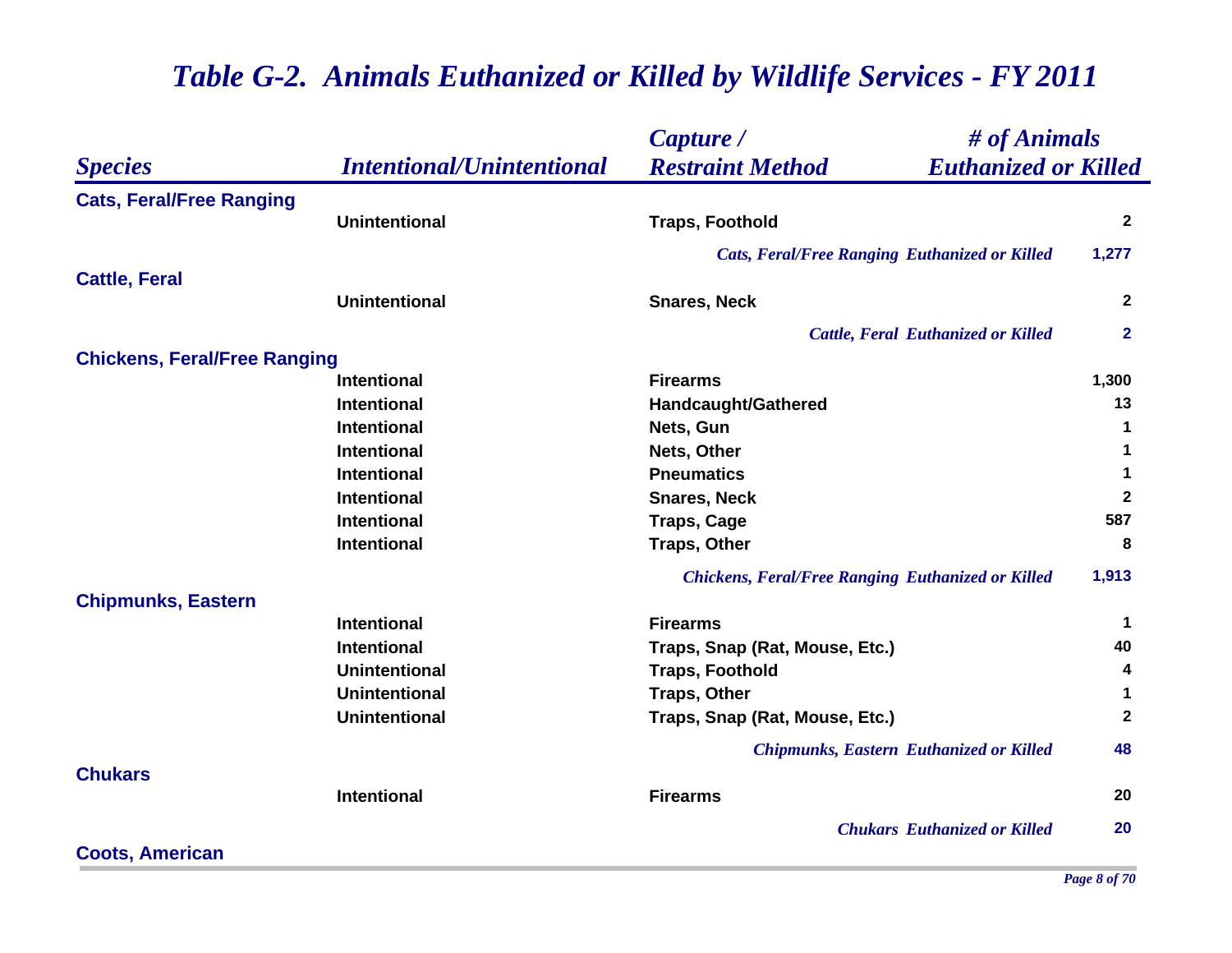#### *Species Capture / Restraint Method # of Animals Intentional/Unintentional Euthanized or Killed* **Coots, American Intentional A/C Powder 1,007 Intentional Firearms 342 Intentional Pneumatics 3 Unintentional Dog <sup>2</sup>** *Coots, American Euthanized or Killed* **1,354 Cormorants, Double-Crested Intentional Firearms 23,005 Intentional Handcaught/Gathered <sup>108</sup> Intentional Night Vision/Infrared Equipment <sup>8</sup> Intentional Pneumatics 1,569** *Cormorants, Double-Crested Euthanized or Killed* **24,690 Cormorants, Pelagic Intentional Firearms 3** *Cormorants, Pelagic Euthanized or Killed* **3 Cowbirds, Brown-Headed Intentional DRC-1339-Feedlots 1,450 Intentional DRC-1339-Staging Areas 825,188 Intentional DRC-1339-TX SLN (Feedlot) 4,000 Intentional Firearms 4,551 Intentional Handcaught/Gathered <sup>1</sup> Intentional Pneumatics 5 Intentional Traps, Cage <sup>88</sup> Intentional Traps, Decoy 11,164 Intentional Traps, Other 186**

### *Table G-2. Animals Euthanized or Killed by Wildlife Services - FY 2011*

*Cowbirds, Brown-Headed Euthanized or Killed* **846,633**

### **Coyotes**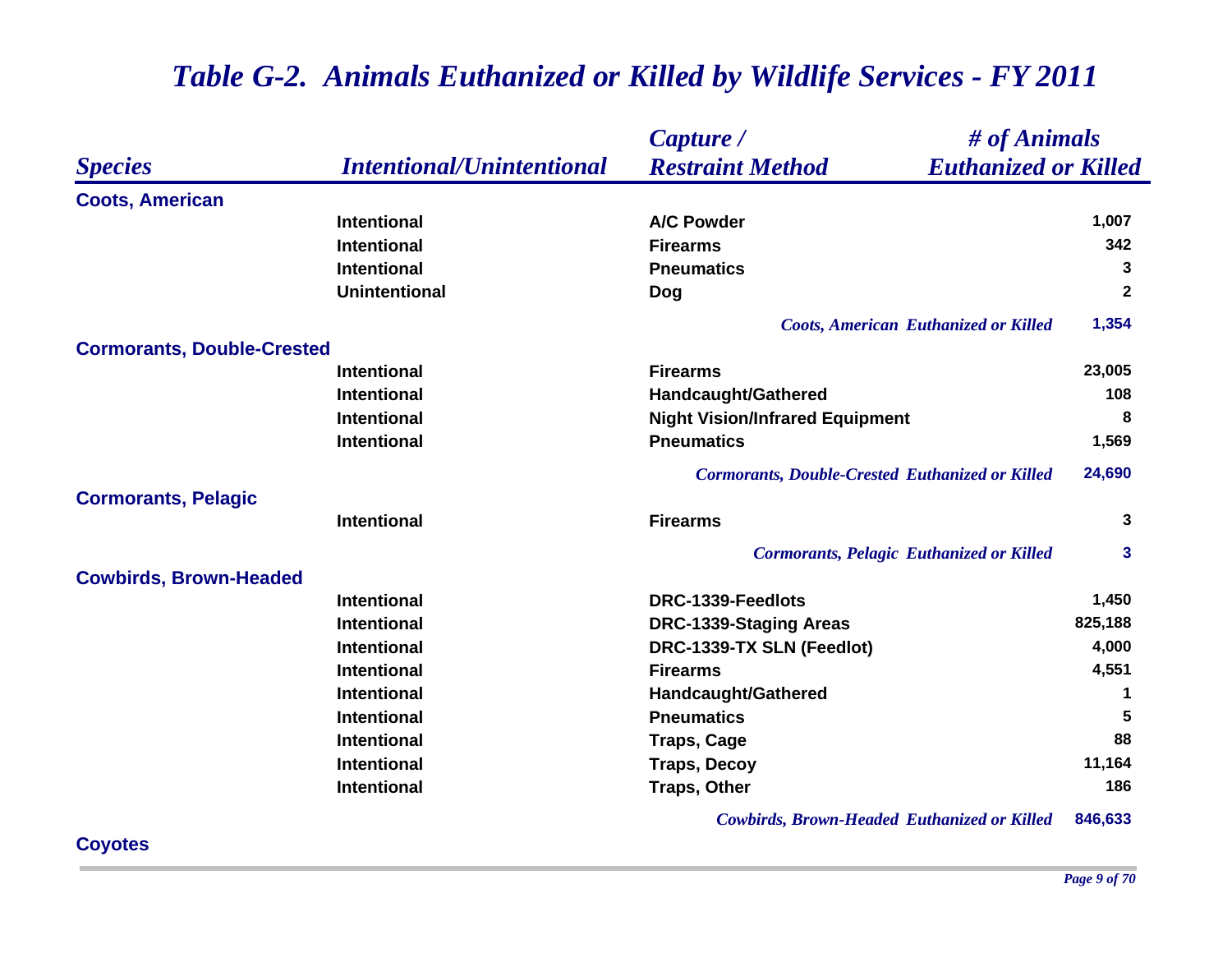### *Species Capture / Restraint Method # of Animals Intentional/Unintentional Euthanized or Killed* **Coyotes Intentional Calling Device, Electronic 1,487 Intentional Calling Device, Manual(Hand,Blown) 1,572 Intentional Compound 1080 Lp Collar (Nm) 3 Intentional Compound 1080 Lp Collar (Tx) <sup>11</sup> Intentional Compound 1080 Lp Collar (Ws) 3 Intentional Dog <sup>1</sup> Intentional Drug Delivery Devices (Other) <sup>1</sup> Intentional Firearms 10,220 Intentional Fixed Wing 25,462 Intentional Handcaught/Gathered <sup>49</sup> Intentional Helicopter 7,296 Intentional M-44 Cyanide Capsule 15,217 Intentional Night Vision/Infrared Equipment <sup>53</sup> Intentional Snares, Foot/Leg <sup>121</sup> Intentional Snares, Neck 15,413 Intentional Snares, Neck Mechanical (Collarum) 79 Intentional Spotlight <sup>249</sup> Intentional Traps, Cage <sup>30</sup> Intentional Traps, Culvert <sup>1</sup> Intentional Traps, Foothold 5,240 Intentional Traps, Foothold (Padded) 670 Intentional Traps, Other <sup>17</sup> Unintentional Snares, Neck 19 Unintentional Traps, Foothold <sup>27</sup> Unintentional Traps, Foothold (Padded) <sup>1</sup>**

### *Table G-2. Animals Euthanized or Killed by Wildlife Services - FY 2011*

*Coyotes Euthanized or Killed* **83,242**

**Cranes, Sandhill**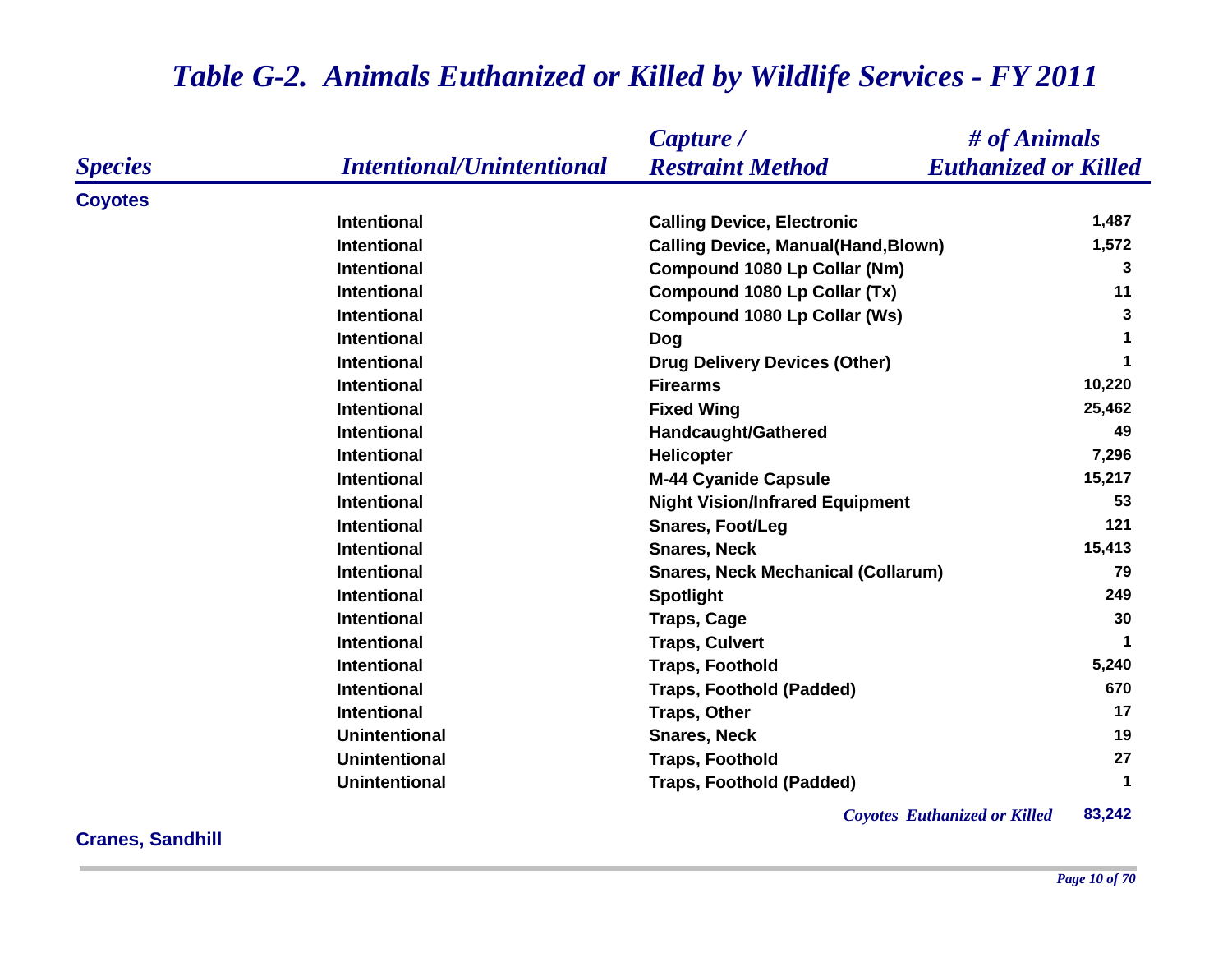|                         |                                  | # of Animals<br>Capture /                              |                      |
|-------------------------|----------------------------------|--------------------------------------------------------|----------------------|
| <b>Species</b>          | <b>Intentional/Unintentional</b> | <b>Restraint Method</b><br><b>Euthanized or Killed</b> |                      |
| <b>Cranes, Sandhill</b> |                                  |                                                        |                      |
|                         | <b>Intentional</b>               | <b>Firearms</b>                                        | 23                   |
|                         | <b>Unintentional</b>             | <b>Traps, Foothold</b>                                 | $\overline{2}$       |
|                         |                                  | <b>Cranes, Sandhill Euthanized or Killed</b>           | 25                   |
| <b>Crows, American</b>  |                                  |                                                        |                      |
|                         | <b>Intentional</b>               | <b>Calling Device, Electronic</b>                      | 538                  |
|                         | <b>Intentional</b>               | <b>Calling Device, Manual(Hand, Blown)</b>             | 5                    |
|                         | <b>Intentional</b>               | <b>DRC-1339 Eggs</b>                                   | 204                  |
|                         | <b>Intentional</b>               | DRC-1339-Livestock/Nest/Fodder                         | 3                    |
|                         | <b>Intentional</b>               | DRC-1339-OK SLN (Crows)                                | 2,431                |
|                         | <b>Intentional</b>               | DRC-1339-Staging Areas                                 | 147                  |
|                         | <b>Intentional</b>               | DRC-1339-WY SLN (Staging/Feedlots)                     | 230                  |
|                         | <b>Intentional</b>               | <b>Firearms</b>                                        | 6,570                |
|                         | <b>Intentional</b>               | <b>Handcaught/Gathered</b>                             | 7                    |
|                         | <b>Intentional</b>               | Nets, Bow                                              | 59                   |
|                         | <b>Intentional</b>               | <b>Pneumatics</b>                                      | 72                   |
|                         | <b>Intentional</b>               | <b>Traps, Body Grip</b>                                | $\blacktriangleleft$ |
|                         | <b>Intentional</b>               | <b>Traps, Cage</b>                                     | 15                   |
|                         | <b>Intentional</b>               | <b>Traps, Foothold (Padded)</b>                        | 13                   |
|                         | <b>Intentional</b>               | <b>Traps, Other</b>                                    | 8                    |
|                         | <b>Intentional</b>               | <b>Traps, Raptor (Other)</b>                           | 1                    |
|                         | <b>Intentional</b>               | Traps, Raptor (Swedish Goshawk)                        | 6                    |
|                         | <b>Unintentional</b>             | <b>Traps, Body Grip</b>                                | 1                    |
|                         | <b>Unintentional</b>             | <b>Traps, Cage</b>                                     | 1                    |
|                         | <b>Unintentional</b>             | <b>Traps, Foothold</b>                                 | 1                    |
|                         |                                  | <b>Crows, American Euthanized or Killed</b>            | 10,313               |
| <b>Crows, Fish</b>      |                                  |                                                        |                      |
|                         | <b>Intentional</b>               | <b>Firearms</b>                                        | 54                   |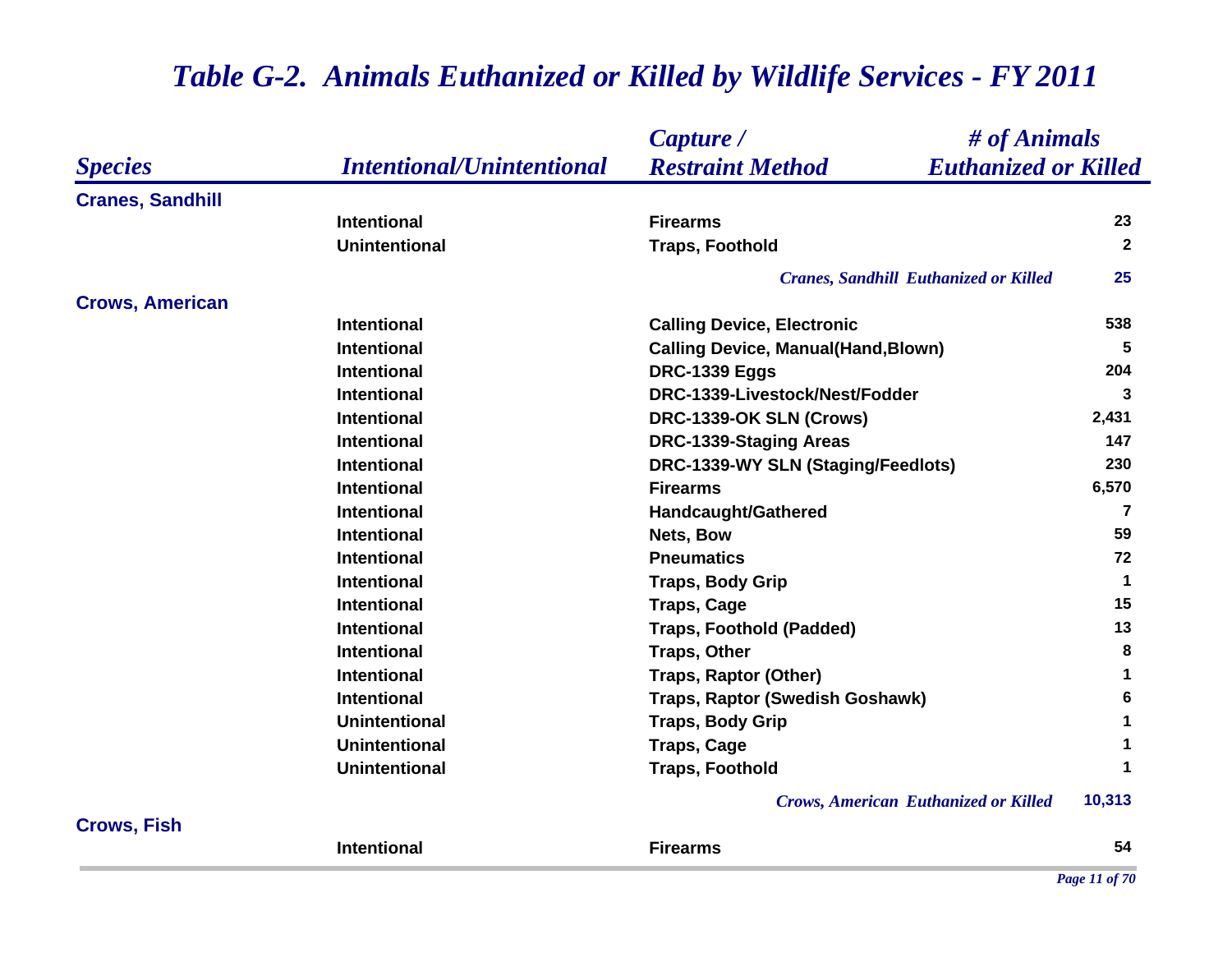|                             |                                  | # of Animals<br>Capture /                              |              |
|-----------------------------|----------------------------------|--------------------------------------------------------|--------------|
| <b>Species</b>              | <b>Intentional/Unintentional</b> | <b>Restraint Method</b><br><b>Euthanized or Killed</b> |              |
| <b>Crows, Fish</b>          |                                  |                                                        |              |
|                             | <b>Intentional</b>               | <b>Pneumatics</b>                                      | $\mathbf{2}$ |
|                             |                                  | <b>Crows, Fish Euthanized or Killed</b>                | 56           |
| <b>Crows, Northwestern</b>  |                                  |                                                        |              |
|                             | <b>Intentional</b>               | <b>Firearms</b>                                        | 25           |
|                             | <b>Intentional</b>               | Handcaught/Gathered                                    | $\mathbf 1$  |
|                             |                                  | <b>Crows, Northwestern Euthanized or Killed</b>        | 26           |
| <b>Curlews, Long-Billed</b> |                                  |                                                        |              |
|                             | <b>Intentional</b>               | <b>Firearms</b>                                        | 5            |
|                             |                                  | <b>Curlews, Long-Billed Euthanized or Killed</b>       | 5            |
| Deer, Axis                  |                                  |                                                        |              |
|                             | <b>Intentional</b>               | <b>Firearms</b>                                        | 329          |
|                             | <b>Unintentional</b>             | <b>Snares, Neck</b>                                    | -1           |
|                             |                                  | Deer, Axis Euthanized or Killed                        | 330          |
| <b>Deer, Black-Tailed</b>   |                                  |                                                        |              |
|                             | <b>Intentional</b>               | <b>Catch Pole</b>                                      | 1            |
|                             | <b>Intentional</b>               | <b>Firearms</b>                                        | 8            |
|                             | <b>Intentional</b>               | <b>Spotlight</b>                                       | 11           |
|                             | <b>Unintentional</b>             | <b>Snares, Neck</b>                                    | $\mathbf{2}$ |
|                             |                                  | Deer, Black-Tailed Euthanized or Killed                | 22           |
| Deer, Mule                  |                                  |                                                        |              |
|                             | <b>Intentional</b>               | <b>Firearms</b>                                        | 9            |
|                             | <b>Intentional</b>               | <b>Spotlight</b>                                       | $\mathbf 1$  |
|                             | <b>Unintentional</b>             | <b>Snares, Neck</b>                                    | 16           |
|                             | <b>Unintentional</b>             | <b>Traps, Foothold</b>                                 | $\mathbf{2}$ |
|                             |                                  | Deer, Mule Euthanized or Killed                        | 28           |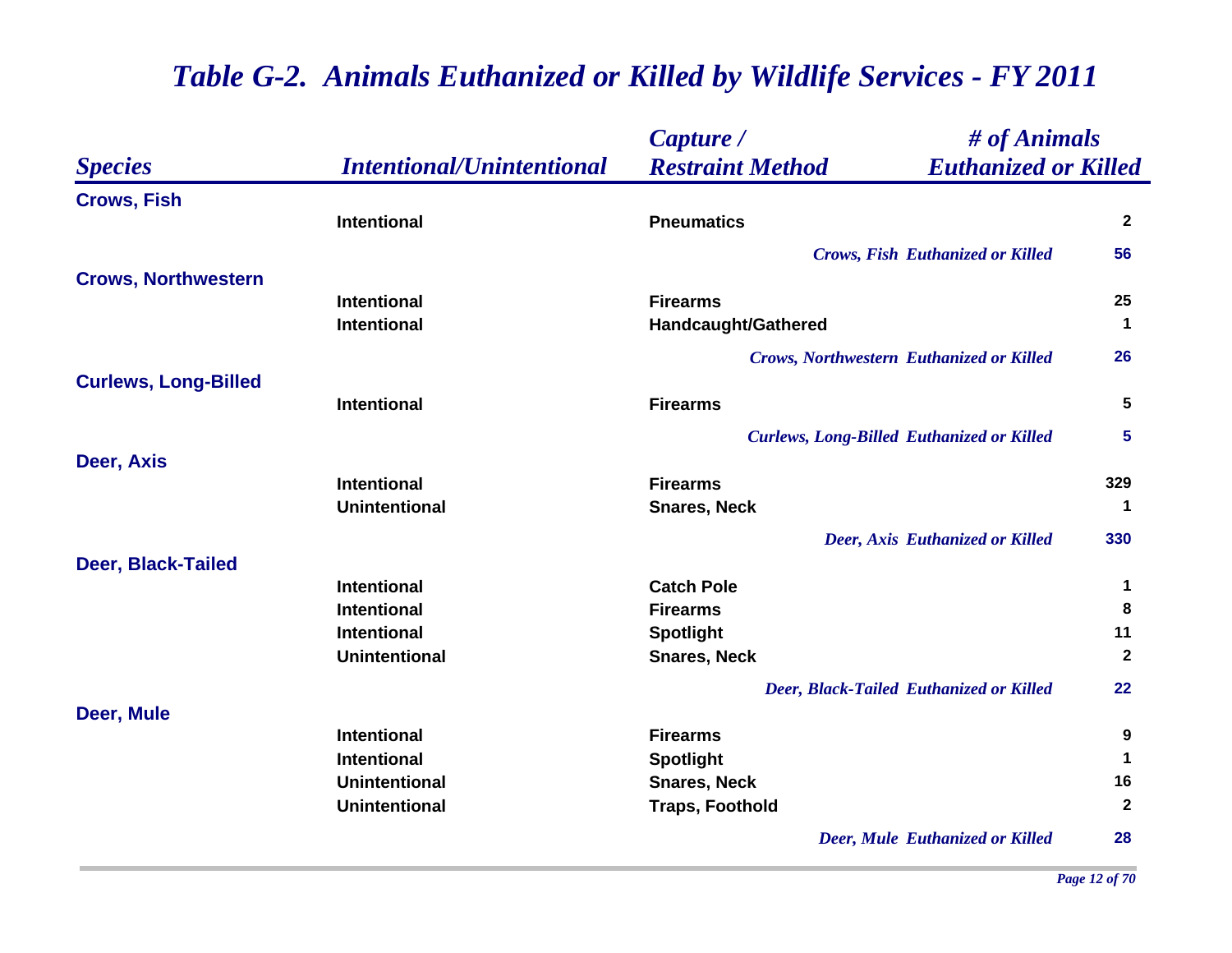|                                       |                                  | Capture /                                              | $\#$ of Animals      |  |
|---------------------------------------|----------------------------------|--------------------------------------------------------|----------------------|--|
| <b>Species</b>                        | <b>Intentional/Unintentional</b> | <b>Restraint Method</b><br><b>Euthanized or Killed</b> |                      |  |
| Deer, Red                             |                                  |                                                        |                      |  |
|                                       | Intentional                      | <b>Firearms</b>                                        | 5                    |  |
|                                       |                                  | <b>Deer, Red Euthanized or Killed</b>                  | 5.                   |  |
| Deer, Sika                            |                                  |                                                        |                      |  |
|                                       | <b>Unintentional</b>             | <b>Snares, Neck</b>                                    | 6                    |  |
|                                       |                                  | Deer, Sika Euthanized or Killed                        | 6                    |  |
| Deer, White-Tailed (Captive)          |                                  |                                                        |                      |  |
|                                       | <b>Intentional</b>               | <b>Firearms</b>                                        | 155                  |  |
|                                       | <b>Intentional</b>               | <b>Traps, Cage</b>                                     | 1                    |  |
|                                       |                                  | Deer, White-Tailed (Captive) Euthanized or Killed      | 156                  |  |
| Deer, White-Tailed (Wild)             |                                  |                                                        |                      |  |
|                                       | <b>Intentional</b>               | <b>Firearms</b>                                        | 3,934                |  |
|                                       | <b>Intentional</b>               | <b>Spotlight</b>                                       | 1,036                |  |
|                                       | <b>Unintentional</b>             | <b>Snares, Neck</b>                                    | 127                  |  |
|                                       | <b>Unintentional</b>             | <b>Traps, Cage</b>                                     | $\mathbf{2}$         |  |
|                                       | <b>Unintentional</b>             | <b>Traps, Foothold</b>                                 | $\overline{7}$       |  |
|                                       |                                  | Deer, White-Tailed (Wild) Euthanized or Killed         | 5,106                |  |
| Dogs, Feral, Free-Ranging And Hybrids |                                  |                                                        |                      |  |
|                                       | <b>Intentional</b>               | <b>Firearms</b>                                        | 121                  |  |
|                                       | <b>Intentional</b>               | <b>Handcaught/Gathered</b>                             | $\blacktriangleleft$ |  |
|                                       | <b>Intentional</b>               | <b>M-44 Cyanide Capsule</b>                            | 40                   |  |
|                                       | <b>Intentional</b>               | <b>Snares, Foot/Leg</b>                                | $\mathbf{2}$         |  |
|                                       | Intentional                      | <b>Snares, Neck</b>                                    | 116                  |  |
|                                       | <b>Intentional</b>               | <b>Snares, Neck Mechanical (Collarum)</b>              | 1                    |  |
|                                       | <b>Intentional</b>               | Sodium Pentobarbital (390 Mg/MI)                       | 1                    |  |
|                                       | <b>Intentional</b>               | <b>Traps, Cage</b>                                     | 8                    |  |
|                                       | <b>Intentional</b>               | <b>Traps, Foothold</b>                                 | 37                   |  |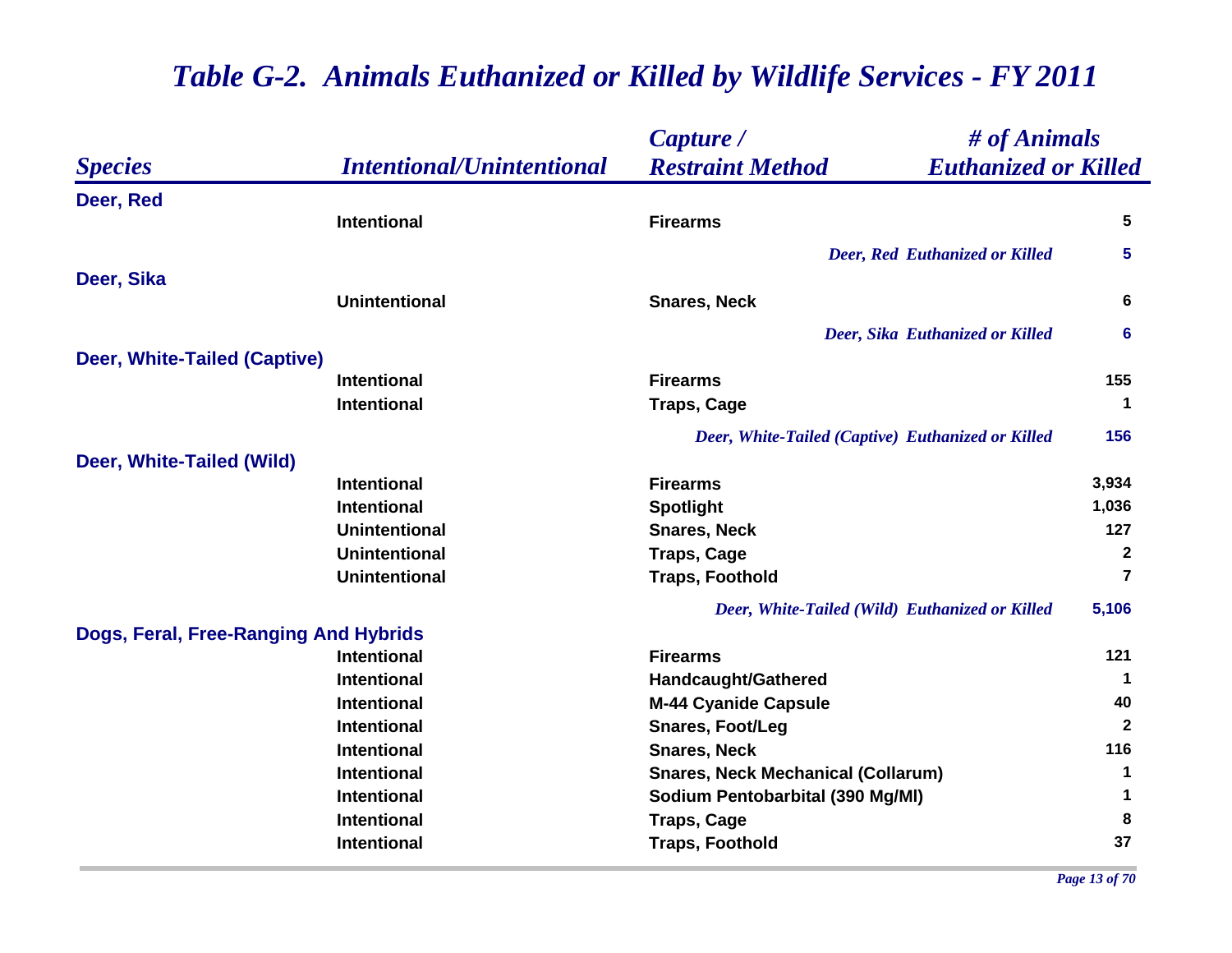|                                       |                                  | # of Animals<br>Capture /                                  |                      |
|---------------------------------------|----------------------------------|------------------------------------------------------------|----------------------|
| <b>Species</b>                        | <b>Intentional/Unintentional</b> | <b>Euthanized or Killed</b><br><b>Restraint Method</b>     |                      |
| Dogs, Feral, Free-Ranging And Hybrids |                                  |                                                            |                      |
|                                       | <b>Intentional</b>               | <b>Traps, Foothold (Padded)</b>                            | 28                   |
|                                       | <b>Unintentional</b>             | <b>M-44 Cyanide Capsule</b>                                | 32                   |
|                                       | <b>Unintentional</b>             | <b>Snares, Neck</b>                                        | 13                   |
|                                       | <b>Unintentional</b>             | <b>Traps, Body Grip</b>                                    | $\overline{2}$       |
|                                       | <b>Unintentional</b>             | <b>Traps, Foothold</b>                                     | 3                    |
|                                       |                                  | Dogs, Feral, Free-Ranging And Hybrids Euthanized or Killed | 405                  |
| <b>Doves, Collared, Eurasian</b>      |                                  |                                                            |                      |
|                                       | <b>Intentional</b>               | <b>Firearms</b>                                            | 2,462                |
|                                       | <b>Intentional</b>               | Handcaught/Gathered                                        |                      |
|                                       | <b>Intentional</b>               | <b>Pneumatics</b>                                          | 14                   |
|                                       | <b>Intentional</b>               | <b>Traps, Decoy</b>                                        | 138                  |
|                                       | <b>Intentional</b>               | <b>Traps, Other</b>                                        | 3                    |
|                                       |                                  | Doves, Collared, Eurasian Euthanized or Killed             | 2,618                |
| <b>Doves, Ground</b>                  |                                  |                                                            |                      |
|                                       | <b>Intentional</b>               | <b>Firearms</b>                                            | $\mathbf 1$          |
|                                       |                                  | Doves, Ground Euthanized or Killed                         | $\blacktriangleleft$ |
| <b>Doves, Mourning</b>                |                                  |                                                            |                      |
|                                       | <b>Intentional</b>               | <b>Firearms</b>                                            | 19,194               |
|                                       | <b>Intentional</b>               | <b>Handcaught/Gathered</b>                                 | 16                   |
|                                       | <b>Intentional</b>               | <b>Pneumatics</b>                                          | 1,392                |
|                                       | <b>Intentional</b>               | <b>Traps, Cage</b>                                         | 390                  |
|                                       | <b>Intentional</b>               | <b>Traps, Decoy</b>                                        | 766                  |
|                                       | <b>Intentional</b>               | <b>Traps, Other</b>                                        | 137                  |
|                                       | <b>Unintentional</b>             | <b>Firearms</b>                                            | 3                    |
|                                       |                                  | <b>Doves, Mourning Euthanized or Killed</b>                | 21,898               |

**Doves, Spotted**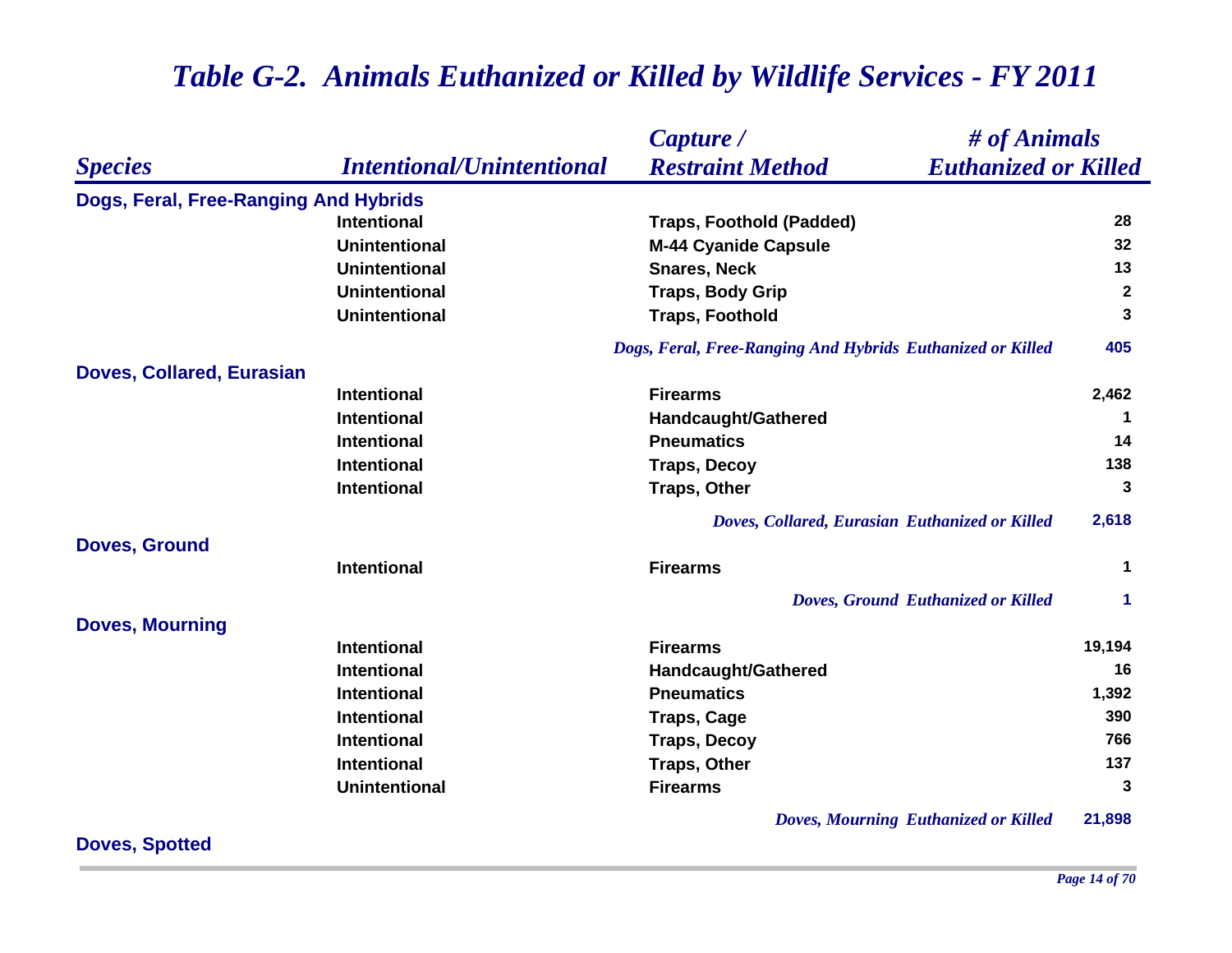|                                 |                                  | # of Animals<br>Capture /                              |                |
|---------------------------------|----------------------------------|--------------------------------------------------------|----------------|
| <b>Species</b>                  | <b>Intentional/Unintentional</b> | <b>Restraint Method</b><br><b>Euthanized or Killed</b> |                |
| <b>Doves, Spotted</b>           |                                  |                                                        |                |
|                                 | <b>Intentional</b>               | <b>Firearms</b>                                        | 5,016          |
|                                 | <b>Intentional</b>               | Handcaught/Gathered                                    | 1              |
|                                 | <b>Intentional</b>               | <b>Pneumatics</b>                                      | 878            |
|                                 | <b>Intentional</b>               | <b>Traps, Cage</b>                                     | 921            |
|                                 | <b>Intentional</b>               | <b>Traps, Decoy</b>                                    | 803            |
|                                 |                                  | Doves, Spotted Euthanized or Killed                    | 7,619          |
| <b>Doves, White-Winged</b>      |                                  |                                                        |                |
|                                 | Intentional                      | <b>Firearms</b>                                        | 91             |
|                                 | <b>Intentional</b>               | <b>Traps, Cage</b>                                     | $\overline{2}$ |
|                                 | <b>Unintentional</b>             | <b>Traps, Decoy</b>                                    | 17             |
|                                 |                                  | Doves, White-Winged Euthanized or Killed               | 110            |
| Doves, Zebra                    |                                  |                                                        |                |
|                                 | Intentional                      | <b>Firearms</b>                                        | 17,781         |
|                                 | <b>Intentional</b>               | Handcaught/Gathered                                    | -1             |
|                                 | <b>Intentional</b>               | <b>Pneumatics</b>                                      | 290            |
|                                 | <b>Intentional</b>               | <b>Traps, Cage</b>                                     | 1,498          |
|                                 | <b>Intentional</b>               | <b>Traps, Decoy</b>                                    | 269            |
|                                 |                                  | Doves, Zebra Euthanized or Killed                      | 19,839         |
| <b>Dowitchers, Short-Billed</b> |                                  |                                                        |                |
|                                 | Intentional                      | <b>Firearms</b>                                        | $\overline{7}$ |
|                                 |                                  | Dowitchers, Short-Billed Euthanized or Killed          | $\overline{7}$ |
| <b>Ducks, American Black</b>    |                                  |                                                        |                |
|                                 | Intentional                      | <b>Firearms</b>                                        | 63             |
|                                 |                                  | <b>Ducks, American Black Euthanized or Killed</b>      | 63             |
| <b>Ducks, Bufflehead</b>        |                                  |                                                        |                |
|                                 | Intentional                      | <b>Firearms</b>                                        | 9              |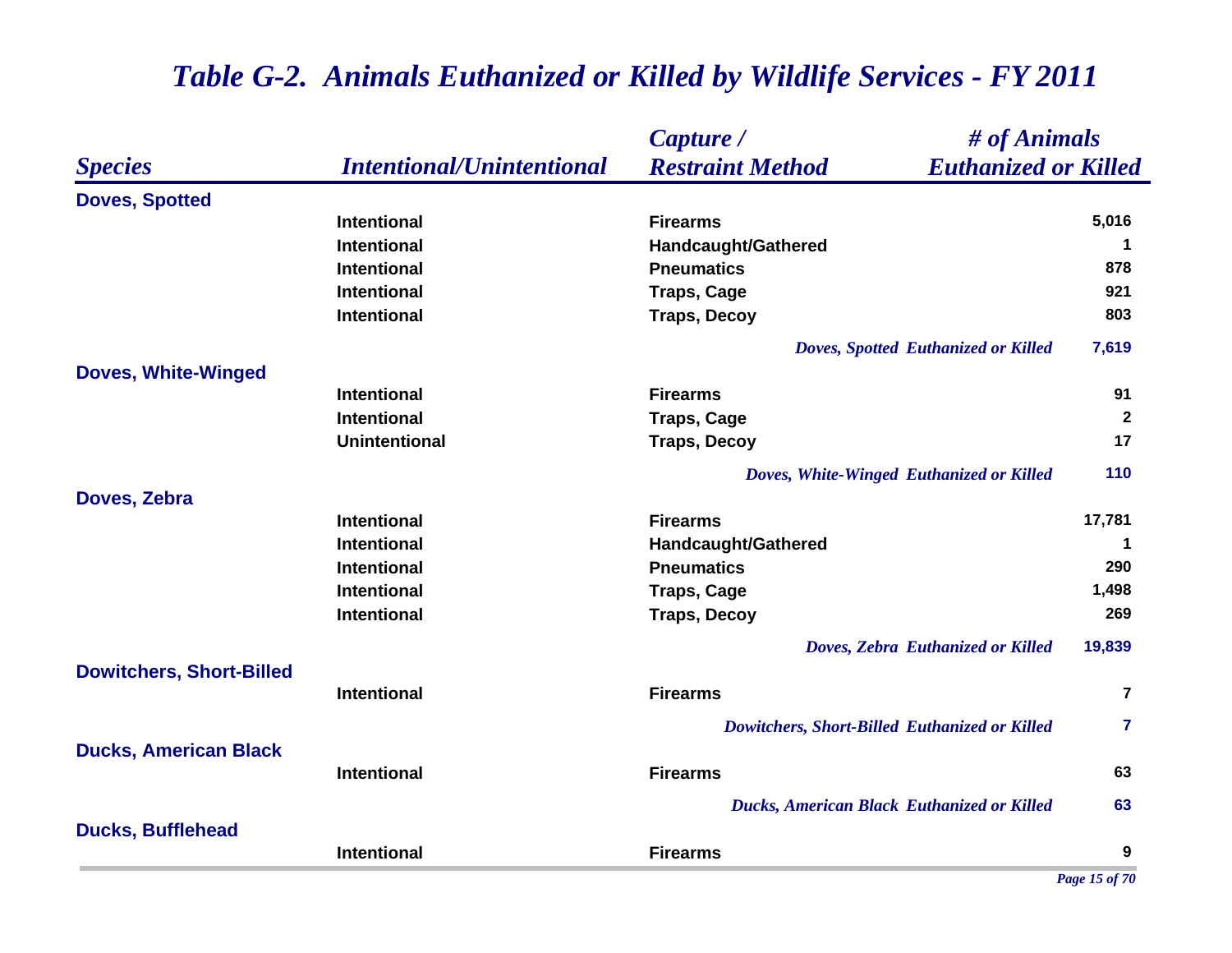|                                 |                                  | # of Animals<br>Capture /                              |                      |
|---------------------------------|----------------------------------|--------------------------------------------------------|----------------------|
| <b>Species</b>                  | <b>Intentional/Unintentional</b> | <b>Restraint Method</b><br><b>Euthanized or Killed</b> |                      |
| <b>Ducks, Bufflehead</b>        |                                  |                                                        |                      |
|                                 |                                  | <b>Ducks, Bufflehead Euthanized or Killed</b>          | 9                    |
| <b>Ducks, Canvasback</b>        |                                  |                                                        |                      |
|                                 | <b>Intentional</b>               | <b>Firearms</b>                                        | 1                    |
|                                 |                                  | <b>Ducks, Canvasback Euthanized or Killed</b>          | 1                    |
| <b>Ducks, Eider, Common</b>     |                                  |                                                        |                      |
|                                 | <b>Intentional</b>               | Handcaught/Gathered                                    | 13                   |
|                                 | <b>Unintentional</b>             | <b>Traps, Foothold</b>                                 | $\blacktriangleleft$ |
|                                 |                                  | Ducks, Eider, Common Euthanized or Killed              | 14                   |
| <b>Ducks, Feral</b>             |                                  |                                                        |                      |
|                                 | <b>Intentional</b>               | <b>A/C Powder</b>                                      | 44                   |
|                                 | <b>Intentional</b>               | A/C Tablets: 20 Mg                                     | 29                   |
|                                 | <b>Intentional</b>               | A/C Tablets: 40 Mg                                     | 20                   |
|                                 | <b>Intentional</b>               | <b>Firearms</b>                                        | 16                   |
|                                 | <b>Intentional</b>               | <b>Traps, Drive/Corral</b>                             | 53                   |
|                                 |                                  | <b>Ducks, Feral Euthanized or Killed</b>               | 162                  |
| <b>Ducks, Gadwall</b>           |                                  |                                                        |                      |
|                                 | <b>Intentional</b>               | <b>Firearms</b>                                        | 25                   |
|                                 | <b>Unintentional</b>             | <b>Firearms</b>                                        | $\mathbf 1$          |
|                                 |                                  | <b>Ducks, Gadwall Euthanized or Killed</b>             | 26                   |
| Ducks, Goldeneye, Barrow's      |                                  |                                                        |                      |
|                                 | <b>Intentional</b>               | <b>Firearms</b>                                        | 21                   |
|                                 |                                  | Ducks, Goldeneye, Barrow's Euthanized or Killed        | 21                   |
| <b>Ducks, Goldeneye, Common</b> |                                  |                                                        |                      |
|                                 | <b>Intentional</b>               | <b>Firearms</b>                                        | 16                   |
|                                 |                                  | Ducks, Goldeneye, Common Euthanized or Killed          | 16                   |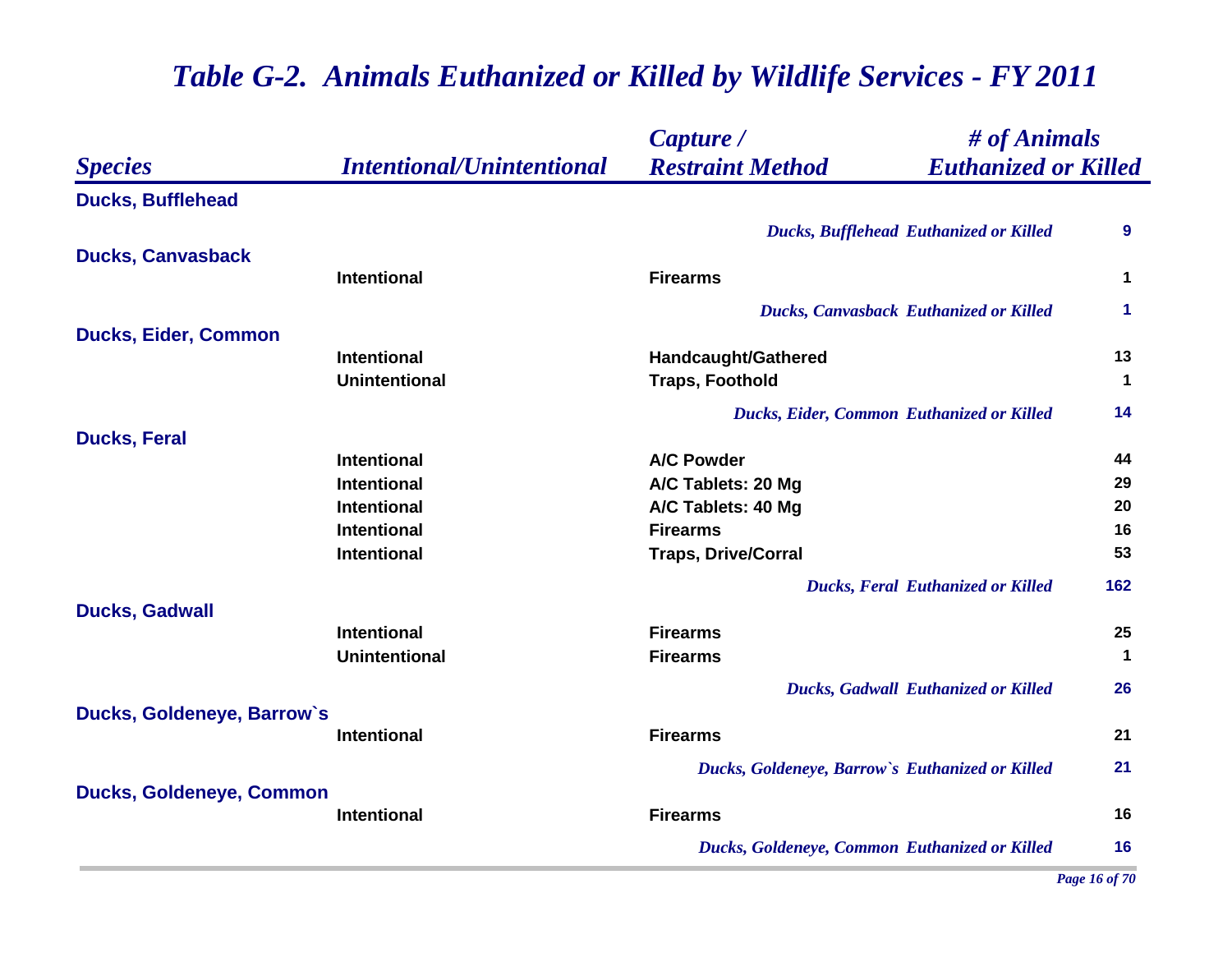|                                 |                                  | # of Animals<br>Capture /                              |                      |
|---------------------------------|----------------------------------|--------------------------------------------------------|----------------------|
| <b>Species</b>                  | <b>Intentional/Unintentional</b> | <b>Restraint Method</b><br><b>Euthanized or Killed</b> |                      |
| <b>Ducks, Harlequin</b>         |                                  |                                                        |                      |
|                                 | <b>Intentional</b>               | <b>Firearms</b>                                        | 5                    |
|                                 |                                  | <b>Ducks, Harlequin Euthanized or Killed</b>           | $5\phantom{1}$       |
| <b>Ducks, Long-Tailed</b>       |                                  |                                                        |                      |
|                                 | <b>Intentional</b>               | <b>Firearms</b>                                        | 10                   |
|                                 |                                  | <b>Ducks, Long-Tailed Euthanized or Killed</b>         | 10                   |
| <b>Ducks, Mallards</b>          |                                  |                                                        |                      |
|                                 | <b>Intentional</b>               | <b>A/C Powder</b>                                      | 132                  |
|                                 | <b>Intentional</b>               | A/C Tablets: 20 Mg                                     | $\overline{2}$       |
|                                 | <b>Intentional</b>               | A/C Tablets: 40 Mg                                     | $\blacktriangleleft$ |
|                                 | <b>Intentional</b>               | <b>Firearms</b>                                        | 2,752                |
|                                 | <b>Intentional</b>               | Handcaught/Gathered                                    | 93                   |
|                                 | <b>Intentional</b>               | <b>Pneumatics</b>                                      | 11                   |
|                                 | <b>Intentional</b>               | <b>Traps, Cage</b>                                     | 25                   |
|                                 | <b>Intentional</b>               | <b>Traps, Drive/Corral</b>                             | 10                   |
|                                 | <b>Unintentional</b>             | <b>A/C Powder</b>                                      | $\overline{7}$       |
|                                 | <b>Unintentional</b>             | <b>Traps, Body Grip</b>                                | $\mathbf{2}$         |
|                                 | <b>Unintentional</b>             | <b>Traps, Foothold</b>                                 | $\blacktriangleleft$ |
|                                 |                                  | <b>Ducks, Mallards Euthanized or Killed</b>            | 3,036                |
| <b>Ducks, Merganser Common</b>  |                                  |                                                        |                      |
|                                 | Intentional                      | <b>Firearms</b>                                        | 18                   |
|                                 |                                  | <b>Ducks, Merganser Common Euthanized or Killed</b>    | 18                   |
| <b>Ducks, Merganser, Hooded</b> |                                  |                                                        |                      |
|                                 | Intentional                      | <b>Firearms</b>                                        | 36                   |
|                                 | <b>Unintentional</b>             | <b>Traps, Body Grip</b>                                | $\blacktriangleleft$ |
|                                 |                                  | Ducks, Merganser, Hooded Euthanized or Killed          | 37                   |
| <b>Ducks, Mottled</b>           |                                  |                                                        |                      |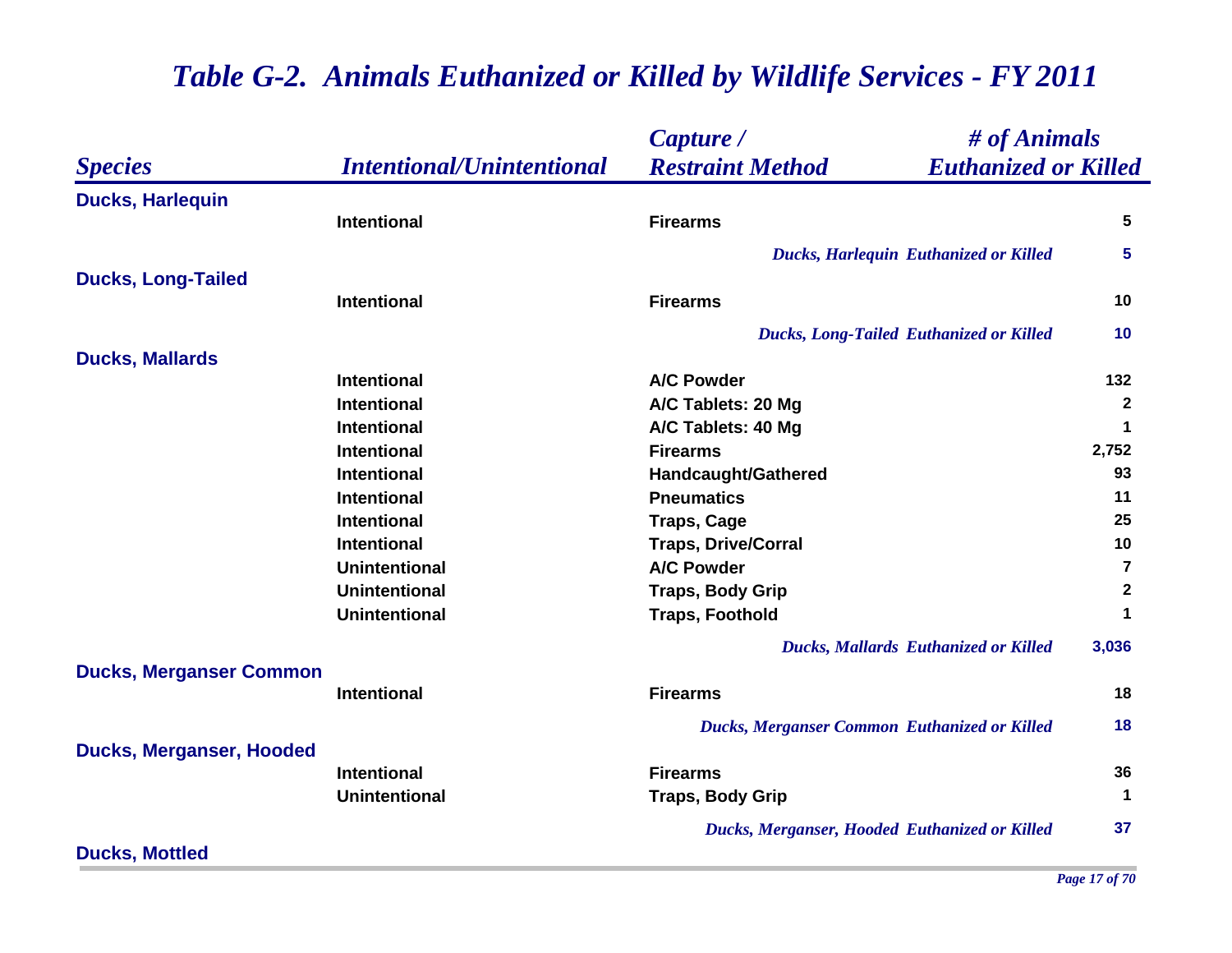|                                 |                                          | Capture /                                      | # of Animals                |                      |
|---------------------------------|------------------------------------------|------------------------------------------------|-----------------------------|----------------------|
| <b>Species</b>                  | <b>Intentional/Unintentional</b>         | <b>Restraint Method</b>                        | <b>Euthanized or Killed</b> |                      |
| <b>Ducks, Mottled</b>           |                                          |                                                |                             |                      |
|                                 | Intentional                              | <b>Firearms</b>                                |                             | 28                   |
|                                 |                                          | <b>Ducks, Mottled Euthanized or Killed</b>     |                             | 28                   |
| <b>Ducks, Muscovy</b>           | <b>Intentional</b>                       | A/C Tablets: 60 Mg                             |                             | 21                   |
|                                 |                                          | <b>Ducks, Muscovy Euthanized or Killed</b>     |                             | 21                   |
| <b>Ducks, Northern Pintail</b>  |                                          |                                                |                             |                      |
|                                 | <b>Intentional</b>                       | <b>Firearms</b>                                |                             | 16                   |
|                                 |                                          | Ducks, Northern Pintail Euthanized or Killed   |                             | 16                   |
| <b>Ducks, Northern Shoveler</b> |                                          |                                                |                             |                      |
|                                 | <b>Intentional</b>                       | <b>Firearms</b>                                |                             | 55                   |
|                                 |                                          | Ducks, Northern Shoveler Euthanized or Killed  |                             | 55                   |
| <b>Ducks, Redhead</b>           |                                          |                                                |                             |                      |
|                                 | <b>Intentional</b>                       | <b>Firearms</b>                                |                             | $\overline{2}$       |
|                                 |                                          | <b>Ducks, Redhead Euthanized or Killed</b>     |                             | $\mathbf{2}$         |
| <b>Ducks, Ring-Necked</b>       |                                          |                                                |                             |                      |
|                                 | <b>Intentional</b><br><b>Intentional</b> | <b>A/C Powder</b><br><b>Firearms</b>           |                             | 10<br>13             |
|                                 |                                          |                                                |                             |                      |
|                                 |                                          | <b>Ducks, Ring-Necked Euthanized or Killed</b> |                             | 23                   |
| <b>Ducks, Ruddy</b>             | Intentional                              | <b>Firearms</b>                                |                             | 30                   |
|                                 |                                          |                                                |                             |                      |
|                                 |                                          | <b>Ducks, Ruddy Euthanized or Killed</b>       |                             | 30                   |
| <b>Ducks, Scaup, Greater</b>    | Intentional                              | <b>Firearms</b>                                |                             | 84                   |
|                                 | <b>Intentional</b>                       | Handcaught/Gathered                            |                             | $\blacktriangleleft$ |
|                                 |                                          |                                                |                             |                      |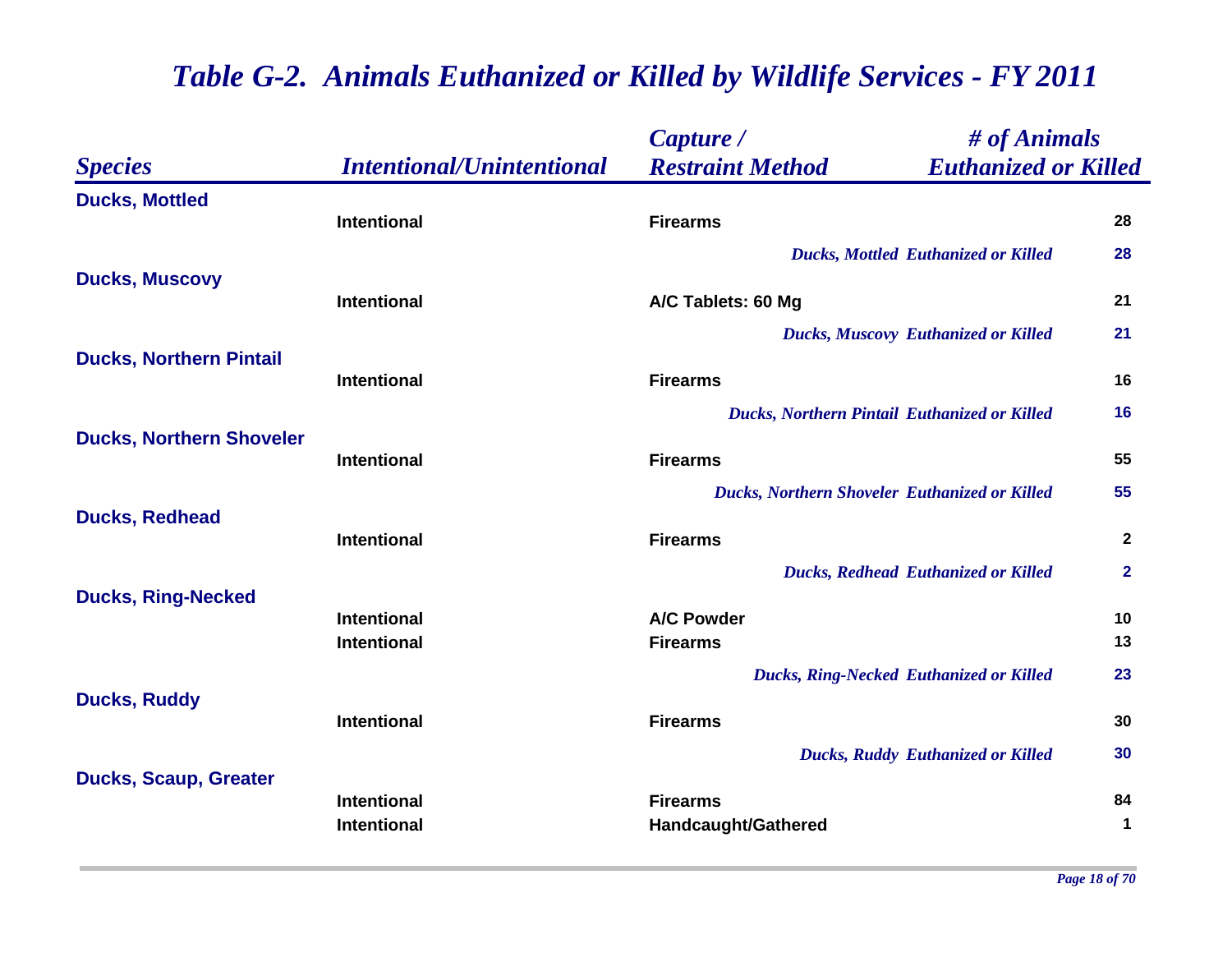|                                        |                                          | # of Animals<br>Capture /                              |                            |
|----------------------------------------|------------------------------------------|--------------------------------------------------------|----------------------------|
| <b>Species</b>                         | <b>Intentional/Unintentional</b>         | <b>Restraint Method</b><br><b>Euthanized or Killed</b> |                            |
| <b>Ducks, Scaup, Greater</b>           |                                          |                                                        |                            |
|                                        |                                          | Ducks, Scaup, Greater Euthanized or Killed             | 85                         |
| <b>Ducks, Scaup, Lesser</b>            |                                          |                                                        |                            |
|                                        | Intentional                              | <b>Firearms</b>                                        | 15                         |
|                                        |                                          | <b>Ducks, Scaup, Lesser Euthanized or Killed</b>       | 15                         |
| <b>Ducks, Teal, Blue-Winged</b>        |                                          |                                                        |                            |
|                                        | <b>Intentional</b><br><b>Intentional</b> | <b>Firearms</b><br><b>Pneumatics</b>                   | 83<br>$\blacktriangleleft$ |
|                                        |                                          |                                                        |                            |
|                                        |                                          | <b>Ducks, Teal, Blue-Winged Euthanized or Killed</b>   | 84                         |
| <b>Ducks, Teal, Cinnamon</b>           | <b>Intentional</b>                       | <b>Firearms</b>                                        | 29                         |
|                                        |                                          |                                                        | 29                         |
| <b>Ducks, Teal, Green-Winged</b>       |                                          | <b>Ducks, Teal, Cinnamon Euthanized or Killed</b>      |                            |
|                                        | <b>Intentional</b>                       | <b>Firearms</b>                                        | 108                        |
|                                        | <b>Unintentional</b>                     | <b>Traps, Body Grip</b>                                | $\mathbf 1$                |
|                                        | <b>Unintentional</b>                     | <b>Traps, Foothold</b>                                 | $\blacktriangleleft$       |
|                                        |                                          | <b>Ducks, Teal, Green-Winged Euthanized or Killed</b>  | 110                        |
| <b>Ducks, Whistling, Black-Bellied</b> |                                          |                                                        |                            |
|                                        | <b>Intentional</b>                       | <b>Firearms</b>                                        | 31                         |
|                                        |                                          | Ducks, Whistling, Black-Bellied Euthanized or Killed   | 31                         |
| Ducks, Wigeon, American                |                                          |                                                        |                            |
|                                        | <b>Intentional</b>                       | <b>Firearms</b>                                        | 28                         |
|                                        |                                          | Ducks, Wigeon, American Euthanized or Killed           | 28                         |
| <b>Ducks, Wood</b>                     |                                          |                                                        |                            |
|                                        | <b>Intentional</b>                       | <b>Firearms</b>                                        | 13<br>$\blacktriangleleft$ |
|                                        | <b>Unintentional</b>                     | <b>Traps, Body Grip</b>                                |                            |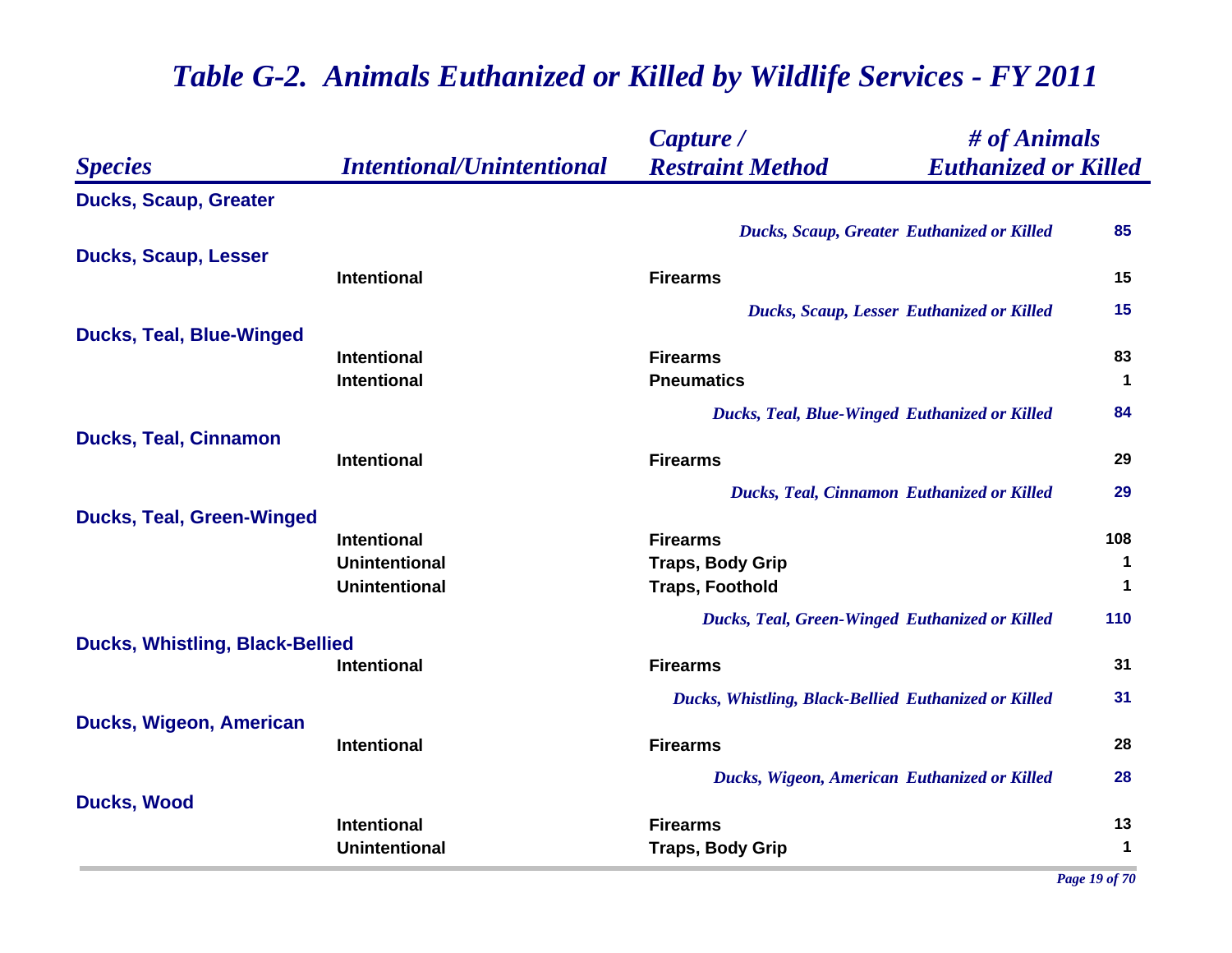|                                   |                                   | Capture /                            | # of Animals                               |             |
|-----------------------------------|-----------------------------------|--------------------------------------|--------------------------------------------|-------------|
| <b>Species</b>                    | <b>Intentional/Unintentional</b>  | <b>Restraint Method</b>              | <b>Euthanized or Killed</b>                |             |
| <b>Ducks, Wood</b>                |                                   |                                      |                                            |             |
|                                   |                                   |                                      | <b>Ducks, Wood Euthanized or Killed</b>    | 14          |
| <b>Dunlins</b>                    |                                   |                                      |                                            |             |
|                                   | <b>Intentional</b>                | <b>Firearms</b>                      |                                            | 24          |
|                                   |                                   |                                      | <b>Dunlins Euthanized or Killed</b>        | 24          |
| Eagles, Bald                      |                                   |                                      |                                            |             |
|                                   | <b>Unintentional</b>              | <b>Traps, Foothold</b>               |                                            | $\mathbf 1$ |
|                                   |                                   |                                      | <b>Eagles, Bald Euthanized or Killed</b>   | 1           |
| <b>Egrets, Cattle</b>             |                                   |                                      |                                            |             |
|                                   | <b>Intentional</b><br>Intentional | <b>Firearms</b><br><b>Pneumatics</b> |                                            | 5,435<br>53 |
|                                   | Intentional                       | <b>Traps, Cage</b>                   |                                            | $\mathbf 1$ |
|                                   |                                   |                                      |                                            |             |
|                                   |                                   |                                      | <b>Egrets, Cattle Euthanized or Killed</b> | 5,489       |
| <b>Egrets, Great</b>              | <b>Intentional</b>                | <b>Firearms</b>                      |                                            | 233         |
|                                   | Intentional                       | <b>Pneumatics</b>                    |                                            | 3           |
|                                   |                                   |                                      |                                            | 236         |
| <b>Egrets, Snowy</b>              |                                   |                                      | <b>Egrets, Great Euthanized or Killed</b>  |             |
|                                   | <b>Intentional</b>                | <b>Firearms</b>                      |                                            | 204         |
|                                   |                                   |                                      | <b>Egrets, Snowy Euthanized or Killed</b>  | 204         |
| Elk, Wapiti (Wild)                |                                   |                                      |                                            |             |
|                                   | <b>Intentional</b>                | <b>Firearms</b>                      |                                            | 1           |
|                                   |                                   |                                      | Elk, Wapiti (Wild) Euthanized or Killed    | 1           |
| <b>Falcons, American Kestrels</b> |                                   |                                      |                                            |             |
|                                   | Intentional                       | <b>Firearms</b>                      |                                            | 335         |
|                                   | Intentional                       | Handcaught/Gathered                  |                                            | 3           |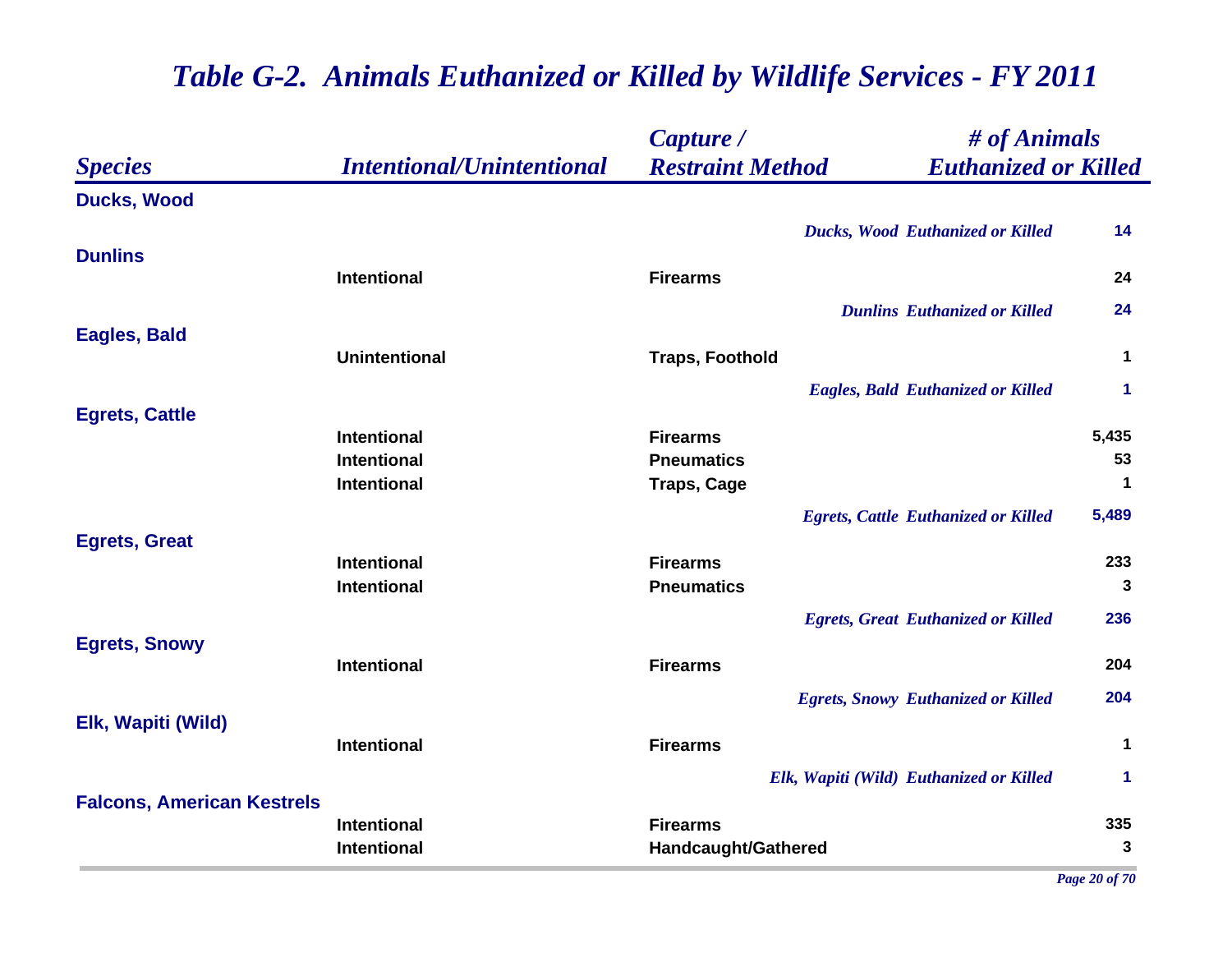|                                   |                                  | # of Animals<br>Capture /                              |                      |
|-----------------------------------|----------------------------------|--------------------------------------------------------|----------------------|
| <b>Species</b>                    | <b>Intentional/Unintentional</b> | <b>Restraint Method</b><br><b>Euthanized or Killed</b> |                      |
| <b>Falcons, American Kestrels</b> |                                  |                                                        |                      |
|                                   | <b>Intentional</b>               | <b>Pneumatics</b>                                      | 7                    |
|                                   | <b>Intentional</b>               | Traps, Bal-Chatri                                      | 3                    |
|                                   | <b>Intentional</b>               | <b>Traps, Cage</b>                                     | 9                    |
|                                   | <b>Intentional</b>               | <b>Traps, Decoy</b>                                    | 13                   |
|                                   | <b>Intentional</b>               | <b>Traps, Other</b>                                    | $\blacktriangleleft$ |
|                                   | <b>Intentional</b>               | <b>Traps, Pole</b>                                     | 28                   |
|                                   | <b>Intentional</b>               | <b>Traps, Raptor (Other)</b>                           | 5                    |
|                                   |                                  | <b>Falcons, American Kestrels Euthanized or Killed</b> | 404                  |
| <b>Falcons, Merlin</b>            |                                  |                                                        |                      |
|                                   | <b>Intentional</b>               | <b>Firearms</b>                                        | 13                   |
|                                   | <b>Intentional</b>               | <b>Traps, Foothold</b>                                 | $\blacktriangleleft$ |
|                                   |                                  | <b>Falcons, Merlin Euthanized or Killed</b>            | 14                   |
| <b>Finches, House</b>             |                                  |                                                        |                      |
|                                   | <b>Intentional</b>               | <b>Firearms</b>                                        | 4,098                |
|                                   | <b>Intentional</b>               | <b>Handcaught/Gathered</b>                             | 5                    |
|                                   | <b>Intentional</b>               | <b>Pneumatics</b>                                      | 63                   |
|                                   | <b>Intentional</b>               | <b>Traps, Cage</b>                                     | 425                  |
|                                   | <b>Intentional</b>               | <b>Traps, Decoy</b>                                    | 216                  |
|                                   | <b>Intentional</b>               | <b>Traps, Other</b>                                    | 10                   |
|                                   |                                  | <b>Finches, House Euthanized or Killed</b>             | 4,817                |
| <b>Fish (Other)</b>               |                                  |                                                        |                      |
|                                   | <b>Intentional</b>               | <b>Firearms</b>                                        | 3                    |
|                                   | <b>Unintentional</b>             | <b>Traps, Body Grip</b>                                | 6                    |
|                                   | <b>Unintentional</b>             | <b>Traps, Cage</b>                                     | $\mathbf 1$          |
|                                   |                                  | <b>Fish (Other) Euthanized or Killed</b>               | 10                   |

**Fishers**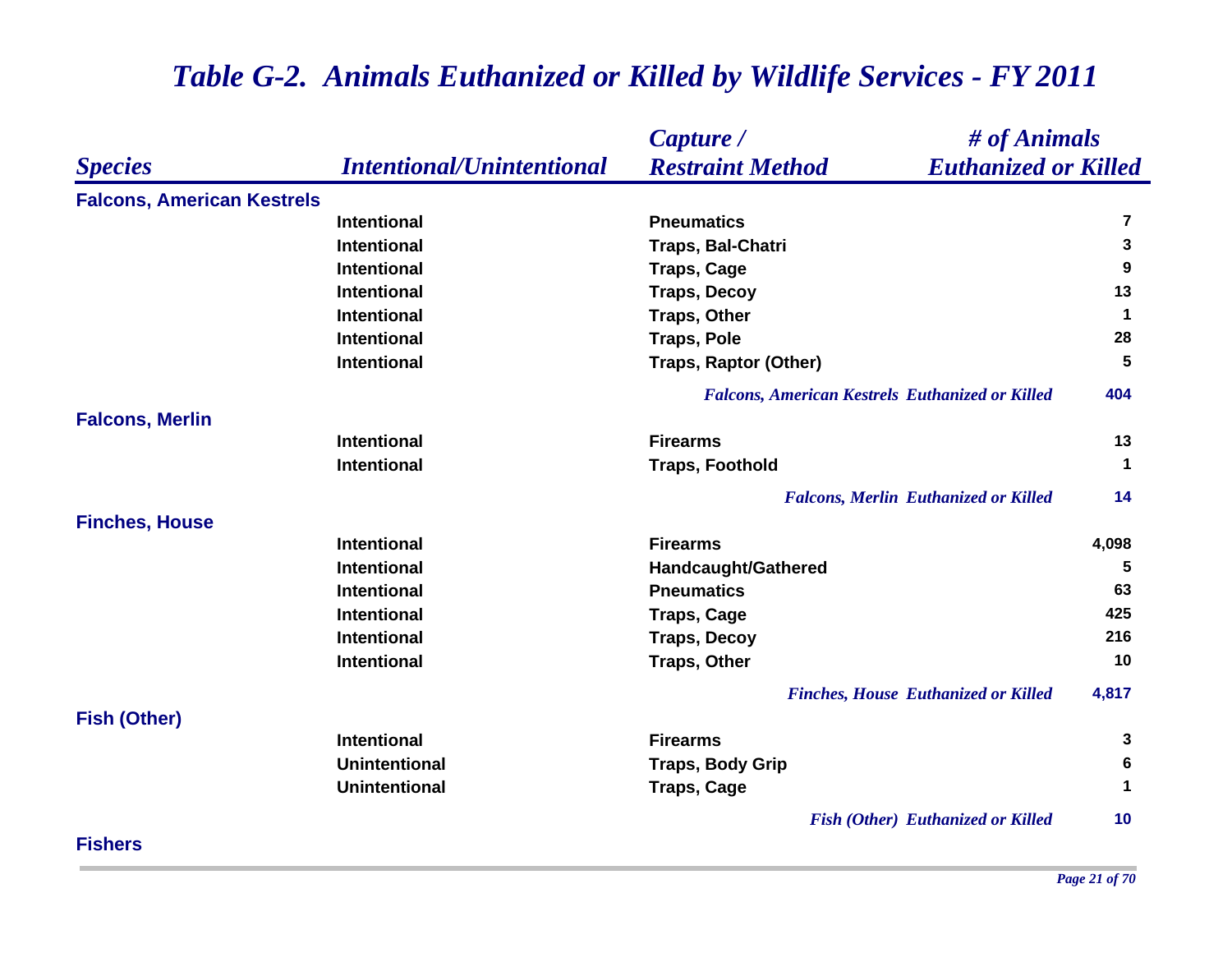|                                    |                                  | Capture /               |                                                         | # of Animals |  |
|------------------------------------|----------------------------------|-------------------------|---------------------------------------------------------|--------------|--|
| <b>Species</b>                     | <b>Intentional/Unintentional</b> | <b>Restraint Method</b> | <b>Euthanized or Killed</b>                             |              |  |
| <b>Fishers</b>                     |                                  |                         |                                                         |              |  |
|                                    | <b>Unintentional</b>             | <b>Traps, Foothold</b>  |                                                         | 1            |  |
|                                    |                                  |                         | <b>Fishers Euthanized or Killed</b>                     | 1            |  |
| <b>Flickers, Northern</b>          |                                  |                         |                                                         |              |  |
|                                    | <b>Intentional</b>               | <b>Firearms</b>         |                                                         | 61           |  |
|                                    | <b>Intentional</b>               | <b>Pneumatics</b>       |                                                         | 6            |  |
|                                    | <b>Intentional</b>               | Traps, Bal-Chatri       |                                                         | 22           |  |
|                                    | <b>Intentional</b>               | <b>Traps, Body Grip</b> |                                                         | $\mathbf{2}$ |  |
|                                    | Intentional                      | <b>Traps, Other</b>     |                                                         | 15           |  |
|                                    |                                  |                         | <b>Flickers, Northern Euthanized or Killed</b>          | 106          |  |
| <b>Flycatchers, Scissor-Tailed</b> |                                  |                         |                                                         |              |  |
|                                    | Intentional                      | <b>Firearms</b>         |                                                         | 120          |  |
|                                    |                                  |                         | <b>Flycatchers, Scissor-Tailed Euthanized or Killed</b> | 120          |  |
| <b>Fowl, Guinea</b>                |                                  |                         |                                                         |              |  |
|                                    | Intentional                      | <b>Firearms</b>         |                                                         | 1            |  |
|                                    |                                  |                         | <b>Fowl, Guinea Euthanized or Killed</b>                | 1            |  |
| <b>Fowl, Pea</b>                   |                                  |                         |                                                         |              |  |
|                                    | Intentional                      | <b>Firearms</b>         |                                                         | 43           |  |
|                                    |                                  |                         | <b>Fowl, Pea Euthanized or Killed</b>                   | 43           |  |
| <b>Foxes, Arctic</b>               |                                  |                         |                                                         |              |  |
|                                    | Intentional                      | <b>Firearms</b>         |                                                         | 62           |  |
|                                    | <b>Intentional</b>               | Handcaught/Gathered     |                                                         | 9            |  |
|                                    | Intentional                      | <b>Traps, Body Grip</b> |                                                         | 4            |  |
|                                    | Intentional                      | <b>Traps, Foothold</b>  |                                                         | 27           |  |
|                                    |                                  |                         | <b>Foxes, Arctic Euthanized or Killed</b>               | 102          |  |

**Foxes, Gray**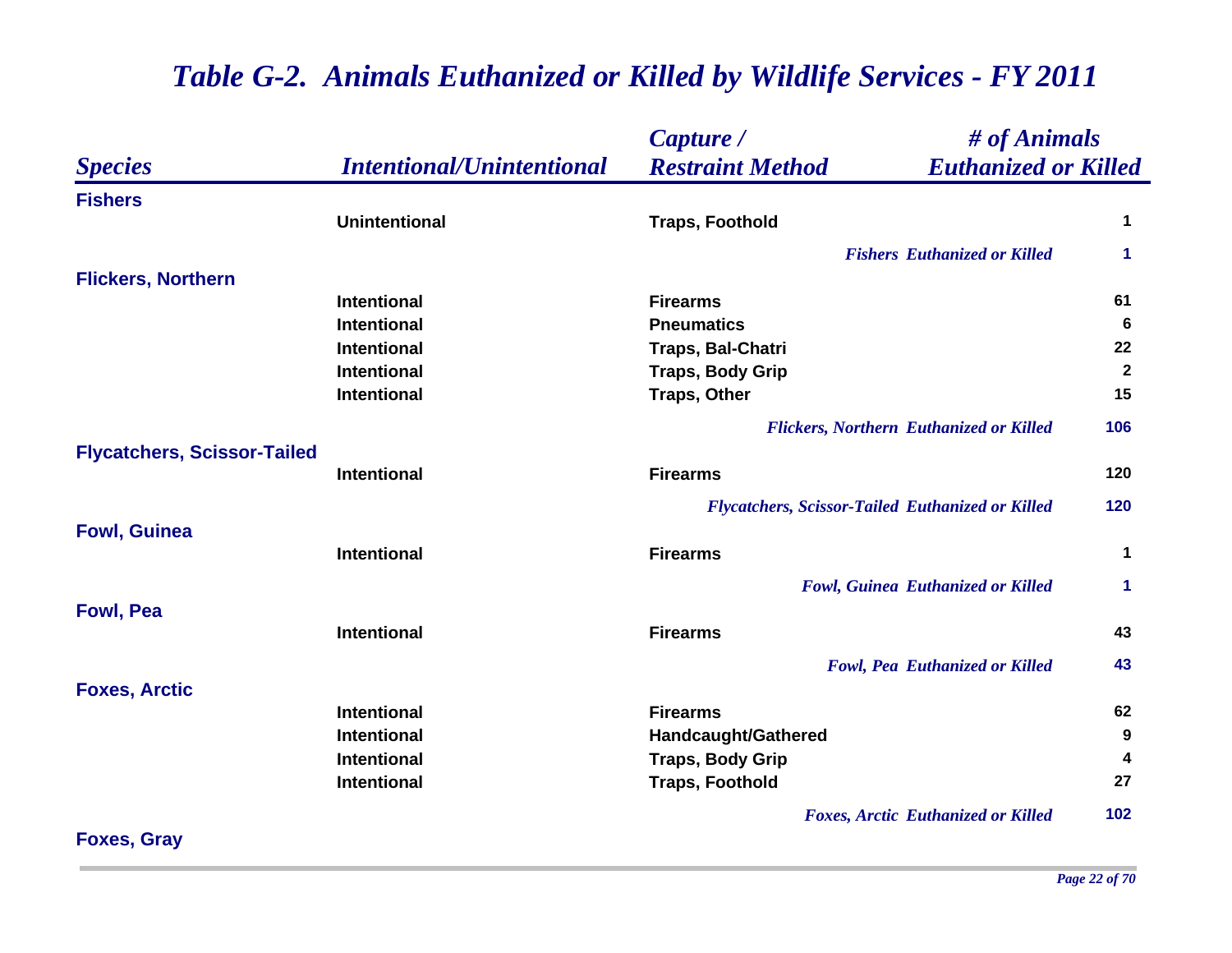|                    |                                  | Capture /                                  | # of Animals                |
|--------------------|----------------------------------|--------------------------------------------|-----------------------------|
| <b>Species</b>     | <b>Intentional/Unintentional</b> | <b>Restraint Method</b>                    | <b>Euthanized or Killed</b> |
| <b>Foxes, Gray</b> |                                  |                                            |                             |
|                    | <b>Intentional</b>               | <b>Calling Device, Electronic</b>          | 180                         |
|                    | <b>Intentional</b>               | <b>Calling Device, Manual(Hand, Blown)</b> | 50                          |
|                    | <b>Intentional</b>               | <b>Catch Pole</b>                          | 6                           |
|                    | <b>Intentional</b>               | <b>Firearms</b>                            | 98                          |
|                    | <b>Intentional</b>               | Handcaught/Gathered                        | 3                           |
|                    | <b>Intentional</b>               | <b>Helicopter</b>                          | 10                          |
|                    | <b>Intentional</b>               | Ketamine/Xylazine 5:1                      | $\mathbf 1$                 |
|                    | <b>Intentional</b>               | <b>M-44 Cyanide Capsule</b>                | 563                         |
|                    | <b>Intentional</b>               | <b>Night Vision/Infrared Equipment</b>     | $\mathbf 1$                 |
|                    | <b>Intentional</b>               | <b>Snares, Neck</b>                        | 569                         |
|                    | <b>Intentional</b>               | <b>Snares, Neck Mechanical (Collarum)</b>  | $\overline{2}$              |
|                    | <b>Intentional</b>               | <b>Spotlight</b>                           | 5                           |
|                    | <b>Intentional</b>               | <b>Traps, Body Grip</b>                    | $\mathbf 1$                 |
|                    | <b>Intentional</b>               | <b>Traps, Cage</b>                         | 204                         |
|                    | <b>Intentional</b>               | <b>Traps, Foothold</b>                     | 683                         |
|                    | <b>Intentional</b>               | <b>Traps, Foothold (Padded)</b>            | 28                          |
|                    | <b>Unintentional</b>             | <b>M-44 Cyanide Capsule</b>                | 85                          |
|                    | <b>Unintentional</b>             | <b>Snares, Neck</b>                        | 32                          |
|                    | <b>Unintentional</b>             | <b>Traps, Cage</b>                         | $\blacktriangleleft$        |
|                    | <b>Unintentional</b>             | <b>Traps, Foothold</b>                     | 17                          |
|                    |                                  | <b>Foxes, Gray Euthanized or Killed</b>    | 2,539                       |
| <b>Foxes, Kit</b>  |                                  |                                            |                             |
|                    | <b>Intentional</b>               | <b>Traps, Foothold</b>                     | $\mathbf{2}$                |
|                    | <b>Unintentional</b>             | <b>M-44 Cyanide Capsule</b>                | 20                          |
|                    | <b>Unintentional</b>             | <b>Snares, Neck</b>                        | $\mathbf 1$                 |
|                    | <b>Unintentional</b>             | <b>Traps, Foothold</b>                     | $\mathbf{2}$                |
|                    |                                  | <b>Foxes, Kit Euthanized or Killed</b>     | 25                          |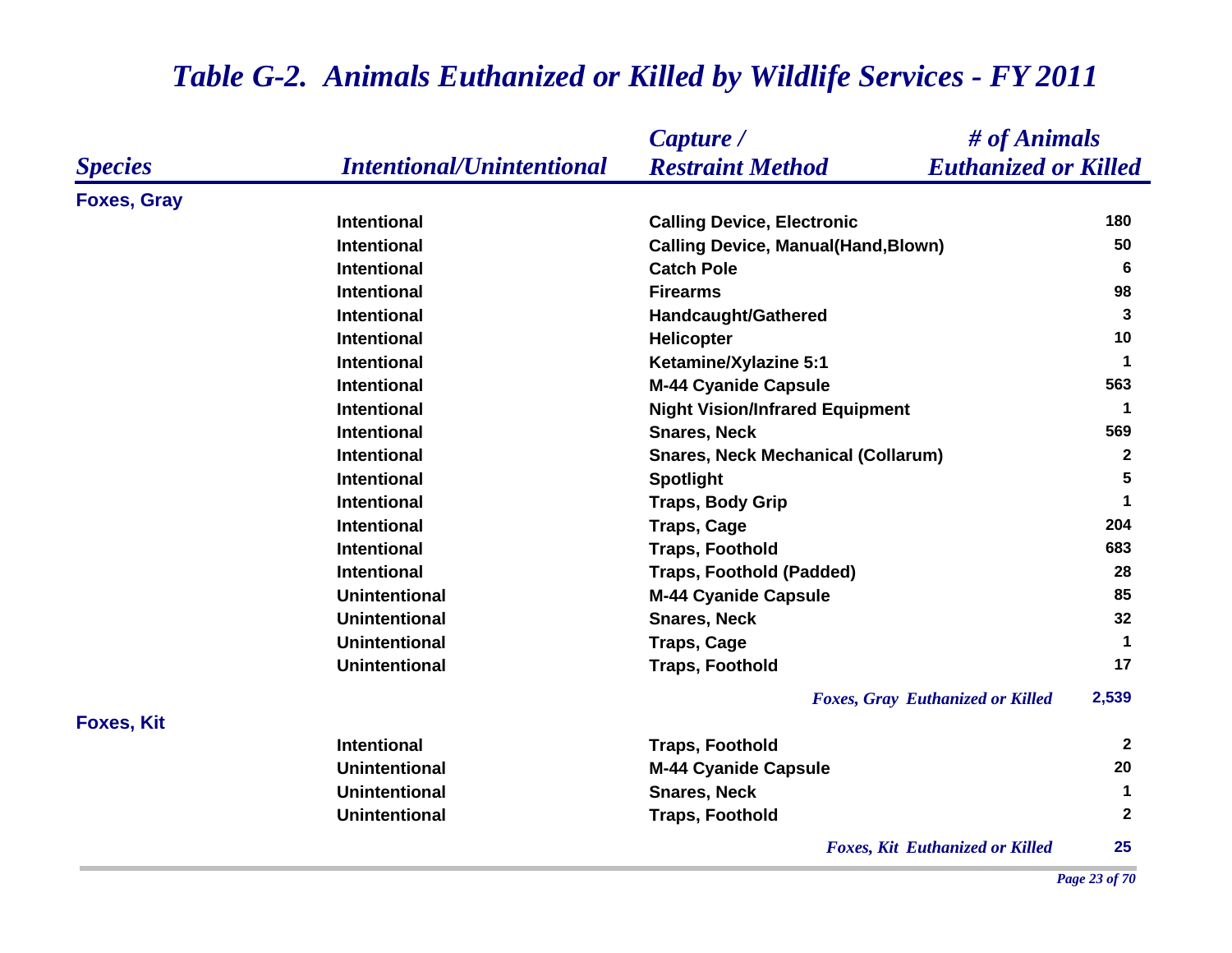### *Species Capture / Restraint Method # of Animals Intentional/Unintentional Euthanized or Killed* **Foxes, Red Intentional Calling Device, Electronic <sup>10</sup> Intentional Calling Device, Manual(Hand,Blown) <sup>1</sup> Intentional Firearms 428 Intentional Fixed Wing <sup>84</sup> Intentional Cas Cartridge, Large 1 Intentional Helicopter 30 Intentional M-44 Cyanide Capsule <sup>272</sup> Intentional Snares, Neck 511 Intentional Spotlight <sup>22</sup> Intentional Traps, Body Grip <sup>10</sup> Intentional Traps, Cage <sup>50</sup> Intentional Traps, Foothold 340 Intentional Traps, Foothold (Padded) 56 Intentional Traps, Raptor (Swedish Goshawk) <sup>2</sup> Unintentional M-44 Cyanide Capsule <sup>43</sup> Unintentional Snares, Neck 19 Unintentional Traps, Body Grip <sup>6</sup> Unintentional Traps, Foothold <sup>12</sup>** *Foxes, Red Euthanized or Killed* **1,897 Foxes, Swift Unintentional M-44 Cyanide Capsule <sup>19</sup> Unintentional Snares, Neck 3 Unintentional Traps, Foothold 5** *Foxes, Swift Euthanized or Killed* **27 Francolins, Black Intentional Firearms 830 Intentional Traps, Cage <sup>133</sup>**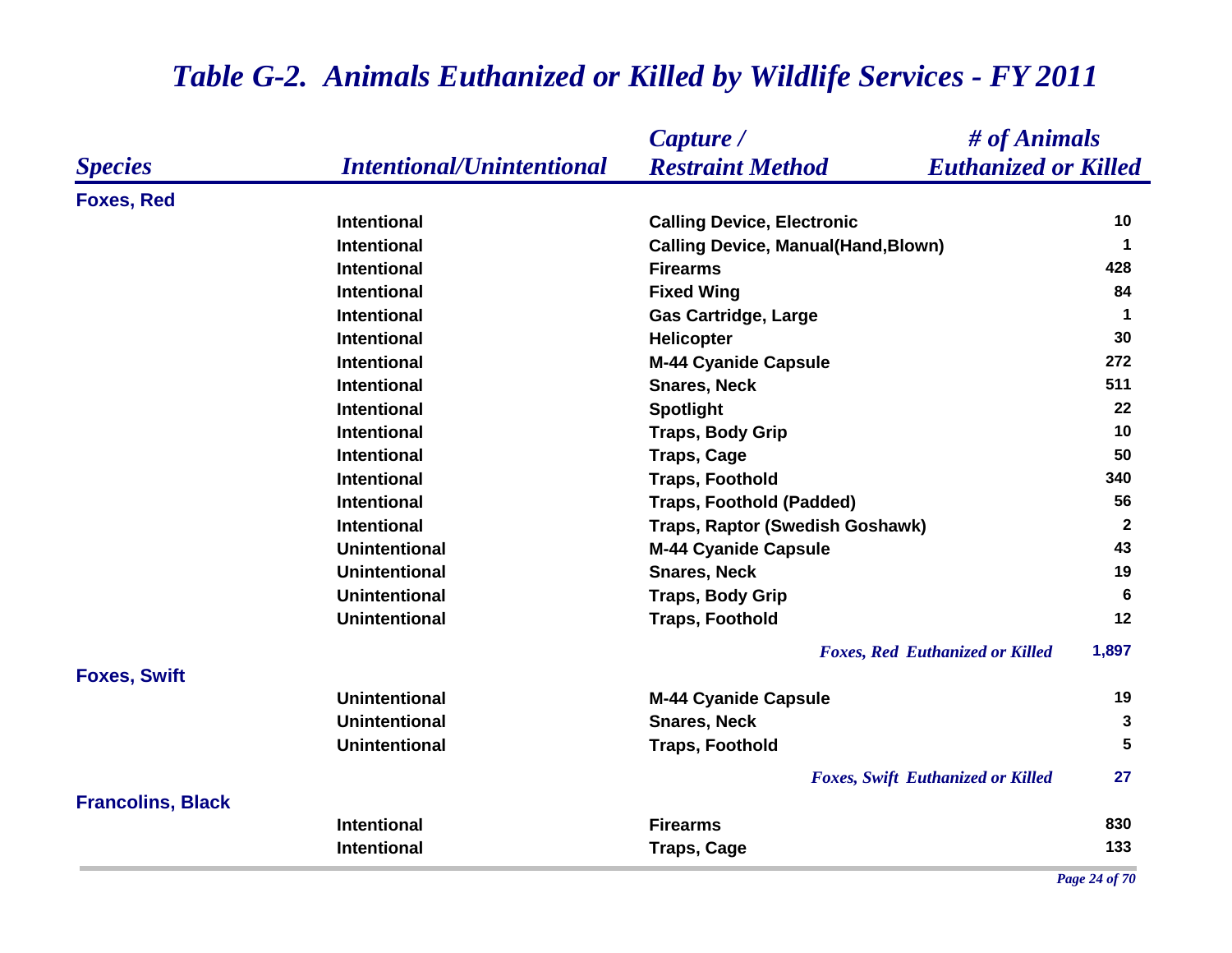|                                 |                                  | Capture /                                              | # of Animals         |  |
|---------------------------------|----------------------------------|--------------------------------------------------------|----------------------|--|
| <b>Species</b>                  | <b>Intentional/Unintentional</b> | <b>Restraint Method</b><br><b>Euthanized or Killed</b> |                      |  |
| <b>Francolins, Black</b>        |                                  |                                                        |                      |  |
|                                 |                                  | <b>Francolins, Black Euthanized or Killed</b>          | 963                  |  |
| <b>Francolins, Erckel's</b>     |                                  |                                                        |                      |  |
|                                 | Intentional                      | <b>Firearms</b>                                        | 133                  |  |
|                                 | Intentional                      | <b>Pneumatics</b>                                      | 3                    |  |
|                                 | Intentional                      | <b>Traps, Cage</b>                                     | 48                   |  |
|                                 |                                  | <b>Francolins, Erckel's Euthanized or Killed</b>       | 184                  |  |
| <b>Francolins, Gray</b>         |                                  |                                                        |                      |  |
|                                 | <b>Intentional</b>               | <b>Firearms</b>                                        | 832                  |  |
|                                 | <b>Intentional</b>               | <b>Pneumatics</b>                                      | 116                  |  |
|                                 | Intentional                      | <b>Traps, Cage</b>                                     | 308                  |  |
|                                 | Intentional                      | <b>Traps, Decoy</b>                                    | 14                   |  |
|                                 |                                  | <b>Francolins, Gray Euthanized or Killed</b>           | 1,270                |  |
| <b>Frogs, American Bullfrog</b> |                                  |                                                        |                      |  |
|                                 | <b>Intentional</b>               | <b>Firearms</b>                                        | 12                   |  |
|                                 |                                  | <b>Frogs, American Bullfrog Euthanized or Killed</b>   | 12                   |  |
| Geese, Brant, Atlantic          |                                  |                                                        |                      |  |
|                                 | Intentional                      | <b>Firearms</b>                                        | 191                  |  |
|                                 |                                  | Geese, Brant, Atlantic Euthanized or Killed            | 191                  |  |
| <b>Geese, Cackling</b>          |                                  |                                                        |                      |  |
|                                 | Intentional                      | <b>Firearms</b>                                        | $\mathbf 1$          |  |
|                                 |                                  | <b>Geese, Cackling Euthanized or Killed</b>            | $\blacktriangleleft$ |  |
| Geese, Canada                   |                                  |                                                        |                      |  |
|                                 | Intentional                      | <b>A/C Powder</b>                                      | 343                  |  |
|                                 | Intentional                      | <b>Firearms</b>                                        | 6,247                |  |
|                                 | Intentional                      | Handcaught/Gathered                                    | 644                  |  |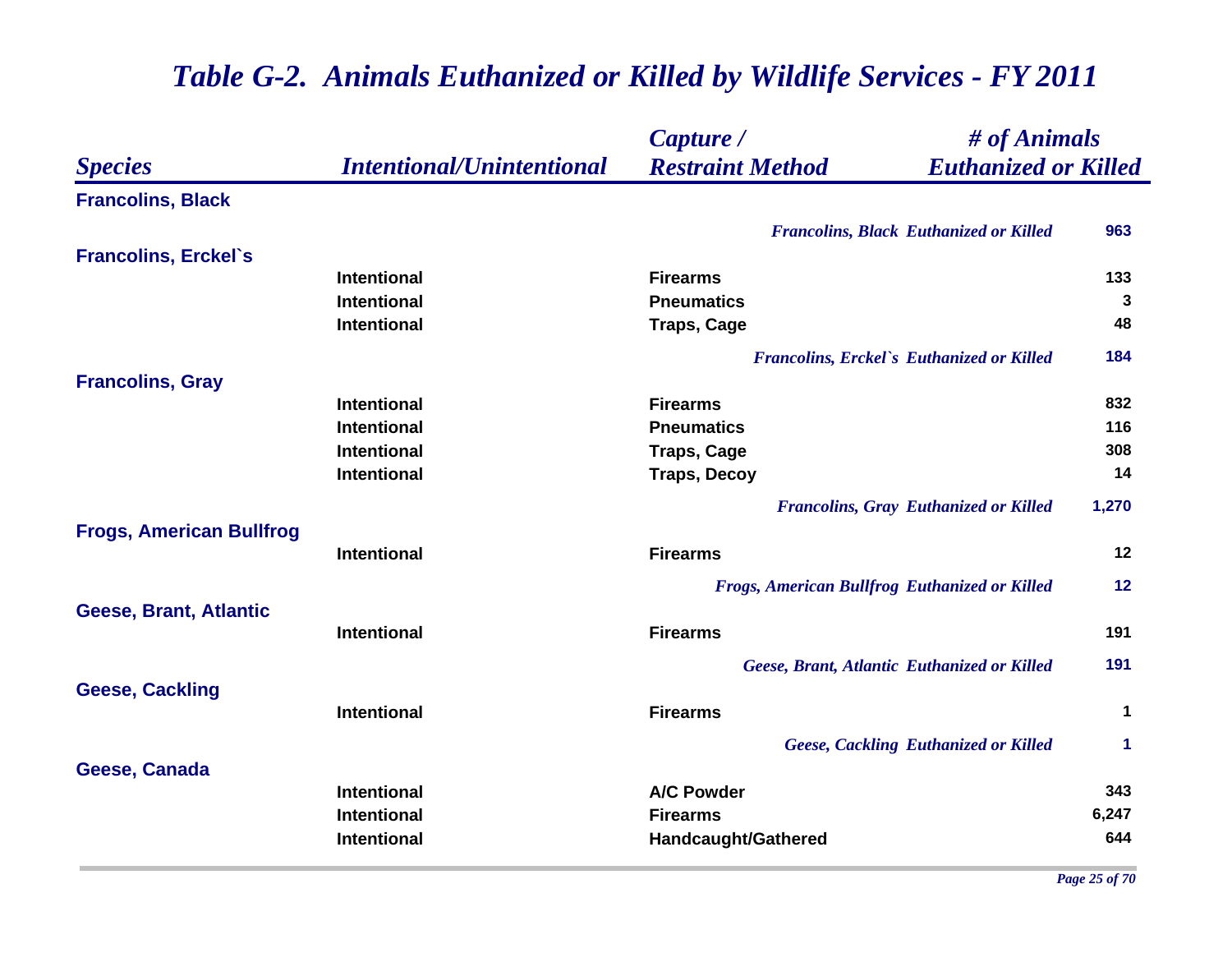|                                      |                                  | # of Animals<br>Capture /                              |              |
|--------------------------------------|----------------------------------|--------------------------------------------------------|--------------|
| <b>Species</b>                       | <b>Intentional/Unintentional</b> | <b>Restraint Method</b><br><b>Euthanized or Killed</b> |              |
| Geese, Canada                        |                                  |                                                        |              |
|                                      | <b>Intentional</b>               | Nets, Bow                                              | 8            |
|                                      | <b>Intentional</b>               | <b>Nets, Cannon/Rocket</b>                             | 51           |
|                                      | <b>Intentional</b>               | Nets, Gun                                              | 46           |
|                                      | <b>Intentional</b>               | Nets, Other                                            | 2,075        |
|                                      | <b>Intentional</b>               | <b>Pneumatics</b>                                      | 33           |
|                                      | <b>Intentional</b>               | <b>Traps, Drive/Corral</b>                             | 14,253       |
|                                      | <b>Unintentional</b>             | <b>Snares, Neck</b>                                    | 1            |
|                                      | <b>Unintentional</b>             | <b>Traps, Foothold</b>                                 | $\mathbf{2}$ |
|                                      |                                  | Geese, Canada Euthanized or Killed                     | 23,703       |
| <b>Geese, Emperor</b>                |                                  |                                                        |              |
|                                      | <b>Intentional</b>               | <b>Firearms</b>                                        | $\mathbf{2}$ |
|                                      |                                  | <b>Geese, Emperor Euthanized or Killed</b>             | $\mathbf{2}$ |
| <b>Geese, Feral</b>                  |                                  |                                                        |              |
|                                      | <b>Intentional</b>               | <b>Firearms</b>                                        | 14           |
|                                      | <b>Intentional</b>               | <b>Handcaught/Gathered</b>                             | $\mathbf 1$  |
|                                      | <b>Intentional</b>               | <b>Traps, Drive/Corral</b>                             | 143          |
|                                      |                                  | <b>Geese, Feral Euthanized or Killed</b>               | 158          |
| Geese, Ross's                        |                                  |                                                        |              |
|                                      | <b>Intentional</b>               | <b>Firearms</b>                                        | 4            |
|                                      |                                  | Geese, Ross's Euthanized or Killed                     | 4            |
| <b>Geese, Snow, Lesser</b>           |                                  |                                                        |              |
|                                      | <b>Intentional</b>               | <b>Firearms</b>                                        | 22           |
|                                      |                                  | <b>Geese, Snow, Lesser Euthanized or Killed</b>        | 22           |
| <b>Geese, White-Fronted, Greater</b> |                                  |                                                        |              |
|                                      | <b>Intentional</b>               | <b>Firearms</b>                                        | 34           |
|                                      | <b>Unintentional</b>             | <b>Traps, Foothold</b>                                 | $\mathbf{2}$ |

*Page 26 of 70*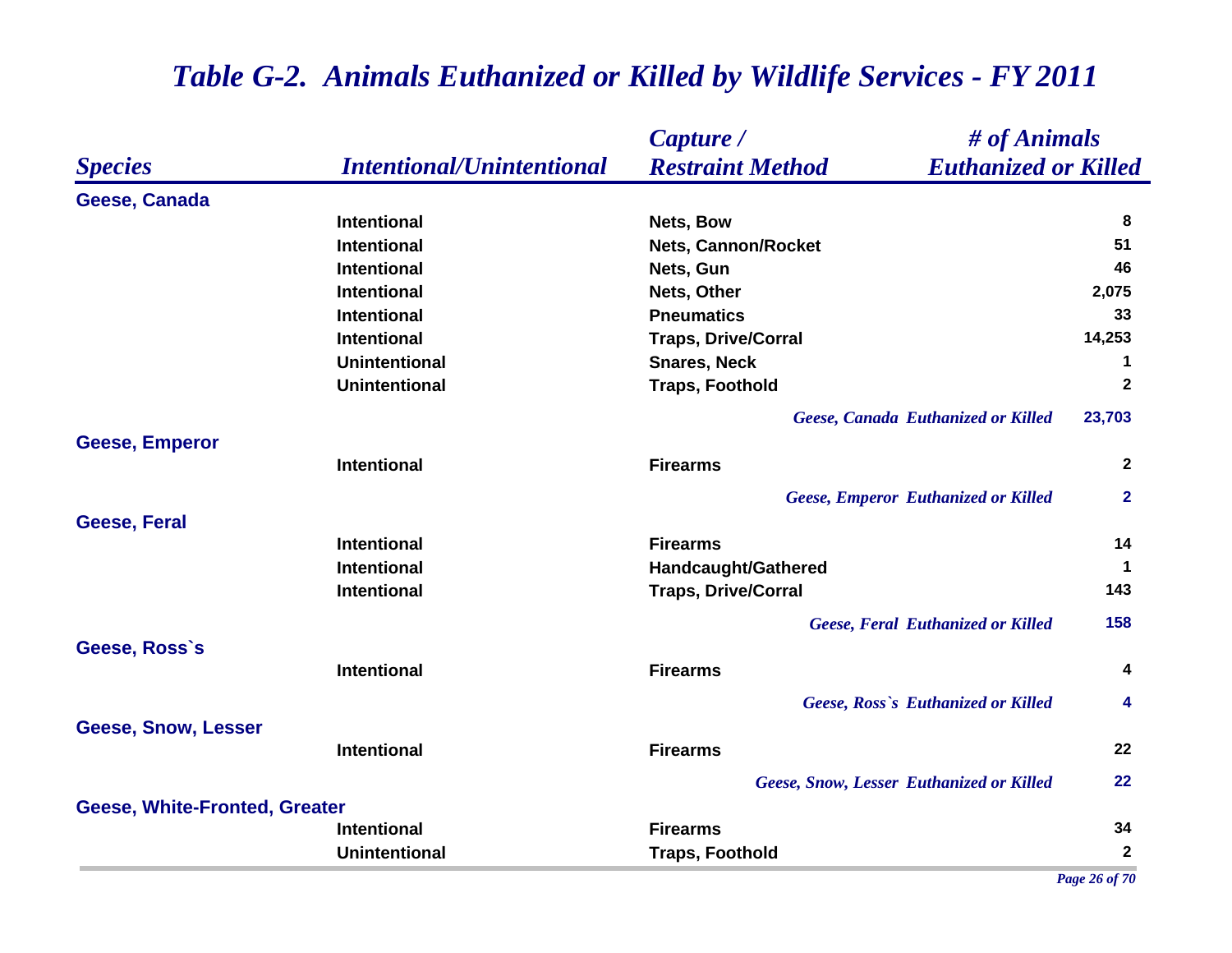|                                      |                                  | # of Animals<br>Capture /                              |              |
|--------------------------------------|----------------------------------|--------------------------------------------------------|--------------|
| <b>Species</b>                       | <i>Intentional/Unintentional</i> | <b>Restraint Method</b><br><b>Euthanized or Killed</b> |              |
| <b>Geese, White-Fronted, Greater</b> |                                  |                                                        |              |
|                                      |                                  | Geese, White-Fronted, Greater Euthanized or Killed     | 36           |
| <b>Goats, Feral</b>                  |                                  |                                                        |              |
|                                      | <b>Intentional</b>               | <b>Firearms</b>                                        | 20           |
|                                      | <b>Unintentional</b>             | <b>Snares, Neck</b>                                    | $\mathbf{1}$ |
|                                      |                                  | <b>Goats, Feral Euthanized or Killed</b>               | 21           |
| <b>Godwits, Marbled</b>              |                                  |                                                        |              |
|                                      | <b>Intentional</b>               | <b>Firearms</b>                                        | 3            |
|                                      |                                  | <b>Godwits, Marbled Euthanized or Killed</b>           | 3            |
| <b>Gophers, Pocket (All)</b>         |                                  |                                                        |              |
|                                      | <b>Intentional</b>               | <b>Traps, Body Grip</b>                                | $\mathbf{2}$ |
|                                      | Intentional                      | <b>Traps, Decoy</b>                                    | 1            |
|                                      | Intentional                      | <b>Traps, Gopher</b>                                   | 570          |
|                                      | <b>Intentional</b>               | <b>Traps, Mole</b>                                     | 4            |
|                                      |                                  | <b>Gophers, Pocket (All) Euthanized or Killed</b>      | 577          |
| <b>Grackles, Boat-Tailed</b>         |                                  |                                                        |              |
|                                      | <b>Intentional</b>               | <b>Firearms</b>                                        | 304          |
|                                      |                                  | <b>Grackles, Boat-Tailed Euthanized or Killed</b>      | 304          |
| <b>Grackles, Common</b>              |                                  |                                                        |              |
|                                      | <b>Intentional</b>               | DRC-1339-Staging Areas                                 | 36,557       |
|                                      | <b>Intentional</b>               | <b>Firearms</b>                                        | 2,665        |
|                                      | Intentional                      | Handcaught/Gathered                                    | 3            |
|                                      | Intentional                      | <b>Pneumatics</b>                                      | 99           |
|                                      | <b>Intentional</b>               | <b>Traps, Cage</b>                                     | 14           |
|                                      | Intentional                      | <b>Traps, Decoy</b>                                    | 89           |
|                                      | <b>Intentional</b>               | <b>Traps, Other</b>                                    | 3            |
|                                      | <b>Unintentional</b>             | <b>Traps, Body Grip</b>                                | 1            |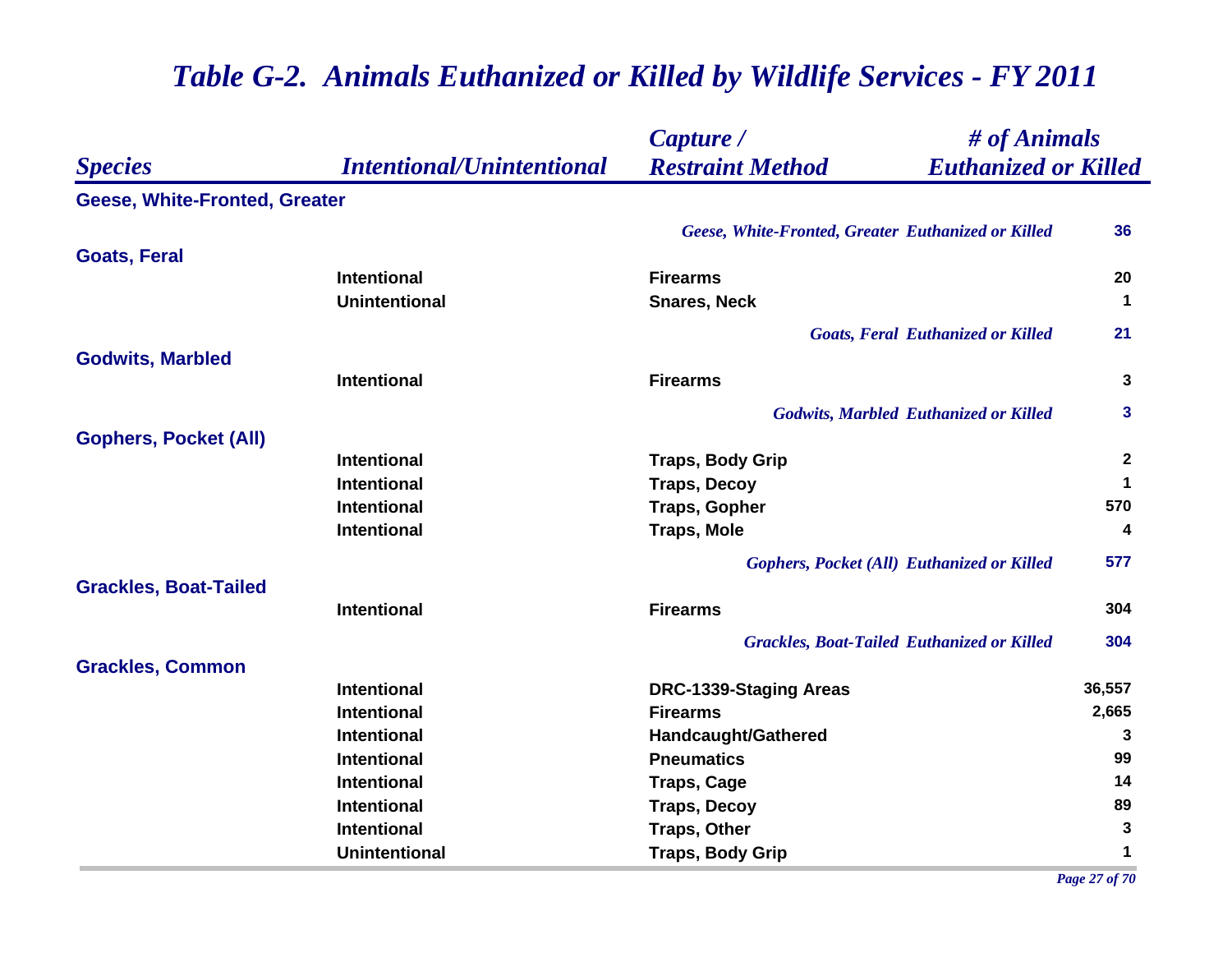|                                     |                                  | # of Animals<br>Capture /                               |                |
|-------------------------------------|----------------------------------|---------------------------------------------------------|----------------|
| <b>Species</b>                      | <b>Intentional/Unintentional</b> | <b>Restraint Method</b><br><b>Euthanized or Killed</b>  |                |
| <b>Grackles, Common</b>             |                                  |                                                         |                |
|                                     |                                  | <b>Grackles, Common Euthanized or Killed</b>            | 39,431         |
| <b>Grackles, Greater-Antillean</b>  |                                  |                                                         |                |
|                                     | Intentional                      | <b>Firearms</b>                                         | 28             |
|                                     |                                  | <b>Grackles, Greater-Antillean Euthanized or Killed</b> | 28             |
| <b>Grackles, Great-Tailed</b>       |                                  |                                                         |                |
|                                     | <b>Intentional</b>               | DRC-1339-Feedlots                                       | 210            |
|                                     | <b>Intentional</b>               | DRC-1339-Staging Areas                                  | 3,476          |
|                                     | <b>Intentional</b>               | DRC-1339-TX SLN (Birds)                                 | 3              |
|                                     | Intentional                      | <b>Firearms</b>                                         | 597            |
|                                     |                                  | <b>Grackles, Great-Tailed Euthanized or Killed</b>      | 4,286          |
| <b>Grebes, Pied-Billed</b>          |                                  |                                                         |                |
|                                     | <b>Intentional</b>               | <b>Firearms</b>                                         | 15             |
|                                     | <b>Intentional</b>               | <b>Pneumatics</b>                                       | 23             |
|                                     |                                  | <b>Grebes, Pied-Billed Euthanized or Killed</b>         | 38             |
| <b>Grebes, Red-Necked</b>           |                                  |                                                         |                |
|                                     | <b>Intentional</b>               | <b>Firearms</b>                                         | $\mathbf 1$    |
|                                     |                                  | <b>Grebes, Red-Necked Euthanized or Killed</b>          | 1              |
| <b>Gulls, Black-Backed, Greater</b> |                                  |                                                         |                |
|                                     | <b>Intentional</b>               | <b>Firearms</b>                                         | 416            |
|                                     | <b>Intentional</b>               | <b>Handcaught/Gathered</b>                              | $\overline{7}$ |
|                                     | Intentional                      | <b>Nets, Cannon/Rocket</b>                              | 3              |
|                                     | Intentional                      | <b>Traps, Other</b>                                     | 6              |
|                                     |                                  | Gulls, Black-Backed, Greater Euthanized or Killed       | 432            |
| <b>Gulls, Bonaparte's</b>           |                                  |                                                         |                |
|                                     | <b>Intentional</b>               | <b>Firearms</b>                                         | 142            |
|                                     |                                  |                                                         |                |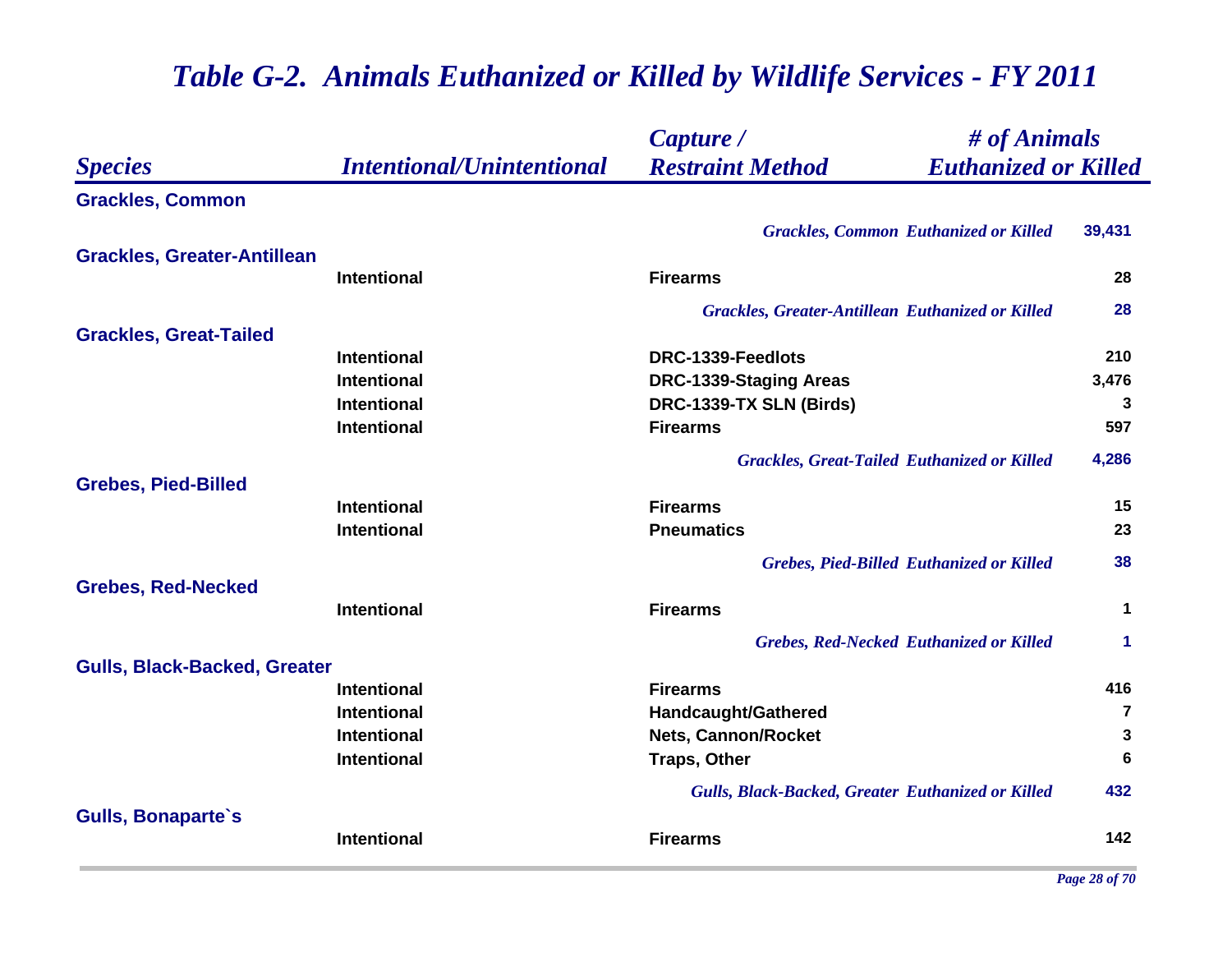|                               |                                  | # of Animals<br>Capture /                              |                |
|-------------------------------|----------------------------------|--------------------------------------------------------|----------------|
| <b>Species</b>                | <b>Intentional/Unintentional</b> | <b>Restraint Method</b><br><b>Euthanized or Killed</b> |                |
| <b>Gulls, Bonaparte's</b>     |                                  |                                                        |                |
|                               |                                  | Gulls, Bonaparte's Euthanized or Killed                | 142            |
| <b>Gulls, California</b>      |                                  |                                                        |                |
|                               | <b>Intentional</b>               | <b>Firearms</b>                                        | 2,507          |
|                               | <b>Intentional</b>               | Handcaught/Gathered                                    | 247            |
|                               | <b>Intentional</b>               | <b>Pneumatics</b>                                      | 9              |
|                               | <b>Intentional</b>               | <b>Traps, Other</b>                                    | 7              |
|                               |                                  | <b>Gulls, California Euthanized or Killed</b>          | 2,770          |
| Gulls, Franklin's             |                                  |                                                        |                |
|                               | <b>Intentional</b>               | <b>Firearms</b>                                        | 154            |
|                               |                                  | Gulls, Franklin's Euthanized or Killed                 | 154            |
| <b>Gulls, Glaucous</b>        |                                  |                                                        |                |
|                               | <b>Intentional</b>               | <b>Firearms</b>                                        | $\overline{7}$ |
|                               |                                  | <b>Gulls, Glaucous Euthanized or Killed</b>            | 7              |
| <b>Gulls, Glaucous-Winged</b> |                                  |                                                        |                |
|                               | <b>Intentional</b>               | <b>Firearms</b>                                        | 4,628          |
|                               | <b>Intentional</b>               | Handcaught/Gathered                                    | 245            |
|                               | <b>Intentional</b>               | <b>Traps, Decoy</b>                                    | 4              |
|                               | <b>Unintentional</b>             | <b>Snares, Neck</b>                                    | 1              |
|                               | <b>Unintentional</b>             | <b>Traps, Foothold</b>                                 | 1              |
|                               |                                  | <b>Gulls, Glaucous-Winged Euthanized or Killed</b>     | 4,879          |
| <b>Gulls, Heermann's</b>      |                                  |                                                        |                |
|                               | <b>Intentional</b>               | <b>Firearms</b>                                        | 6              |
|                               |                                  | Gulls, Heermann's Euthanized or Killed                 | 6              |
| <b>Gulls, Herring</b>         |                                  |                                                        |                |
|                               | <b>Intentional</b>               | <b>Firearms</b>                                        | 4,281          |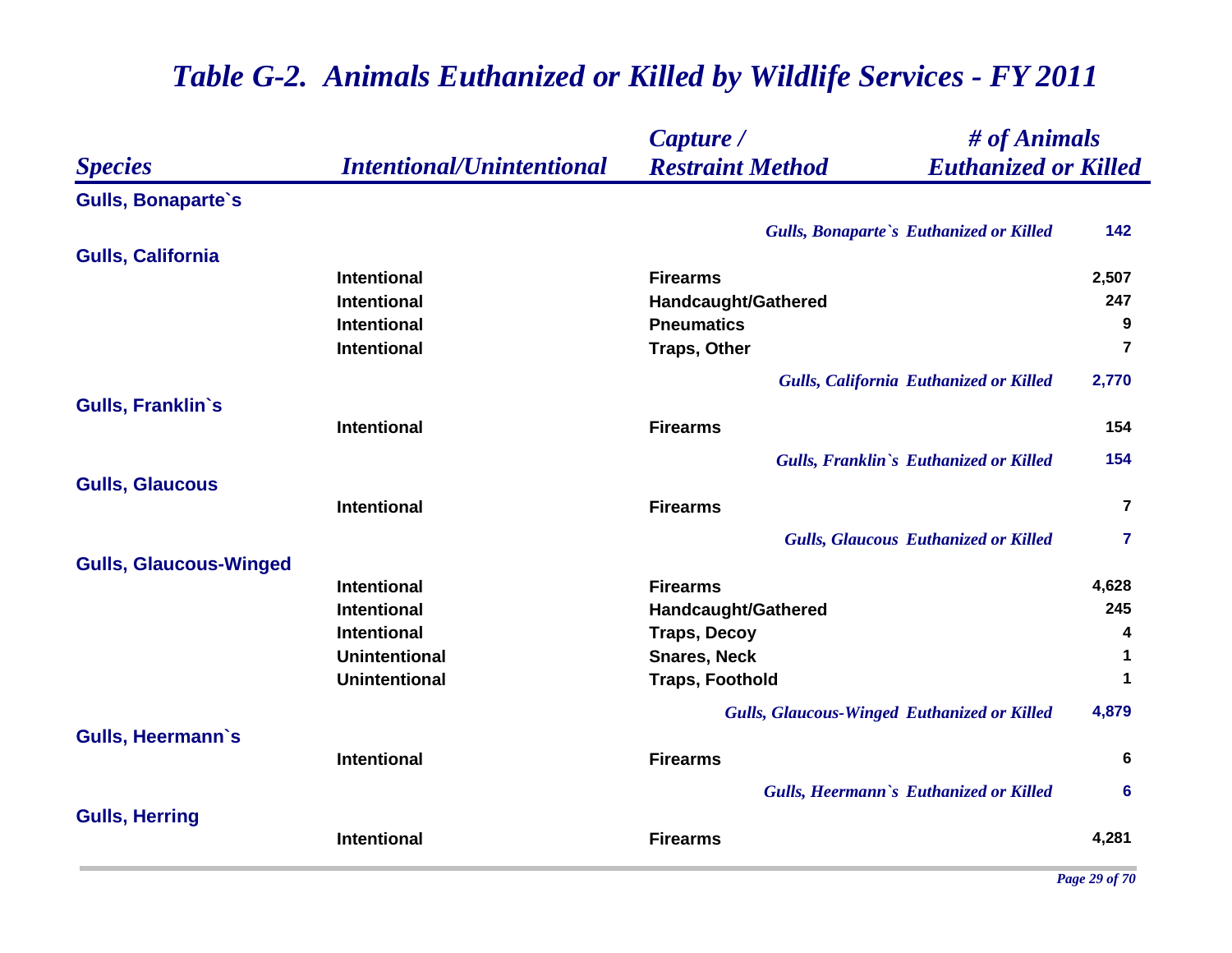|                           |                                  | Capture /                                              | # of Animals   |
|---------------------------|----------------------------------|--------------------------------------------------------|----------------|
| <b>Species</b>            | <b>Intentional/Unintentional</b> | <b>Restraint Method</b><br><b>Euthanized or Killed</b> |                |
| <b>Gulls, Herring</b>     |                                  |                                                        |                |
|                           | <b>Intentional</b>               | Handcaught/Gathered                                    | 103            |
|                           | <b>Intentional</b>               | <b>Nets, Cannon/Rocket</b>                             | 10             |
|                           | <b>Intentional</b>               | <b>Pneumatics</b>                                      | 12             |
|                           | <b>Intentional</b>               | <b>Traps, Decoy</b>                                    | $\mathbf{3}$   |
|                           | <b>Intentional</b>               | <b>Traps, Other</b>                                    | 26             |
|                           |                                  | <b>Gulls, Herring Euthanized or Killed</b>             | 4,435          |
| <b>Gulls, Laughing</b>    |                                  |                                                        |                |
|                           | <b>Intentional</b>               | <b>Firearms</b>                                        | 4,545          |
|                           | <b>Intentional</b>               | Nets, Cannon/Rocket                                    | 265            |
|                           | <b>Intentional</b>               | <b>Pneumatics</b>                                      | 10             |
|                           |                                  | <b>Gulls, Laughing Euthanized or Killed</b>            | 4,820          |
| <b>Gulls, Mew</b>         |                                  |                                                        |                |
|                           | <b>Intentional</b>               | <b>Firearms</b>                                        | 130            |
|                           | <b>Intentional</b>               | Handcaught/Gathered                                    | 70             |
|                           |                                  | <b>Gulls, Mew Euthanized or Killed</b>                 | 200            |
| <b>Gulls, Ring-Billed</b> |                                  |                                                        |                |
|                           | <b>Intentional</b>               | <b>Firearms</b>                                        | 5,581          |
|                           | <b>Intentional</b>               | Handcaught/Gathered                                    | $\mathbf{2}$   |
|                           | <b>Intentional</b>               | <b>Nets, Cannon/Rocket</b>                             | 465            |
|                           | <b>Intentional</b>               | <b>Pneumatics</b>                                      | 24             |
|                           |                                  | <b>Gulls, Ring-Billed Euthanized or Killed</b>         | 6,072          |
| <b>Gulls, Western</b>     |                                  |                                                        |                |
|                           | <b>Intentional</b>               | <b>Firearms</b>                                        | 432            |
|                           | <b>Intentional</b>               | <b>Pneumatics</b>                                      | 32             |
|                           | <b>Intentional</b>               | <b>Traps, Cage</b>                                     | 3              |
|                           | <b>Intentional</b>               | <b>Traps, Other</b>                                    | $\overline{7}$ |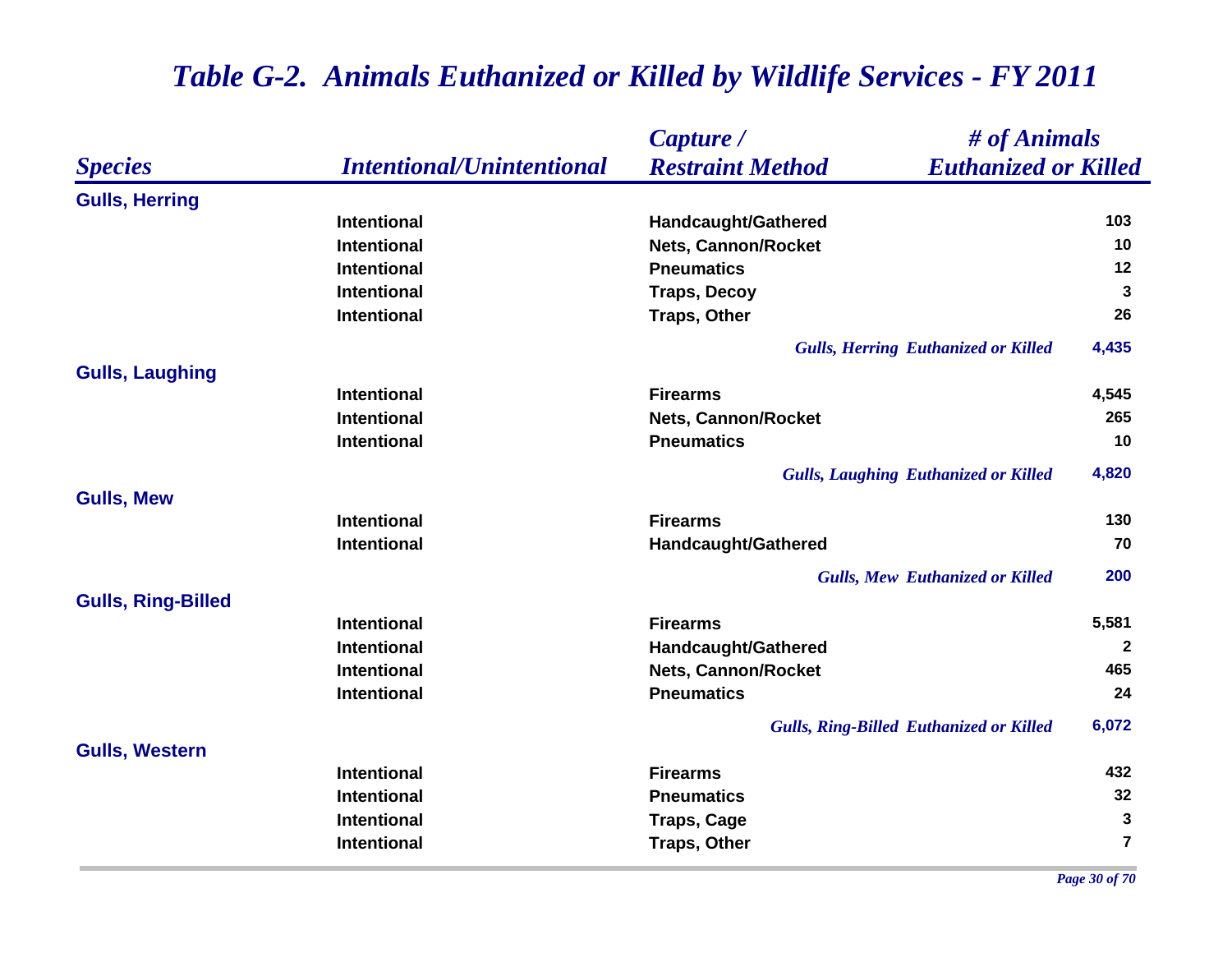|                                        |                                  | # of Animals<br>Capture /                                   |                      |
|----------------------------------------|----------------------------------|-------------------------------------------------------------|----------------------|
| <b>Species</b>                         | <b>Intentional/Unintentional</b> | <b>Restraint Method</b><br><b>Euthanized or Killed</b>      |                      |
| <b>Gulls, Western</b>                  |                                  |                                                             |                      |
|                                        |                                  | <b>Gulls, Western Euthanized or Killed</b>                  | 474                  |
| Hares, Jackrabbits (Other)             |                                  |                                                             |                      |
|                                        | Intentional                      | <b>Firearms</b>                                             | 743                  |
|                                        | <b>Intentional</b>               | <b>Pneumatics</b>                                           | 4                    |
|                                        | <b>Intentional</b>               | <b>Snares, Neck</b>                                         | 3                    |
|                                        | <b>Unintentional</b>             | <b>Snares, Neck</b>                                         | $\mathbf{2}$         |
|                                        |                                  | Hares, Jackrabbits (Other) Euthanized or Killed             | 752                  |
| <b>Hawks, Broad-Winged</b>             |                                  |                                                             |                      |
|                                        | Intentional                      | <b>Firearms</b>                                             | $\mathbf 1$          |
|                                        |                                  | Hawks, Broad-Winged Euthanized or Killed                    | $\blacktriangleleft$ |
| Hawks, Cooper's                        |                                  |                                                             |                      |
|                                        | <b>Intentional</b>               | <b>Firearms</b>                                             | 27                   |
|                                        | <b>Intentional</b>               | <b>Pneumatics</b>                                           | 15                   |
|                                        | Intentional                      | <b>Traps, Other</b>                                         | $\mathbf 1$          |
|                                        | <b>Unintentional</b>             | <b>Traps, Other</b>                                         | 1                    |
|                                        | <b>Unintentional</b>             | Traps, Raptor (Swedish Goshawk)                             | $\mathbf 1$          |
|                                        |                                  | Hawks, Cooper's Euthanized or Killed                        | 45                   |
| <b>Hawks, Ferruginous</b>              |                                  |                                                             |                      |
|                                        | Intentional                      | <b>Firearms</b>                                             | 39                   |
|                                        |                                  | Hawks, Ferruginous Euthanized or Killed                     | 39                   |
| Hawks, Harrier, Northern (Marsh Hawks) |                                  |                                                             |                      |
|                                        | <b>Intentional</b>               | <b>Firearms</b>                                             | 140                  |
|                                        | Intentional                      | <b>Traps, Raptor (Other)</b>                                | $\mathbf{2}$         |
|                                        |                                  | Hawks, Harrier, Northern (Marsh Hawks) Euthanized or Killed | 142                  |
| <b>Hawks, Harris</b>                   |                                  |                                                             |                      |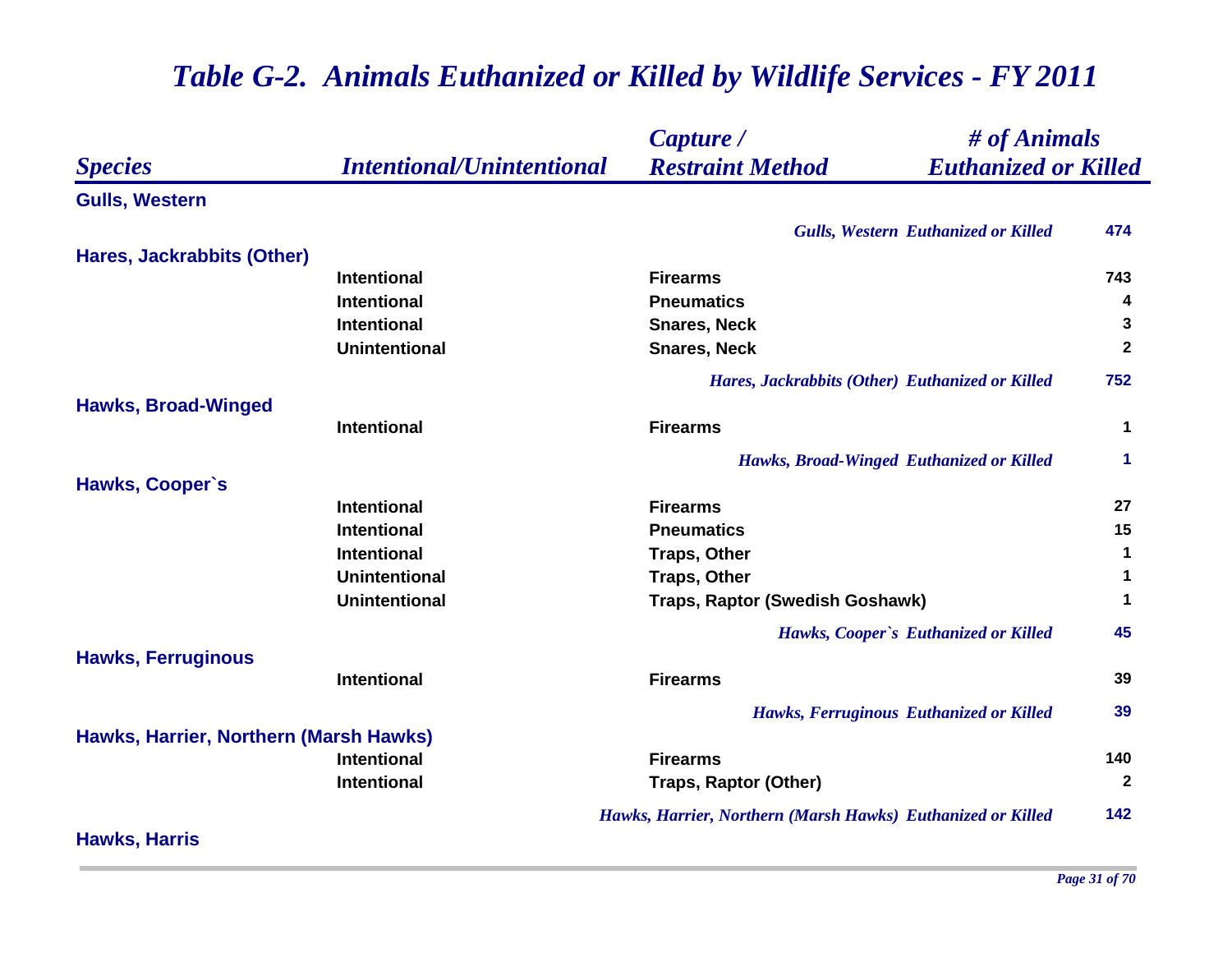|                              |                                  | # of Animals<br>Capture /                              |                      |
|------------------------------|----------------------------------|--------------------------------------------------------|----------------------|
| <b>Species</b>               | <b>Intentional/Unintentional</b> | <b>Restraint Method</b><br><b>Euthanized or Killed</b> |                      |
| <b>Hawks, Harris</b>         |                                  |                                                        |                      |
|                              | <b>Intentional</b>               | <b>Firearms</b>                                        | 1                    |
|                              |                                  | Hawks, Harris Euthanized or Killed                     | 1                    |
| <b>Hawks, Red-Shouldered</b> |                                  |                                                        |                      |
|                              | <b>Intentional</b>               | <b>Firearms</b>                                        | 21                   |
|                              |                                  | Hawks, Red-Shouldered Euthanized or Killed             | 21                   |
| <b>Hawks, Red-Tailed</b>     |                                  |                                                        |                      |
|                              | <b>Intentional</b>               | <b>Firearms</b>                                        | 843                  |
|                              | <b>Intentional</b>               | Handcaught/Gathered                                    | $\overline{2}$       |
|                              | <b>Intentional</b>               | Nets, Other                                            | $\mathbf{2}$         |
|                              | <b>Intentional</b>               | <b>Pneumatics</b>                                      | 13                   |
|                              | <b>Intentional</b>               | Traps, Bal-Chatri                                      | 3                    |
|                              | <b>Intentional</b>               | <b>Traps, Cage</b>                                     | $6\phantom{a}$       |
|                              | <b>Intentional</b>               | <b>Traps, Pole</b>                                     | 8                    |
|                              | <b>Intentional</b>               | <b>Traps, Raptor (Other)</b>                           | 12                   |
|                              | <b>Intentional</b>               | Traps, Raptor (Swedish Goshawk)                        | 11                   |
|                              | <b>Unintentional</b>             | <b>Snares, Neck</b>                                    | $\mathbf{2}$         |
|                              |                                  | Hawks, Red-Tailed Euthanized or Killed                 | 902                  |
| <b>Hawks, Rough-Legged</b>   |                                  |                                                        |                      |
|                              | <b>Intentional</b>               | <b>Firearms</b>                                        | 50                   |
|                              | Intentional                      | <b>Traps, Pole</b>                                     | $\blacktriangleleft$ |
|                              |                                  | Hawks, Rough-Legged Euthanized or Killed               | 51                   |
| <b>Hawks, Sharp-Shinned</b>  |                                  |                                                        |                      |
|                              | Intentional                      | <b>Firearms</b>                                        | 8                    |
|                              | <b>Intentional</b>               | <b>Pneumatics</b>                                      | 1                    |
|                              |                                  | <b>Hawks, Sharp-Shinned Euthanized or Killed</b>       | 9                    |
| <b>Hawks, Swainson's</b>     |                                  |                                                        |                      |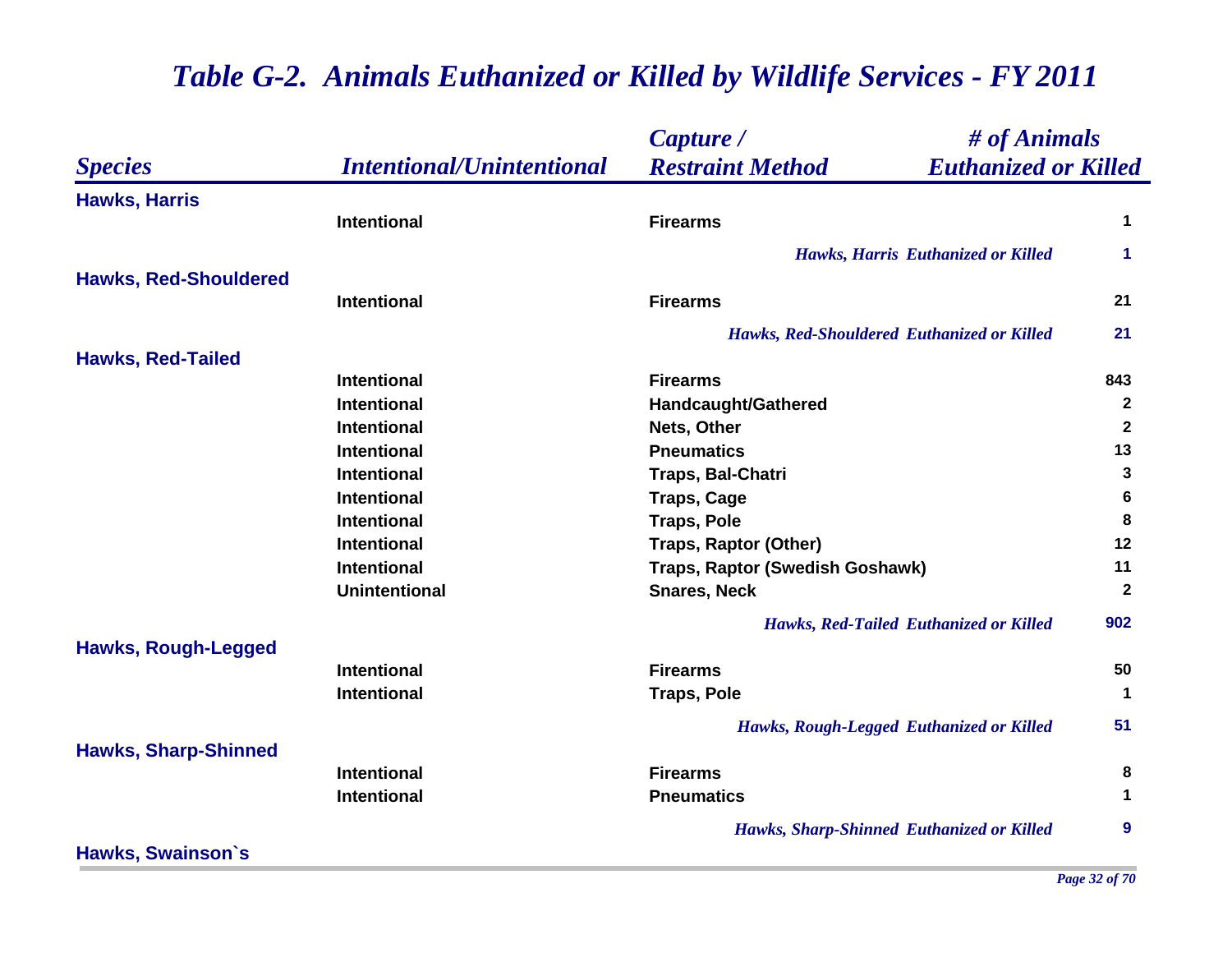|                                      |                                  | # of Animals<br>Capture /                              |              |
|--------------------------------------|----------------------------------|--------------------------------------------------------|--------------|
| <b>Species</b>                       | <b>Intentional/Unintentional</b> | <b>Restraint Method</b><br><b>Euthanized or Killed</b> |              |
| Hawks, Swainson's                    |                                  |                                                        |              |
|                                      | <b>Intentional</b>               | <b>Firearms</b>                                        | 56           |
|                                      | <b>Intentional</b>               | Traps, Bal-Chatri                                      | $\mathbf 1$  |
|                                      |                                  | Hawks, Swainson's Euthanized or Killed                 | 57           |
| <b>Herons, Great Blue</b>            |                                  |                                                        |              |
|                                      | <b>Intentional</b>               | <b>Firearms</b>                                        | 527          |
|                                      | <b>Intentional</b>               | <b>Handcaught/Gathered</b>                             | $\mathbf{2}$ |
|                                      | <b>Intentional</b>               | <b>Pneumatics</b>                                      | 6            |
|                                      | <b>Unintentional</b>             | <b>Traps, Body Grip</b>                                | 1            |
|                                      | <b>Unintentional</b>             | <b>Traps, Foothold</b>                                 | $\mathbf{2}$ |
|                                      |                                  | <b>Herons, Great Blue Euthanized or Killed</b>         | 538          |
| <b>Herons, Green</b>                 |                                  |                                                        |              |
|                                      | <b>Intentional</b>               | <b>Firearms</b>                                        | 32           |
|                                      |                                  | Herons, Green Euthanized or Killed                     | 32           |
| <b>Herons, Little Blue</b>           |                                  |                                                        |              |
|                                      | <b>Intentional</b>               | <b>Firearms</b>                                        | 8            |
|                                      |                                  | <b>Herons, Little Blue Euthanized or Killed</b>        | 8            |
| <b>Herons, Night, Black-Crowned</b>  |                                  |                                                        |              |
|                                      | <b>Intentional</b>               | <b>Firearms</b>                                        | 15           |
|                                      |                                  | Herons, Night, Black-Crowned Euthanized or Killed      | 15           |
| <b>Herons, Night, Yellow-Crowned</b> |                                  |                                                        |              |
|                                      | Intentional                      | <b>Firearms</b>                                        | 15           |
|                                      |                                  | Herons, Night, Yellow-Crowned Euthanized or Killed     | 15           |
| <b>Herons, Tricolored</b>            |                                  |                                                        |              |
|                                      | <b>Intentional</b>               | <b>Firearms</b>                                        | $\mathbf{2}$ |
|                                      |                                  | <b>Herons, Tricolored Euthanized or Killed</b>         | $\mathbf{2}$ |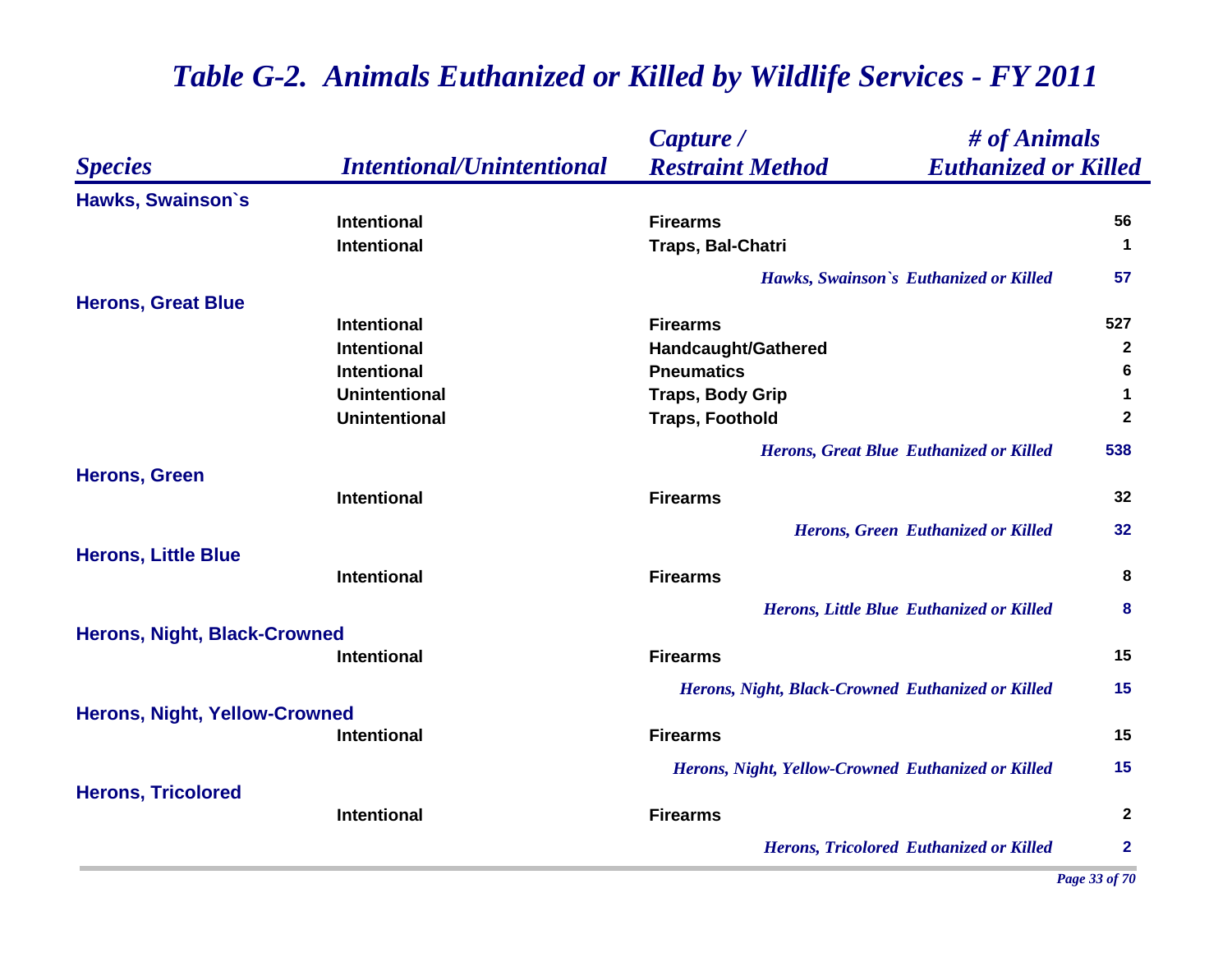|                                  |                                  | # of Animals<br>Capture /                              |              |
|----------------------------------|----------------------------------|--------------------------------------------------------|--------------|
| <b>Species</b>                   | <b>Intentional/Unintentional</b> | <b>Restraint Method</b><br><b>Euthanized or Killed</b> |              |
| <b>Ibises, Glossy</b>            |                                  |                                                        |              |
|                                  | <b>Intentional</b>               | <b>Firearms</b>                                        | 13           |
|                                  |                                  | <b>Ibises, Glossy Euthanized or Killed</b>             | 13           |
| <b>Ibises, White</b>             |                                  |                                                        |              |
|                                  | <b>Intentional</b>               | <b>Firearms</b>                                        | 79           |
|                                  |                                  | <b>Ibises, White Euthanized or Killed</b>              | 79           |
| <b>Ibises, White-Faced</b>       |                                  |                                                        |              |
|                                  | <b>Intentional</b>               | <b>Firearms</b>                                        | 17           |
|                                  |                                  | <b>Ibises, White-Faced Euthanized or Killed</b>        | 17           |
| Iguanas, Black Spiny-Tailed      |                                  |                                                        |              |
|                                  | <b>Intentional</b>               | <b>Firearms</b>                                        | 1,134        |
|                                  | <b>Intentional</b>               | <b>Traps, Cage</b>                                     | 87           |
|                                  |                                  | Iguanas, Black Spiny-Tailed Euthanized or Killed       | 1,221        |
| Iguanas, Green                   |                                  |                                                        |              |
|                                  | <b>Intentional</b>               | <b>Firearms</b>                                        | 576          |
|                                  | <b>Intentional</b>               | <b>Traps, Cage</b>                                     | $\mathbf 1$  |
|                                  |                                  | Iguanas, Green Euthanized or Killed                    | 577          |
| <b>Jackrabbits, Black Tailed</b> |                                  |                                                        |              |
|                                  | <b>Intentional</b>               | <b>Firearms</b>                                        | 1,300        |
|                                  | <b>Intentional</b>               | Handcaught/Gathered                                    | $\mathbf{2}$ |
|                                  | <b>Intentional</b>               | <b>Spotlight</b>                                       | 128          |
|                                  | <b>Unintentional</b>             | <b>Snares, Neck</b>                                    | 39           |
|                                  | <b>Unintentional</b>             | <b>Traps, Foothold</b>                                 | 16           |
|                                  |                                  | Jackrabbits, Black Tailed Euthanized or Killed         | 1,485        |
| <b>Jaegers, Long-Tailed</b>      |                                  |                                                        |              |
|                                  | <b>Intentional</b>               | <b>Firearms</b>                                        | 1            |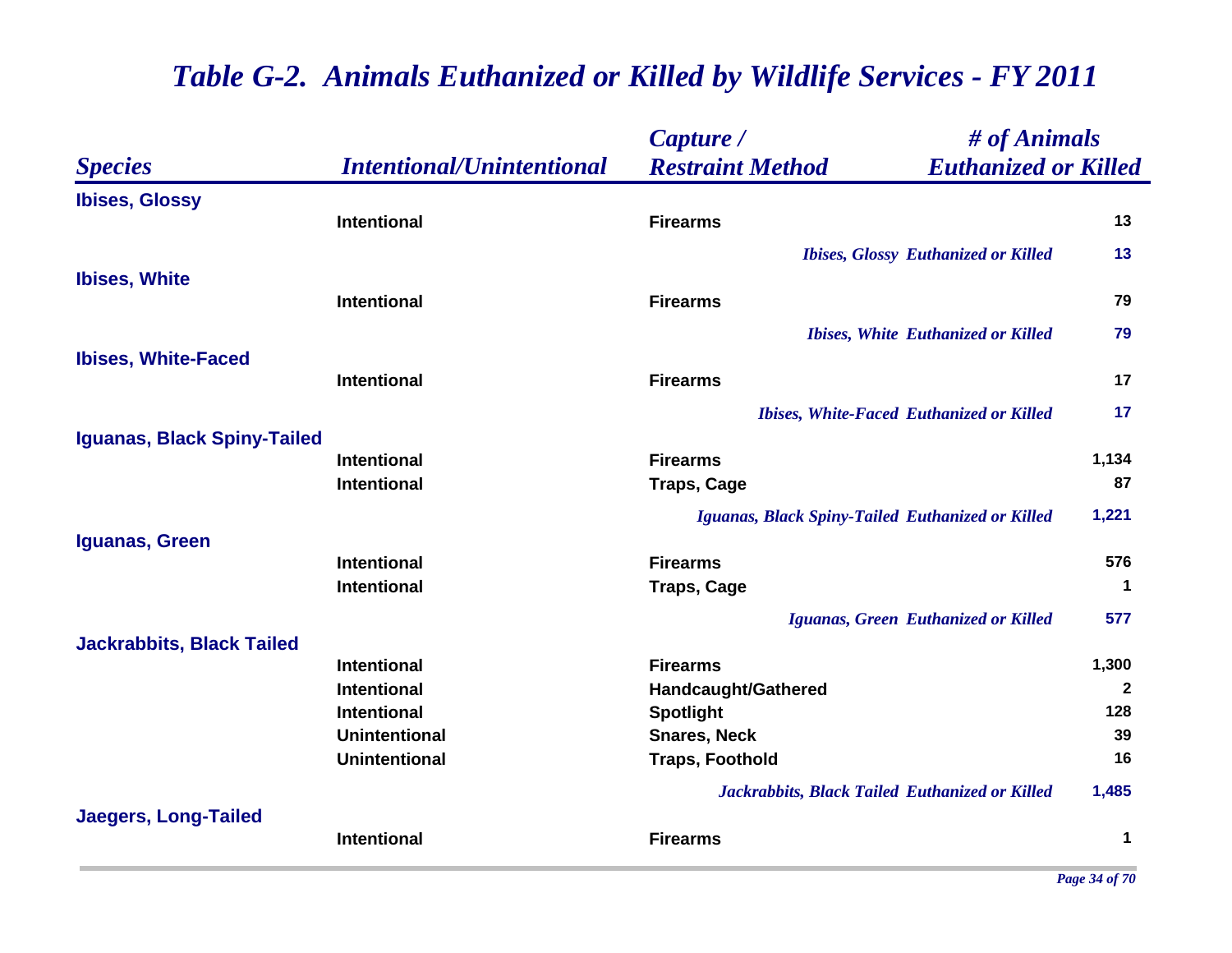|                             |                                  | # of Animals<br>Capture /                              |                         |
|-----------------------------|----------------------------------|--------------------------------------------------------|-------------------------|
| <b>Species</b>              | <b>Intentional/Unintentional</b> | <b>Restraint Method</b><br><b>Euthanized or Killed</b> |                         |
| <b>Jaegers, Long-Tailed</b> |                                  |                                                        |                         |
|                             |                                  | Jaegers, Long-Tailed Euthanized or Killed              | 1                       |
| <b>Jays, Blue</b>           |                                  |                                                        |                         |
|                             | <b>Intentional</b>               | <b>Firearms</b>                                        | $\overline{2}$          |
|                             | Intentional                      | <b>Traps, Other</b>                                    | $\mathbf 1$             |
|                             |                                  | Jays, Blue Euthanized or Killed                        | 3                       |
| <b>Jays, Scrub</b>          |                                  |                                                        |                         |
|                             | Intentional                      | <b>Traps, Decoy</b>                                    | $\boldsymbol{2}$        |
|                             | <b>Intentional</b>               | <b>Traps, Other</b>                                    | $\mathbf 1$             |
|                             |                                  | Jays, Scrub Euthanized or Killed                       | $\mathbf{3}$            |
| Jays, Steller's             |                                  |                                                        |                         |
|                             | Intentional                      | <b>Firearms</b>                                        | 45                      |
|                             |                                  | Jays, Steller's Euthanized or Killed                   | 45                      |
| <b>Juncos, Dark-Eyed</b>    |                                  |                                                        |                         |
|                             | Intentional                      | <b>Firearms</b>                                        | $\overline{\mathbf{r}}$ |
|                             |                                  | Juncos, Dark-Eyed Euthanized or Killed                 | $\overline{7}$          |
| <b>Junglefowl, Red</b>      |                                  |                                                        |                         |
|                             | <b>Intentional</b>               | <b>Firearms</b>                                        | 701                     |
|                             | <b>Intentional</b>               | Handcaught/Gathered                                    | 6                       |
|                             | <b>Intentional</b>               | <b>Traps, Cage</b>                                     | 488                     |
|                             |                                  | <b>Junglefowl, Red Euthanized or Killed</b>            | 1,195                   |
| <b>Killdeers</b>            |                                  |                                                        |                         |
|                             | <b>Intentional</b>               | <b>Firearms</b>                                        | 1,880                   |
|                             | Intentional                      | <b>Handcaught/Gathered</b>                             | 9                       |
|                             | Intentional                      | <b>Pneumatics</b>                                      | 125                     |
|                             |                                  | <b>Killdeers Euthanized or Killed</b>                  | 2,014                   |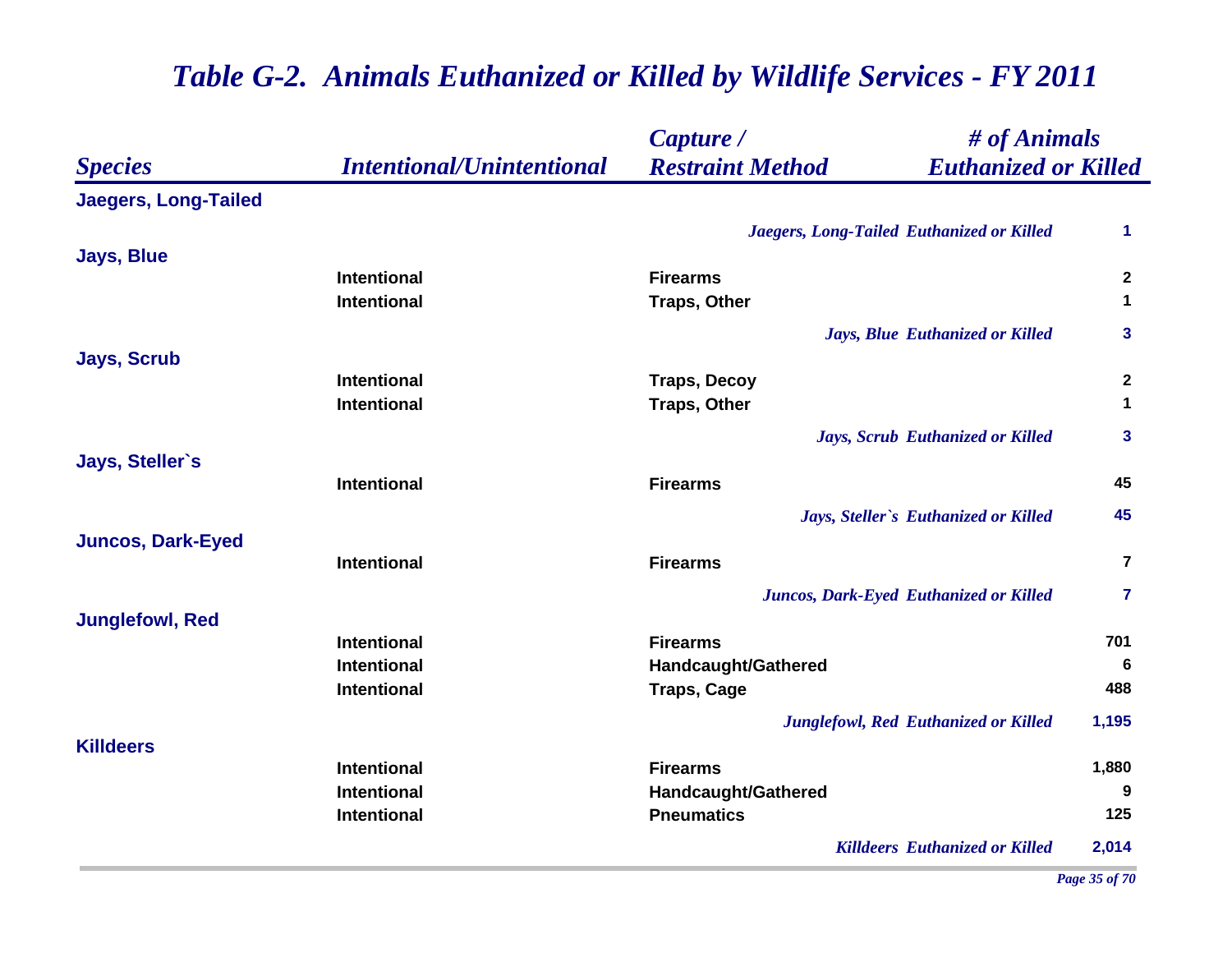|                                 |                                  | Capture /                                   | # of Animals                                    |                |
|---------------------------------|----------------------------------|---------------------------------------------|-------------------------------------------------|----------------|
| <b>Species</b>                  | <b>Intentional/Unintentional</b> | <b>Restraint Method</b>                     | <b>Euthanized or Killed</b>                     |                |
| <b>Kingbirds, Eastern</b>       |                                  |                                             |                                                 |                |
|                                 | <b>Intentional</b>               | <b>Firearms</b>                             |                                                 | 25             |
|                                 |                                  |                                             | <b>Kingbirds, Eastern Euthanized or Killed</b>  | 25             |
| <b>Kingbirds, Western</b>       |                                  |                                             |                                                 |                |
|                                 | <b>Intentional</b>               | <b>Firearms</b>                             |                                                 | 356            |
|                                 | <b>Intentional</b>               | <b>Pneumatics</b>                           |                                                 | $\mathbf 1$    |
|                                 | Intentional                      | <b>Traps, Decoy</b>                         |                                                 | 16             |
|                                 | Intentional                      | <b>Traps, Other</b>                         |                                                 | $\mathbf{2}$   |
|                                 |                                  |                                             | <b>Kingbirds, Western Euthanized or Killed</b>  | 375            |
| <b>Kites, Mississippi</b>       |                                  |                                             |                                                 |                |
|                                 | Intentional                      | <b>Firearms</b>                             |                                                 | 31             |
|                                 |                                  |                                             | Kites, Mississippi Euthanized or Killed         | 31             |
| <b>Kites, White-Tailed</b>      |                                  |                                             |                                                 |                |
|                                 | Intentional                      | <b>Firearms</b>                             |                                                 | $\mathbf 1$    |
|                                 |                                  |                                             | <b>Kites, White-Tailed Euthanized or Killed</b> | 1              |
| <b>Kittiwakes, Red-Legged</b>   |                                  |                                             |                                                 |                |
|                                 | <b>Intentional</b>               | <b>Firearms</b>                             |                                                 | $\mathbf{2}$   |
|                                 |                                  | Kittiwakes, Red-Legged Euthanized or Killed |                                                 | $\overline{2}$ |
| <b>Larks, Horned</b>            |                                  |                                             |                                                 |                |
|                                 | <b>Intentional</b>               | <b>Firearms</b>                             |                                                 | 3,601          |
|                                 | <b>Intentional</b>               | <b>Pneumatics</b>                           |                                                 | 1              |
|                                 |                                  |                                             | Larks, Horned Euthanized or Killed              | 3,602          |
| <b>Lions, Mountain (Cougar)</b> |                                  |                                             |                                                 |                |
|                                 | <b>Intentional</b>               | <b>Firearms</b>                             |                                                 | 249            |
|                                 | Intentional                      | <b>Helicopter</b>                           |                                                 | -1             |
|                                 | Intentional                      | <b>Snares, Foot/Leg</b>                     |                                                 | 14             |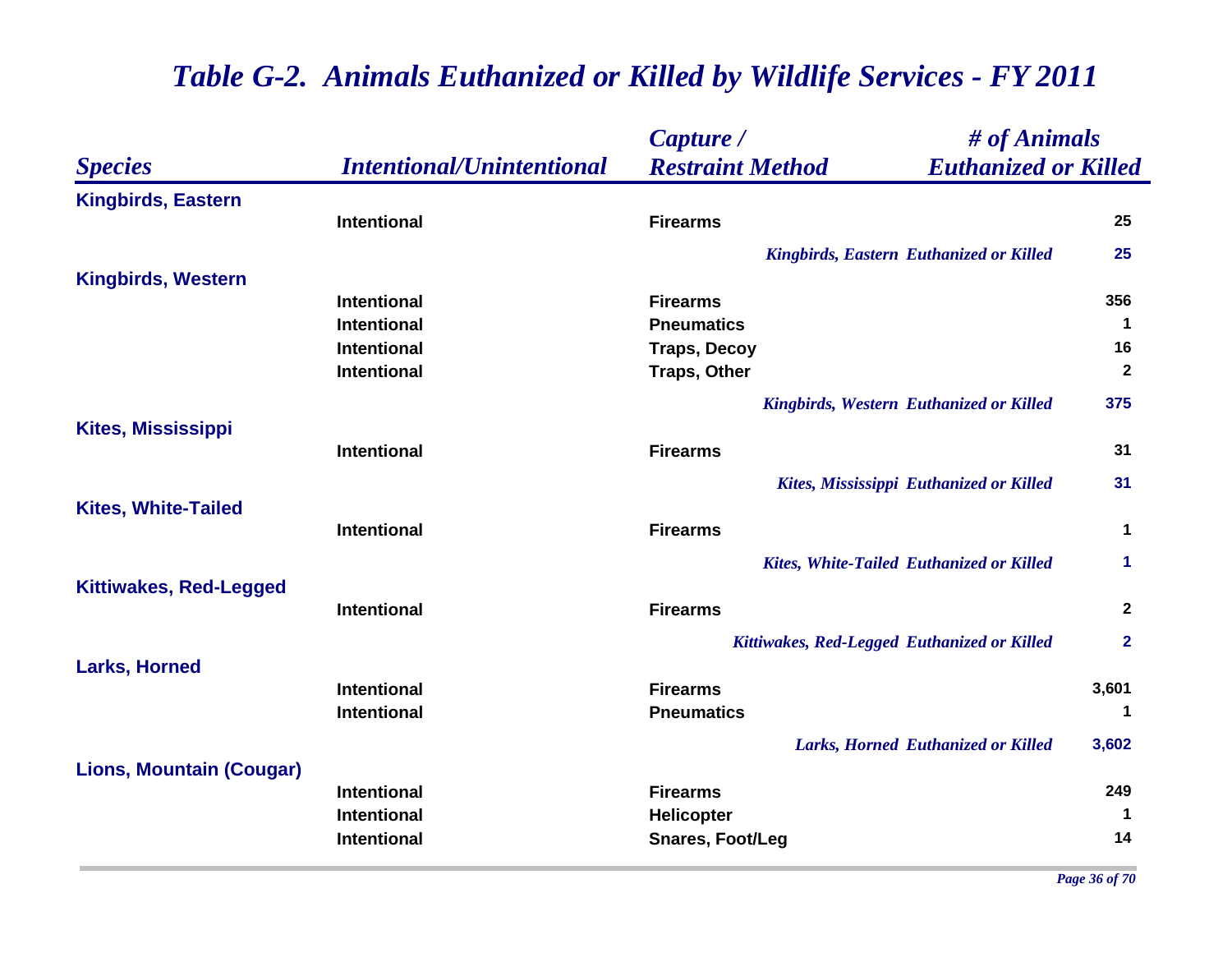### *Species Capture / Restraint Method # of Animals Intentional/Unintentional Euthanized or Killed* **Lions, Mountain (Cougar) Intentional Snares, Neck 54 Intentional Traps, Cage <sup>40</sup> Intentional Traps, Foothold 40 Unintentional Dog <sup>2</sup> Unintentional Snares, Neck 2** *Lions, Mountain (Cougar) Euthanized or Killed* **402 Lizards, (Other) Intentional Firearms 11** *Lizards, (Other) Euthanized or Killed* **11 Lizards, Monitor Intentional Firearms 5** *Lizards, Monitor Euthanized or Killed* **5 Longspurs, Lapland Intentional Firearms 18** *Longspurs, Lapland Euthanized or Killed* **18 Magpies, Black-Billed Intentional DRC-1339 Eggs <sup>125</sup> Intentional DRC-1339-ID SLN (Feedlot) 60 Intentional DRC-1339-WY SLN (Staging/Feedlots) <sup>53</sup> Intentional Firearms 58 Intentional Pneumatics 21 Intentional Traps, Cage <sup>4</sup> Unintentional Traps, Raptor (Other) <sup>1</sup>** *Magpies, Black-Billed Euthanized or Killed* **322 Mannikins, Chestnut Intentional Firearms33,294**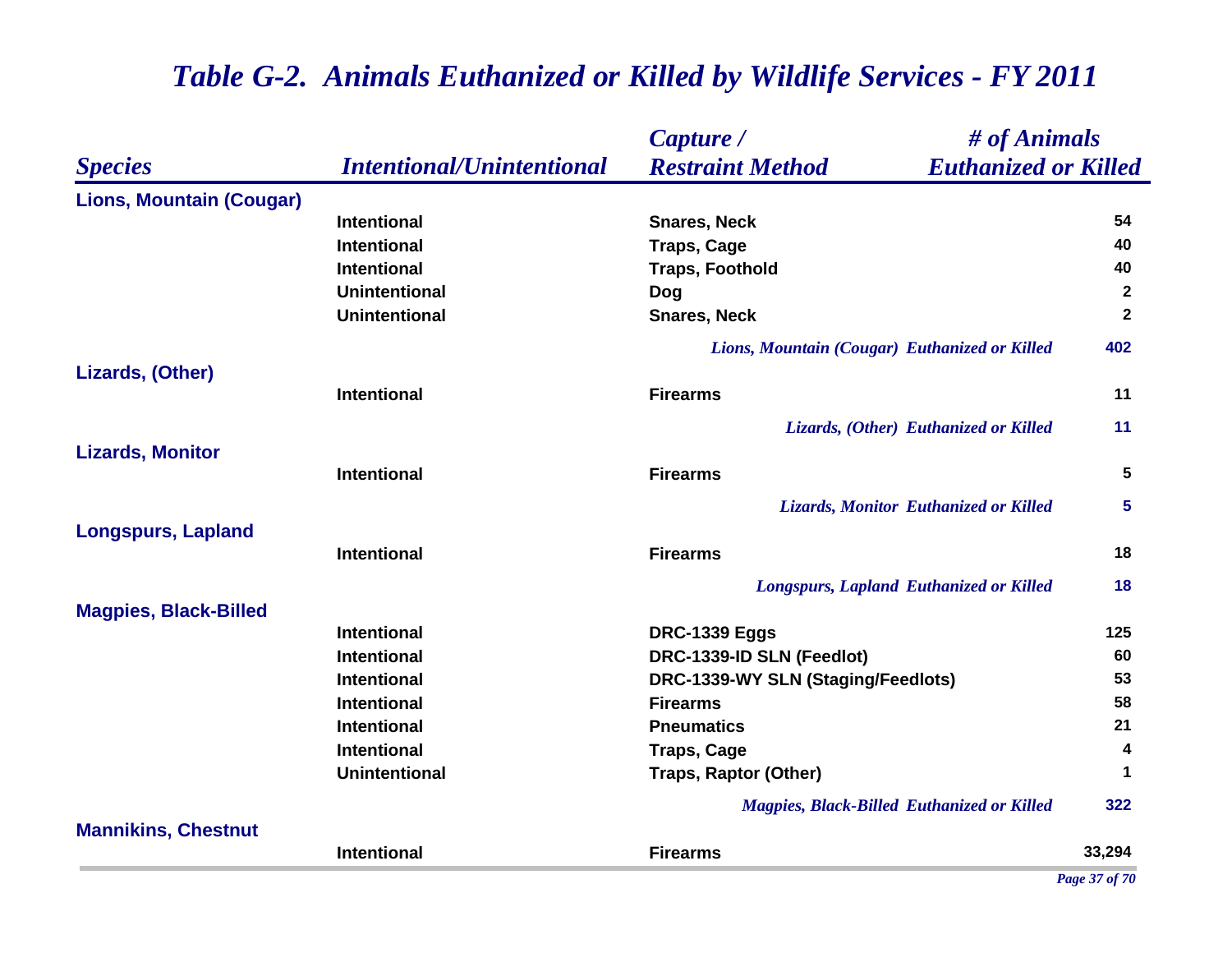|                                 |                                  | Capture /                                              | # of Animals |  |
|---------------------------------|----------------------------------|--------------------------------------------------------|--------------|--|
| <b>Species</b>                  | <b>Intentional/Unintentional</b> | <b>Restraint Method</b><br><b>Euthanized or Killed</b> |              |  |
| <b>Mannikins, Chestnut</b>      |                                  |                                                        |              |  |
|                                 |                                  | <b>Mannikins, Chestnut Euthanized or Killed</b>        | 33,294       |  |
| <b>Mannikins, Nutmeg</b>        |                                  |                                                        |              |  |
|                                 | <b>Intentional</b>               | <b>Firearms</b>                                        | 17,963       |  |
|                                 |                                  | <b>Mannikins, Nutmeg Euthanized or Killed</b>          | 17,963       |  |
| <b>Marmots/Woodchucks (All)</b> |                                  |                                                        |              |  |
|                                 | <b>Intentional</b>               | <b>Calling Device, Electronic</b>                      | 1            |  |
|                                 | <b>Intentional</b>               | <b>Firearms</b>                                        | 1,489        |  |
|                                 | <b>Intentional</b>               | <b>Handcaught/Gathered</b>                             | 9            |  |
|                                 | <b>Intentional</b>               | <b>Pneumatics</b>                                      | 38           |  |
|                                 | <b>Intentional</b>               | <b>Snares, Neck</b>                                    | 37           |  |
|                                 | <b>Intentional</b>               | <b>Traps, Body Grip</b>                                | 787          |  |
|                                 | <b>Intentional</b>               | <b>Traps, Cage</b>                                     | 102          |  |
|                                 | Intentional                      | <b>Traps, Foothold</b>                                 | 9            |  |
|                                 | Intentional                      | Zinc Phosphide Conc. (Rodents/Lago.)                   | 421          |  |
|                                 | <b>Unintentional</b>             | <b>Traps, Body Grip</b>                                | $\mathbf{2}$ |  |
|                                 | <b>Unintentional</b>             | <b>Traps, Foothold</b>                                 | 5            |  |
|                                 |                                  | Marmots/Woodchucks (All) Euthanized or Killed          | 2,900        |  |
| <b>Martins, Purple</b>          |                                  |                                                        |              |  |
|                                 | <b>Intentional</b>               | <b>Firearms</b>                                        | 52           |  |
|                                 | <b>Intentional</b>               | <b>Pneumatics</b>                                      | -1           |  |
|                                 |                                  | <b>Martins, Purple Euthanized or Killed</b>            | 53           |  |
| <b>Meadowlarks, Eastern</b>     |                                  |                                                        |              |  |
|                                 | <b>Intentional</b>               | <b>Firearms</b>                                        | 1,493        |  |
|                                 | <b>Intentional</b>               | <b>Pneumatics</b>                                      | 6            |  |
|                                 | <b>Intentional</b>               | <b>Traps, Pole</b>                                     | $\mathbf{2}$ |  |
|                                 |                                  | <b>Meadowlarks, Eastern Euthanized or Killed</b>       | 1,501        |  |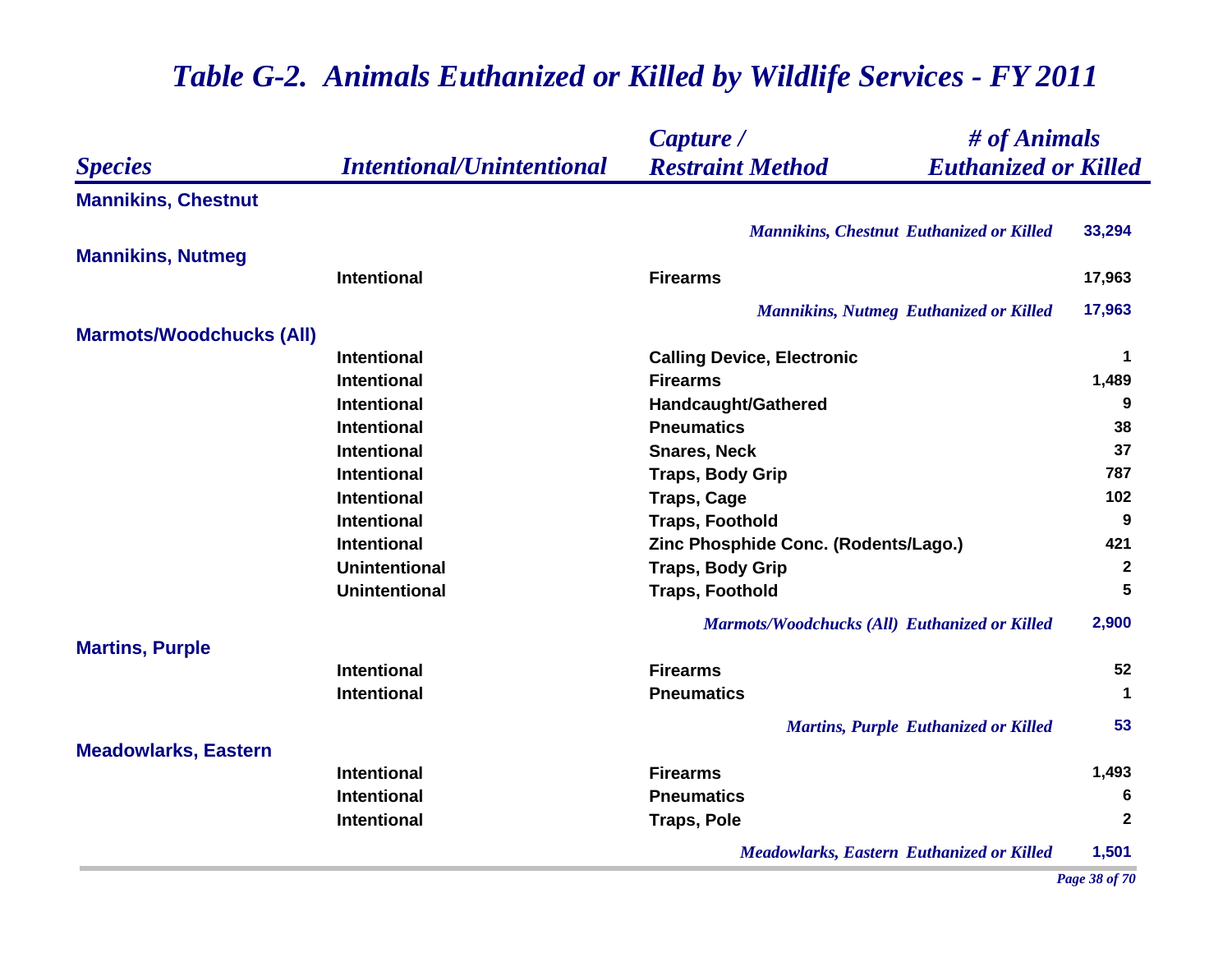|                             |                                  | # of Animals<br>Capture /                              |                      |
|-----------------------------|----------------------------------|--------------------------------------------------------|----------------------|
| <b>Species</b>              | <b>Intentional/Unintentional</b> | <b>Restraint Method</b><br><b>Euthanized or Killed</b> |                      |
| <b>Meadowlarks, Western</b> |                                  |                                                        |                      |
|                             | <b>Intentional</b>               | <b>Firearms</b>                                        | 1,446                |
|                             | <b>Intentional</b>               | <b>Pneumatics</b>                                      | 35                   |
|                             | <b>Intentional</b>               | <b>Traps, Decoy</b>                                    | 1                    |
|                             |                                  | <b>Meadowlarks, Western Euthanized or Killed</b>       | 1,482                |
| Mice, Deer (All)            |                                  |                                                        |                      |
|                             | <b>Intentional</b>               | <b>Traps, Cage</b>                                     | 217                  |
|                             | <b>Intentional</b>               | <b>Traps, Other</b>                                    | 3                    |
|                             | <b>Intentional</b>               | Traps, Snap (Rat, Mouse, Etc.)                         | 198                  |
|                             | <b>Unintentional</b>             | <b>Traps, Body Grip</b>                                | $\mathbf 1$          |
|                             | <b>Unintentional</b>             | Traps, Snap (Rat, Mouse, Etc.)                         | 4                    |
|                             |                                  | Mice, Deer (All) Euthanized or Killed                  | 423                  |
| <b>Mice, House</b>          |                                  |                                                        |                      |
|                             | <b>Intentional</b>               | <b>Fastrac Blox</b>                                    | 104                  |
|                             | <b>Intentional</b>               | Handcaught/Gathered                                    | $\blacktriangleleft$ |
|                             | <b>Intentional</b>               | <b>Traps, Cage</b>                                     | 327                  |
|                             | <b>Intentional</b>               | Traps, Snap (Rat, Mouse, Etc.)                         | 97                   |
|                             | <b>Unintentional</b>             | <b>Traps, Snake</b>                                    | 5                    |
|                             |                                  | Mice, House Euthanized or Killed                       | 534                  |
| <b>Minks</b>                |                                  |                                                        |                      |
|                             | <b>Intentional</b>               | <b>Firearms</b>                                        | 7                    |
|                             | <b>Intentional</b>               | <b>Traps, Body Grip</b>                                | 9                    |
|                             | <b>Intentional</b>               | <b>Traps, Cage</b>                                     | 5                    |
|                             | <b>Intentional</b>               | <b>Traps, Foothold (Padded)</b>                        | 4                    |
|                             | <b>Unintentional</b>             | <b>Traps, Body Grip</b>                                | 6                    |
|                             |                                  | <b>Minks Euthanized or Killed</b>                      | 31                   |

### **Mockingbirds, Northern**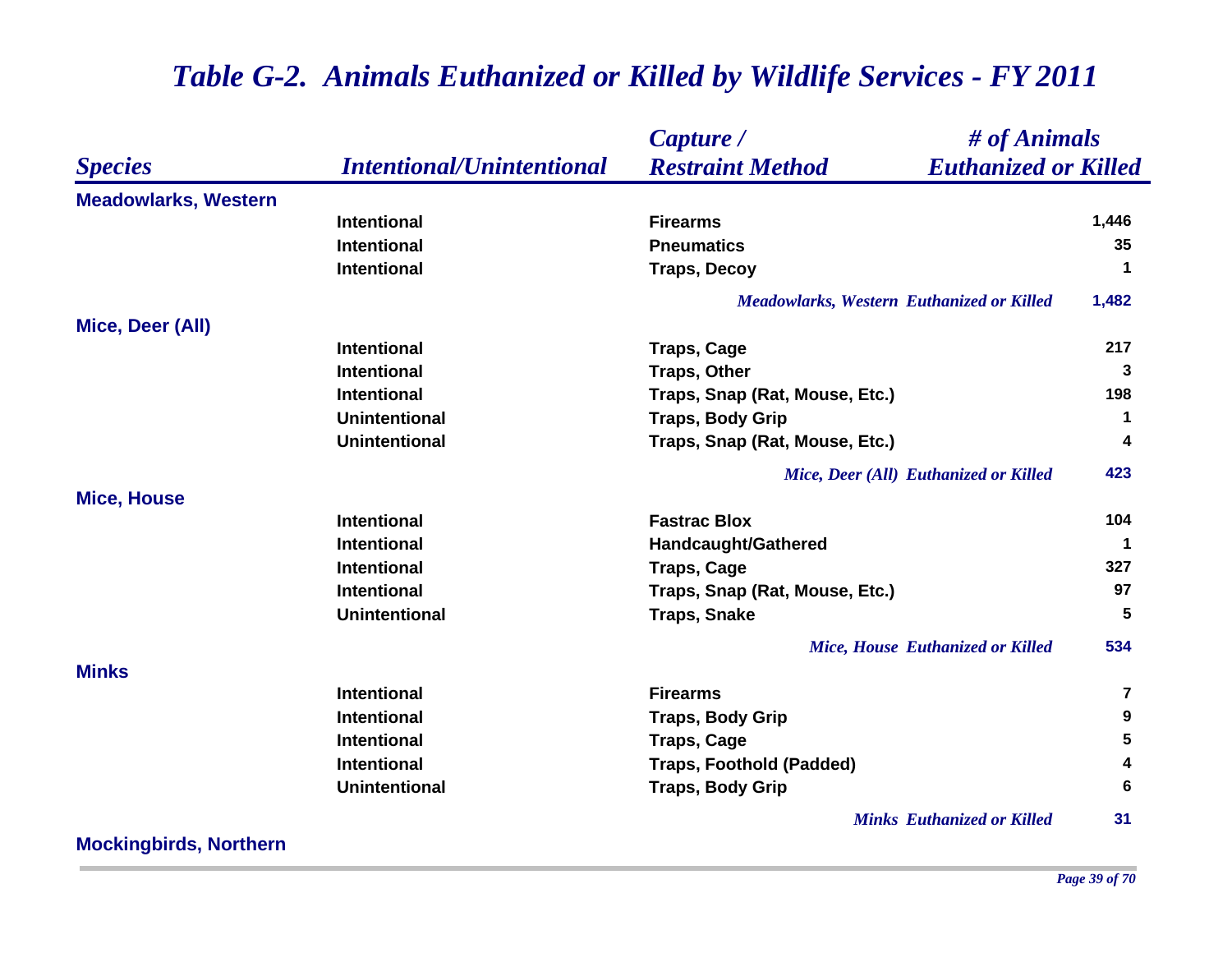### *Species Capture / Restraint Method # of Animals Intentional/Unintentional Euthanized or Killed* **Mockingbirds, Northern Intentional Firearms 34 Intentional Pneumatics 1 Intentional CONSCRIPTION Traps, Cage 1 1 Intentional Traps, Decoy <sup>16</sup> Unintentional Traps, Decoy <sup>6</sup>** *Mockingbirds, Northern Euthanized or Killed* **58 Moles (All) Intentional Traps, Mole 48** *Moles (All) Euthanized or Killed* **48 Mongooses, Indian Intentional Firearms 16 Intentional Traps, Body Grip <sup>81</sup> Intentional Traps, Cage 1,889 Intentional Traps, Drive/Corral <sup>1</sup> Intentional Traps, Foothold (Padded) <sup>1</sup> Intentional Traps, Other <sup>112</sup>** *Mongooses, Indian Euthanized or Killed* **2,100 Monkeys, Patas Intentional Firearms 219** *Monkeys, Patas Euthanized or Killed* **219 Monkeys, Rhesus Intentional Firearms 6** *Monkeys, Rhesus Euthanized or Killed* **6 Moorhens, Common Intentional Firearms2**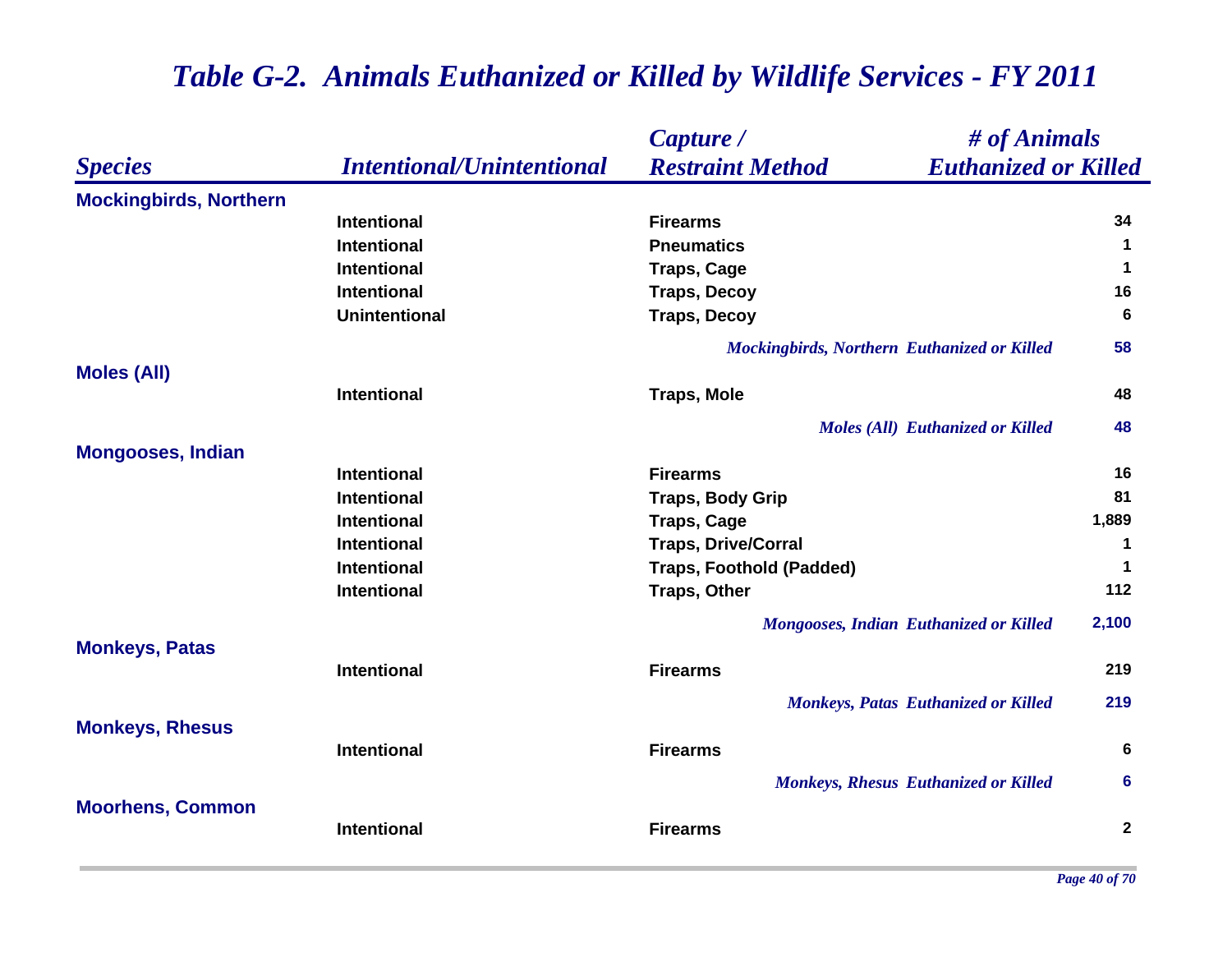|                         |                                  | $\#$ of Animals<br>Capture /                           |                |
|-------------------------|----------------------------------|--------------------------------------------------------|----------------|
| <b>Species</b>          | <b>Intentional/Unintentional</b> | <b>Restraint Method</b><br><b>Euthanized or Killed</b> |                |
| <b>Moorhens, Common</b> |                                  |                                                        |                |
|                         |                                  | <b>Moorhens, Common Euthanized or Killed</b>           | $\mathbf{2}$   |
| <b>Moose</b>            |                                  |                                                        |                |
|                         | <b>Intentional</b>               | <b>Firearms</b>                                        | $\overline{2}$ |
|                         |                                  | <b>Moose Euthanized or Killed</b>                      | $\mathbf{2}$   |
| <b>Muskrats</b>         |                                  |                                                        |                |
|                         | <b>Intentional</b>               | <b>Firearms</b>                                        | 438            |
|                         | <b>Intentional</b>               | Handcaught/Gathered                                    | 3              |
|                         | <b>Intentional</b>               | <b>Pneumatics</b>                                      | 3              |
|                         | <b>Intentional</b>               | <b>Snares, Neck</b>                                    | 23             |
|                         | <b>Intentional</b>               | <b>Spotlight</b>                                       | $\overline{2}$ |
|                         | <b>Intentional</b>               | <b>Traps, Body Grip</b>                                | 522            |
|                         | <b>Intentional</b>               | <b>Traps, Cage</b>                                     | 87             |
|                         | <b>Intentional</b>               | <b>Traps, Foothold</b>                                 | 81             |
|                         | <b>Intentional</b>               | <b>Traps, Foothold (Padded)</b>                        | $5\phantom{1}$ |
|                         | <b>Intentional</b>               | <b>Traps, Other</b>                                    | 11             |
|                         | <b>Intentional</b>               | <b>Traps, Suitcase</b>                                 | 1              |
|                         | <b>Intentional</b>               | Zinc Phosphide Conc. (Rodents/Lago.)                   | 3              |
|                         | <b>Unintentional</b>             | <b>Firearms</b>                                        | $\mathbf{2}$   |
|                         | <b>Unintentional</b>             | <b>Traps, Body Grip</b>                                | 150            |
|                         | <b>Unintentional</b>             | <b>Traps, Foothold</b>                                 | 6              |
|                         | <b>Unintentional</b>             | <b>Traps, Foothold (Padded)</b>                        | 3              |
|                         |                                  | <b>Muskrats</b> Euthanized or Killed                   | 1,340          |
| <b>Mynas (All)</b>      |                                  |                                                        |                |
|                         | <b>Intentional</b>               | <b>Firearms</b>                                        | 5,804          |
|                         | <b>Intentional</b>               | Handcaught/Gathered                                    | 1              |
|                         | <b>Intentional</b>               | <b>Pneumatics</b>                                      | 321            |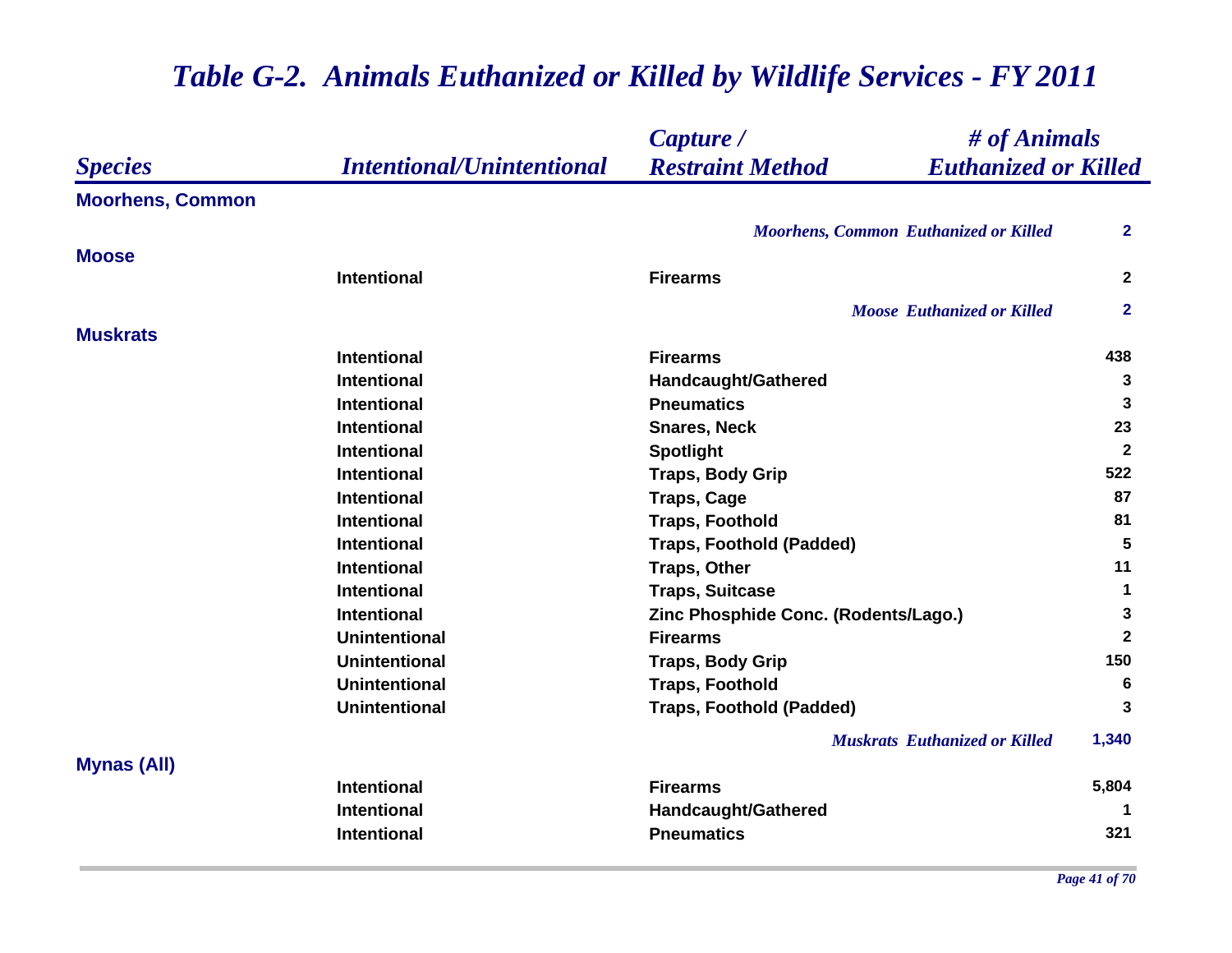|                         |                                  | Capture /                                              | # of Animals |  |
|-------------------------|----------------------------------|--------------------------------------------------------|--------------|--|
| <b>Species</b>          | <b>Intentional/Unintentional</b> | <b>Restraint Method</b><br><b>Euthanized or Killed</b> |              |  |
| <b>Mynas (All)</b>      |                                  |                                                        |              |  |
|                         | <b>Intentional</b>               | <b>Traps, Cage</b>                                     | 173          |  |
|                         | <b>Intentional</b>               | <b>Traps, Decoy</b>                                    | 433          |  |
|                         |                                  | <b>Mynas (All) Euthanized or Killed</b>                | 6,732        |  |
| <b>Nighthawks (All)</b> |                                  |                                                        |              |  |
|                         | <b>Intentional</b>               | <b>Firearms</b>                                        | 97           |  |
|                         | <b>Intentional</b>               | <b>Handcaught/Gathered</b>                             | 1            |  |
|                         | <b>Intentional</b>               | <b>Pneumatics</b>                                      | 3            |  |
|                         |                                  | <b>Nighthawks (All) Euthanized or Killed</b>           | 101          |  |
| <b>Non-Wildlife</b>     |                                  |                                                        |              |  |
|                         | Intentional                      | <b>Traps, Light</b>                                    | 16           |  |
|                         |                                  | <b>Non-Wildlife Euthanized or Killed</b>               | 16           |  |
| <b>Nutrias</b>          |                                  |                                                        |              |  |
|                         | <b>Intentional</b>               | Dog                                                    | $\mathbf 1$  |  |
|                         | <b>Intentional</b>               | <b>Firearms</b>                                        | 599          |  |
|                         | <b>Intentional</b>               | <b>Night Vision/Infrared Equipment</b>                 | -1           |  |
|                         | Intentional                      | <b>Snares, Neck</b>                                    | 36           |  |
|                         | <b>Intentional</b>               | <b>Spotlight</b>                                       | 10           |  |
|                         | <b>Intentional</b>               | <b>Traps, Body Grip</b>                                | 798          |  |
|                         | <b>Intentional</b>               | <b>Traps, Cage</b>                                     | 183          |  |
|                         | <b>Intentional</b>               | <b>Traps, Foothold</b>                                 | 15           |  |
|                         | <b>Intentional</b>               | <b>Traps, Foothold (Padded)</b>                        | $\mathbf{2}$ |  |
|                         | <b>Intentional</b>               | <b>Traps, Suitcase</b>                                 | $\mathbf 1$  |  |
|                         | <b>Intentional</b>               | Zinc Phosphide Conc. (Rodents/Lago.)                   | 34           |  |
|                         | <b>Unintentional</b>             | <b>Snares, Neck</b>                                    | $\mathbf{2}$ |  |
|                         | <b>Unintentional</b>             | <b>Traps, Body Grip</b>                                | 10           |  |
|                         |                                  | -------                                                |              |  |

*Nutrias Euthanized or Killed* **1,692**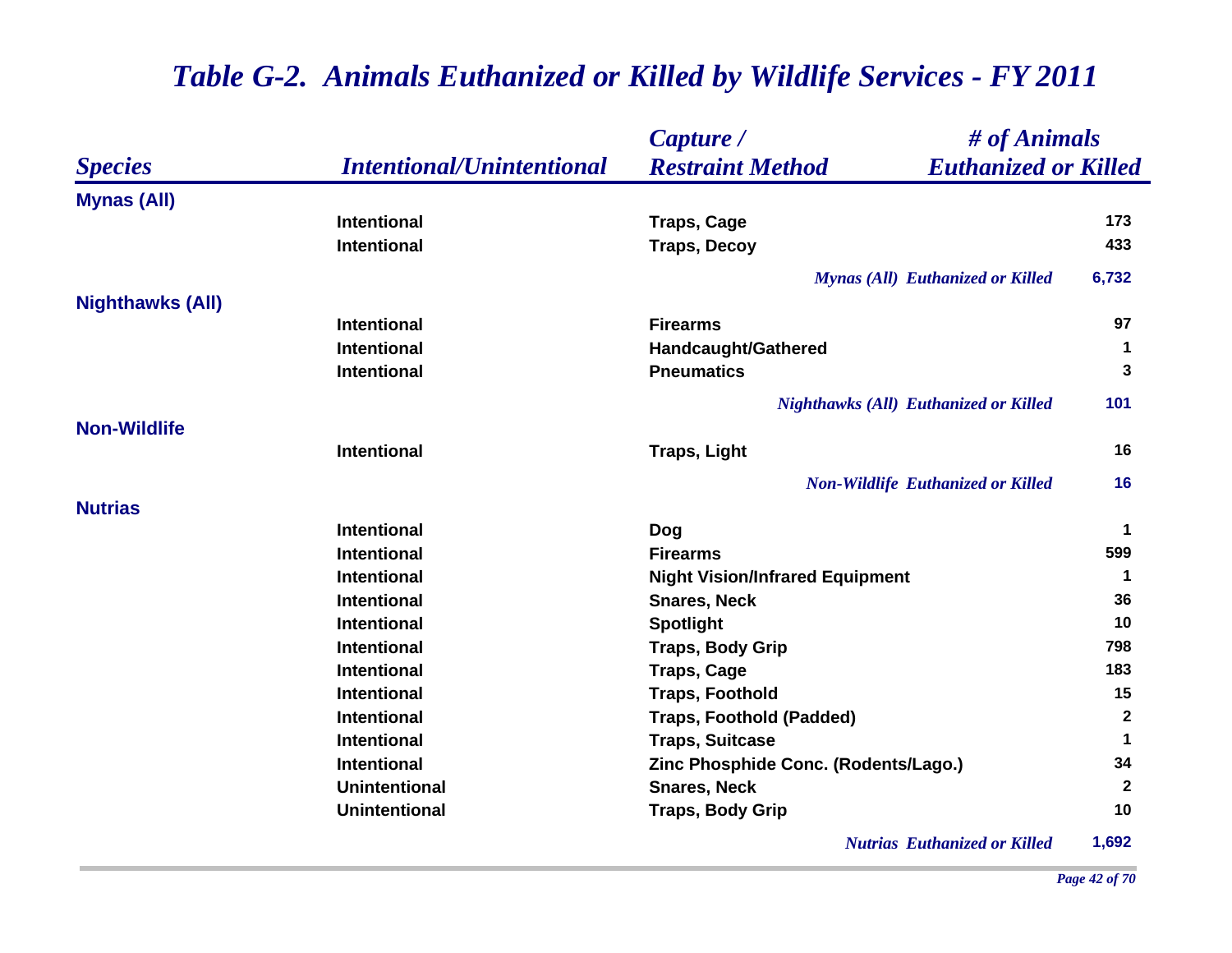|                           |                                  | # of Animals<br>Capture /                              |                      |
|---------------------------|----------------------------------|--------------------------------------------------------|----------------------|
| <b>Species</b>            | <b>Intentional/Unintentional</b> | <b>Restraint Method</b><br><b>Euthanized or Killed</b> |                      |
| <b>Opossums, Virginia</b> |                                  |                                                        |                      |
|                           | <b>Intentional</b>               | <b>Catch Pole</b>                                      | 9                    |
|                           | <b>Intentional</b>               | <b>Firearms</b>                                        | 98                   |
|                           | <b>Intentional</b>               | Handcaught/Gathered                                    | 43                   |
|                           | <b>Intentional</b>               | <b>Jabstick</b>                                        | $\mathbf{2}$         |
|                           | <b>Intentional</b>               | <b>Pneumatics</b>                                      | $\blacktriangleleft$ |
|                           | <b>Intentional</b>               | <b>Snares, Neck</b>                                    | 45                   |
|                           | <b>Intentional</b>               | <b>Spotlight</b>                                       | 35                   |
|                           | <b>Intentional</b>               | <b>Traps, Body Grip</b>                                | 73                   |
|                           | <b>Intentional</b>               | <b>Traps, Cage</b>                                     | 1,993                |
|                           | <b>Intentional</b>               | <b>Traps, Foothold</b>                                 | 138                  |
|                           | <b>Intentional</b>               | <b>Traps, Foothold (Padded)</b>                        | 20                   |
|                           | <b>Intentional</b>               | <b>Traps, Other</b>                                    | 30                   |
|                           | <b>Intentional</b>               | <b>Traps, Raptor (Swedish Goshawk)</b>                 | $\mathbf{2}$         |
|                           | <b>Unintentional</b>             | <b>M-44 Cyanide Capsule</b>                            | 52                   |
|                           | <b>Unintentional</b>             | <b>Snares, Neck</b>                                    | 3                    |
|                           | <b>Unintentional</b>             | <b>Traps, Body Grip</b>                                | 5                    |
|                           | <b>Unintentional</b>             | <b>Traps, Cage</b>                                     | 18                   |
|                           | <b>Unintentional</b>             | <b>Traps, Foothold</b>                                 | 39                   |
|                           | <b>Unintentional</b>             | <b>Traps, Foothold (Padded)</b>                        | $\mathbf{2}$         |
|                           | <b>Unintentional</b>             | <b>Traps, Other</b>                                    | $\blacktriangleleft$ |
|                           | <b>Unintentional</b>             | <b>Traps, Raptor (Other)</b>                           | $\mathbf 1$          |
|                           |                                  | <b>Opossums, Virginia Euthanized or Killed</b>         | 2,610                |
| <b>Ospreys</b>            |                                  |                                                        |                      |
|                           | <b>Intentional</b>               | <b>Firearms</b>                                        | 35                   |
|                           | <b>Intentional</b>               | Handcaught/Gathered                                    | 6                    |
|                           |                                  | <b>Ospreys</b> Euthanized or Killed                    | 41                   |

**Otters, River**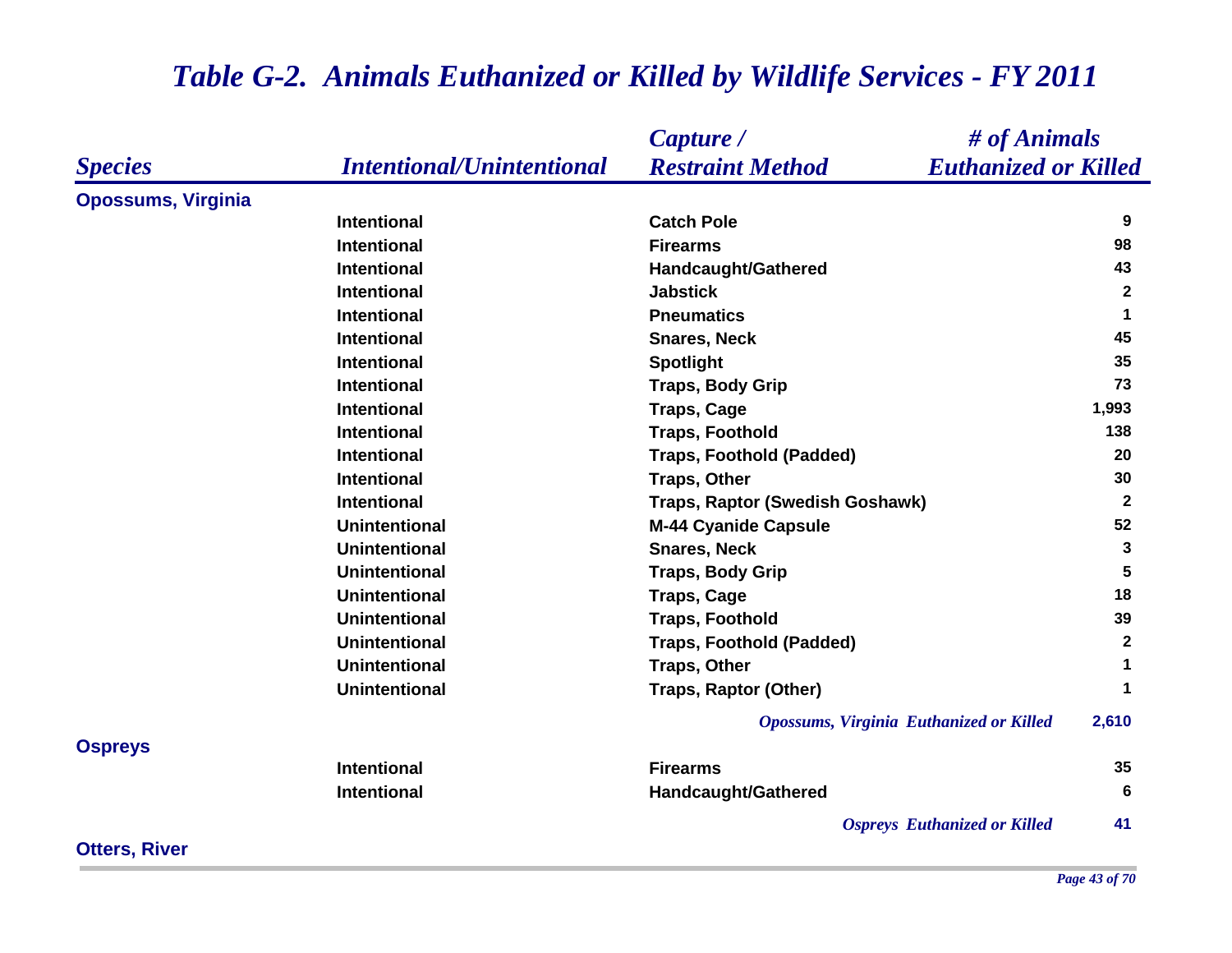|                           |                                  | # of Animals<br>Capture /                              |                      |
|---------------------------|----------------------------------|--------------------------------------------------------|----------------------|
| <b>Species</b>            | <b>Intentional/Unintentional</b> | <b>Euthanized or Killed</b><br><b>Restraint Method</b> |                      |
| <b>Otters, River</b>      |                                  |                                                        |                      |
|                           | <b>Intentional</b>               | <b>Firearms</b>                                        | 16                   |
|                           | <b>Intentional</b>               | <b>Snares, Neck</b>                                    | 3                    |
|                           | <b>Intentional</b>               | <b>Traps, Body Grip</b>                                | 97                   |
|                           | <b>Intentional</b>               | <b>Traps, Cage</b>                                     | 15                   |
|                           | <b>Intentional</b>               | <b>Traps, Foothold</b>                                 | $\mathbf 1$          |
|                           | <b>Intentional</b>               | <b>Traps, Suitcase</b>                                 | $\overline{2}$       |
|                           | <b>Unintentional</b>             | <b>Snares, Neck</b>                                    | 14                   |
|                           | <b>Unintentional</b>             | <b>Traps, Body Grip</b>                                | 391                  |
|                           | <b>Unintentional</b>             | <b>Traps, Foothold</b>                                 | 13                   |
|                           |                                  | <b>Otters, River Euthanized or Killed</b>              | 552                  |
| <b>Owls, Barred</b>       |                                  |                                                        |                      |
|                           | <b>Intentional</b>               | <b>Firearms</b>                                        | $\mathbf 1$          |
|                           |                                  | <b>Owls, Barred Euthanized or Killed</b>               | $\mathbf 1$          |
| <b>Owls, Burrowing</b>    |                                  |                                                        |                      |
|                           | <b>Intentional</b>               | <b>Firearms</b>                                        | $\mathbf 1$          |
|                           |                                  | <b>Owls, Burrowing Euthanized or Killed</b>            | $\blacktriangleleft$ |
| <b>Owls, Common Barn</b>  |                                  |                                                        |                      |
|                           | <b>Intentional</b>               | <b>Firearms</b>                                        | 140                  |
|                           | <b>Intentional</b>               | <b>Traps, Pole</b>                                     | 1                    |
|                           | <b>Intentional</b>               | <b>Traps, Raptor (Other)</b>                           | $\mathbf{2}$         |
|                           |                                  | <b>Owls, Common Barn Euthanized or Killed</b>          | 143                  |
| <b>Owls, Great Horned</b> |                                  |                                                        |                      |
|                           | <b>Intentional</b>               | <b>Firearms</b>                                        | 31                   |
|                           | <b>Intentional</b>               | <b>Spotlight</b>                                       | $\mathbf{1}$         |
|                           | <b>Intentional</b>               | <b>Traps, Pole</b>                                     | 5                    |
|                           | Intentional                      | <b>Traps, Raptor (Other)</b>                           | 1                    |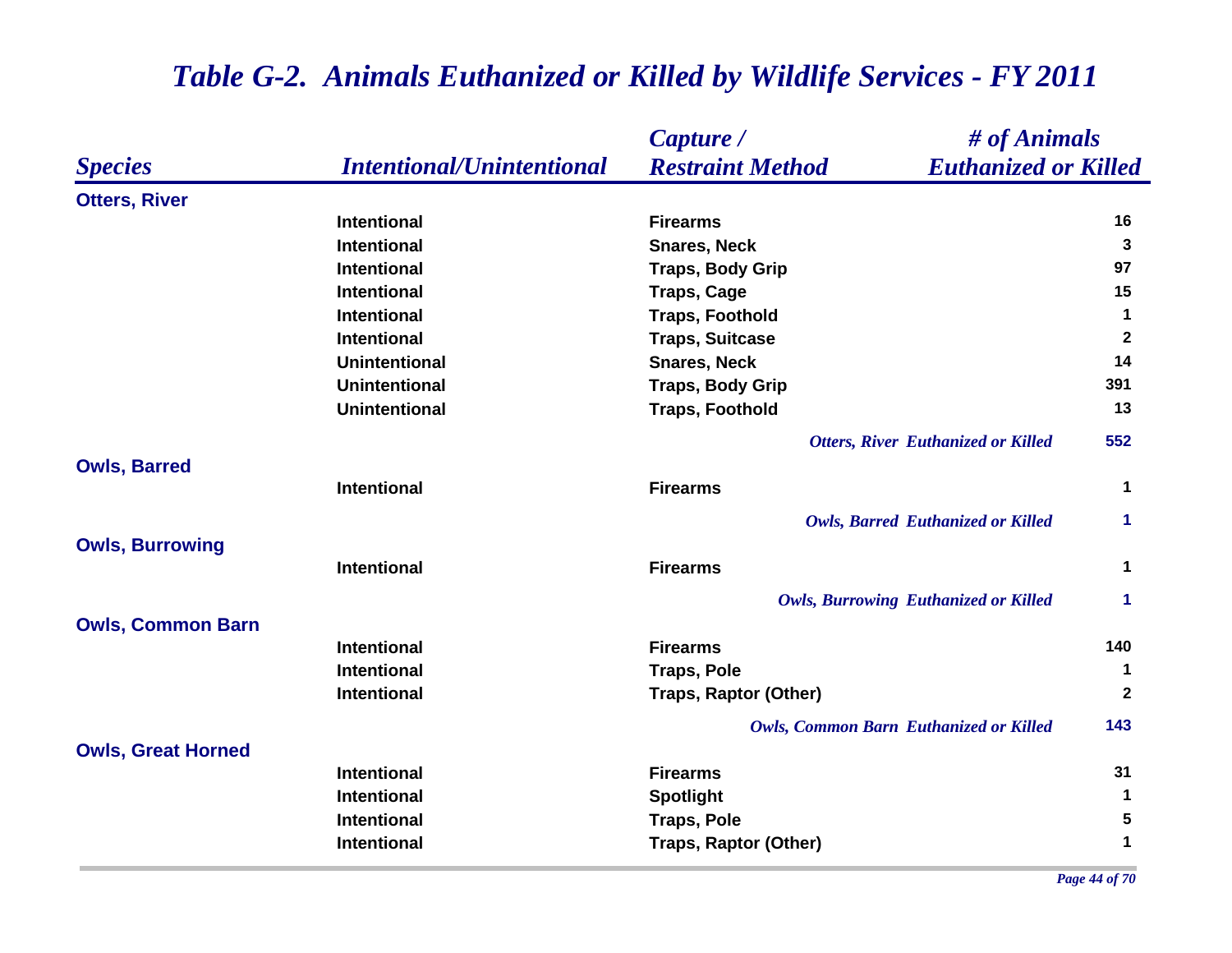|                                       |                                  | Capture /                                              | # of Animals     |  |
|---------------------------------------|----------------------------------|--------------------------------------------------------|------------------|--|
| <b>Species</b>                        | <b>Intentional/Unintentional</b> | <b>Restraint Method</b><br><b>Euthanized or Killed</b> |                  |  |
| <b>Owls, Great Horned</b>             |                                  |                                                        |                  |  |
|                                       | <b>Unintentional</b>             | <b>Snares, Neck</b>                                    | 1                |  |
|                                       |                                  | <b>Owls, Great Horned Euthanized or Killed</b>         | 39               |  |
| <b>Owls, Short-Eared</b>              |                                  |                                                        |                  |  |
|                                       | <b>Intentional</b>               | <b>Firearms</b>                                        | $\boldsymbol{2}$ |  |
|                                       | <b>Intentional</b>               | <b>Traps, Pole</b>                                     | 1                |  |
|                                       |                                  | <b>Owls, Short-Eared Euthanized or Killed</b>          | 3                |  |
| <b>Parakeets, Monk</b>                |                                  |                                                        |                  |  |
|                                       | <b>Intentional</b>               | <b>Firearms</b>                                        | 1                |  |
|                                       |                                  | <b>Parakeets, Monk Euthanized or Killed</b>            | 1                |  |
| <b>Parakeets, Rose-Ringed</b>         |                                  |                                                        |                  |  |
|                                       | <b>Intentional</b>               | <b>Firearms</b>                                        | 889              |  |
|                                       |                                  | <b>Parakeets, Rose-Ringed Euthanized or Killed</b>     | 889              |  |
| <b>Partridge, Gray</b>                |                                  |                                                        |                  |  |
|                                       | <b>Intentional</b>               | <b>Firearms</b>                                        | 12               |  |
|                                       |                                  | Partridge, Gray Euthanized or Killed                   | 12               |  |
| <b>Peccaries, Collared (Javelina)</b> |                                  |                                                        |                  |  |
|                                       | Intentional                      | <b>Firearms</b>                                        | 8                |  |
|                                       | <b>Intentional</b>               | <b>Snares, Foot/Leg</b>                                | $\mathbf 2$      |  |
|                                       | Intentional                      | <b>Traps, Foothold</b>                                 | 7                |  |
|                                       | <b>Unintentional</b>             | <b>M-44 Cyanide Capsule</b>                            | $\mathbf{2}$     |  |
|                                       | <b>Unintentional</b>             | <b>Snares, Neck</b>                                    | 204              |  |
|                                       | <b>Unintentional</b>             | <b>Traps, Cage</b>                                     | 4                |  |
|                                       | <b>Unintentional</b>             | <b>Traps, Foothold</b>                                 | 7                |  |
|                                       |                                  | Peccaries, Collared (Javelina) Euthanized or Killed    | 234              |  |

**Pelicans, American White**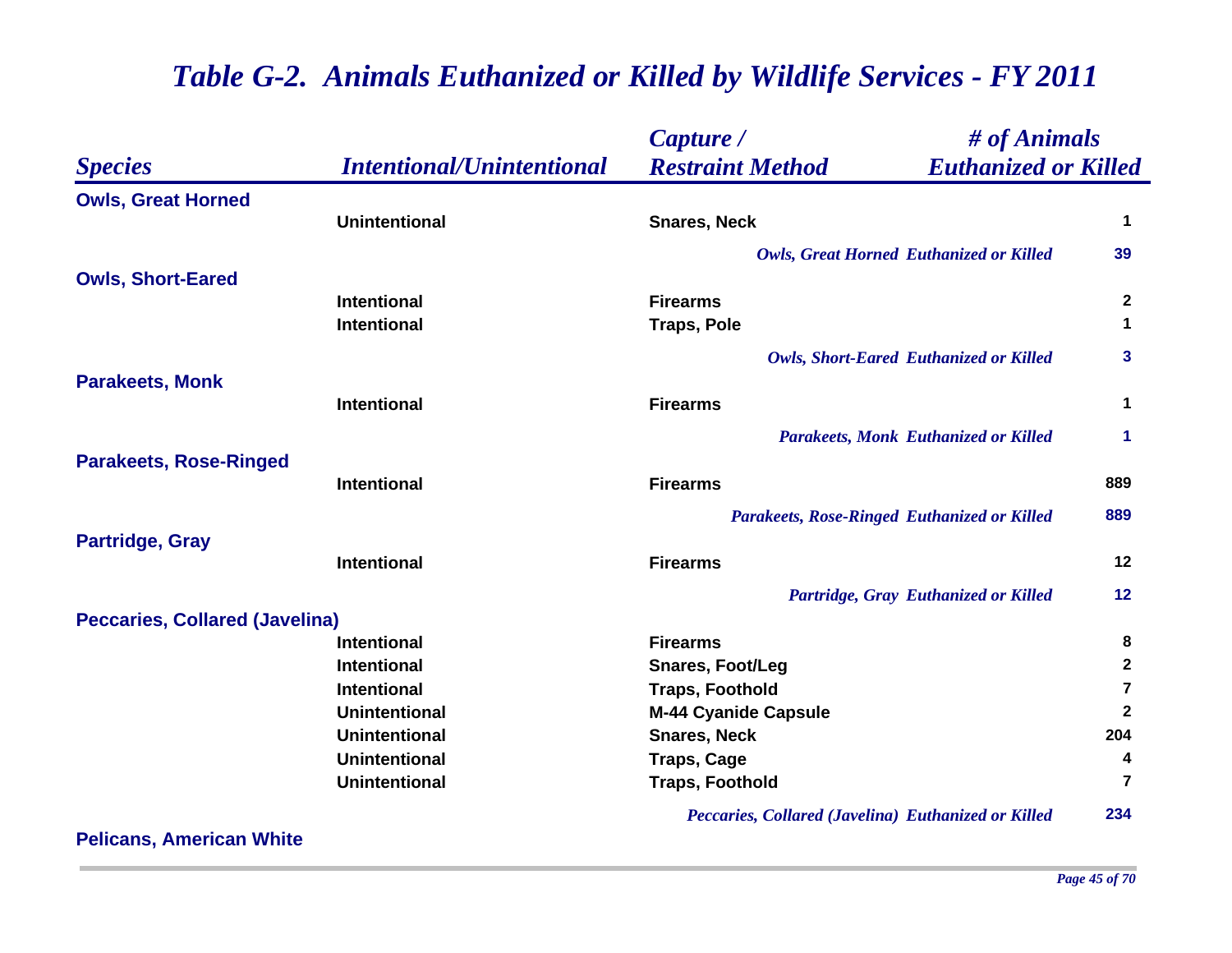|                                 |                                  | Capture /                                              | # of Animals |  |
|---------------------------------|----------------------------------|--------------------------------------------------------|--------------|--|
| <b>Species</b>                  | <b>Intentional/Unintentional</b> | <b>Restraint Method</b><br><b>Euthanized or Killed</b> |              |  |
| <b>Pelicans, American White</b> |                                  |                                                        |              |  |
|                                 | Intentional                      | <b>Firearms</b>                                        | 14           |  |
|                                 |                                  | Pelicans, American White Euthanized or Killed          | 14           |  |
| <b>Pheasants, Ring-Necked</b>   |                                  |                                                        |              |  |
|                                 | <b>Intentional</b>               | <b>Firearms</b>                                        | 379          |  |
|                                 | <b>Intentional</b>               | <b>Pneumatics</b>                                      | 10           |  |
|                                 | <b>Intentional</b>               | <b>Traps, Cage</b>                                     | 5            |  |
|                                 | <b>Unintentional</b>             | <b>Traps, Foothold</b>                                 | 1            |  |
|                                 |                                  | <b>Pheasants, Ring-Necked Euthanized or Killed</b>     | 395          |  |
| Phoebes, Say's                  |                                  |                                                        |              |  |
|                                 | <b>Intentional</b>               | <b>Traps, Decoy</b>                                    | 1            |  |
|                                 |                                  | <b>Phoebes, Say's Euthanized or Killed</b>             | 1            |  |
| <b>Pigeons, Feral (Rock)</b>    |                                  |                                                        |              |  |
|                                 | <b>Intentional</b>               | <b>Avitrol:-7 Whole Corn</b>                           | 9            |  |
|                                 | <b>Intentional</b>               | DRC-1339-ID SLN (Feedlot)                              | 200          |  |
|                                 | <b>Intentional</b>               | DRC-1339-Pigeons                                       | 2,940        |  |
|                                 | <b>Intentional</b>               | DRC-1339-TX SLN (Birds)                                | 10           |  |
|                                 | <b>Intentional</b>               | <b>Firearms</b>                                        | 40,803       |  |
|                                 | Intentional                      | <b>Glue Boards</b>                                     | $\mathbf 1$  |  |
|                                 | <b>Intentional</b>               | <b>Handcaught/Gathered</b>                             | 146          |  |
|                                 | Intentional                      | Nets, Bow                                              | 17           |  |
|                                 | <b>Intentional</b>               | <b>Nets, Cannon/Rocket</b>                             | 1,021        |  |
|                                 | Intentional                      | Nets, Other                                            | 32           |  |
|                                 | <b>Intentional</b>               | <b>Pneumatics</b>                                      | 20,703       |  |
|                                 | Intentional                      | <b>Spotlight</b>                                       | 49           |  |
|                                 | <b>Intentional</b>               | <b>Traps, Cage</b>                                     | 7,674        |  |
|                                 | Intentional                      | <b>Traps, Decoy</b>                                    | 17,235       |  |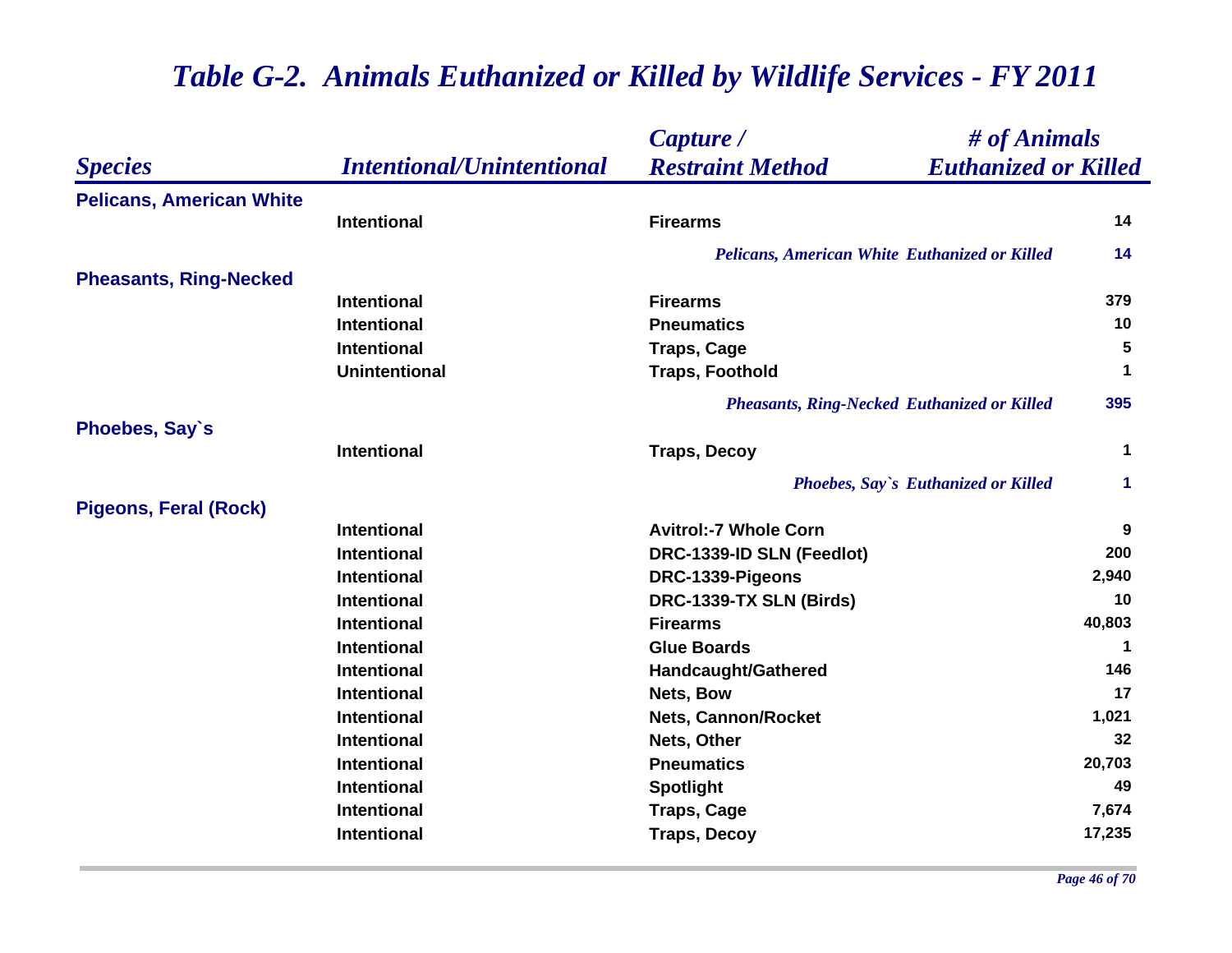|                                  |                                  | Capture /                                              | # of Animals   |  |
|----------------------------------|----------------------------------|--------------------------------------------------------|----------------|--|
| <b>Species</b>                   | <b>Intentional/Unintentional</b> | <b>Restraint Method</b><br><b>Euthanized or Killed</b> |                |  |
| <b>Pigeons, Feral (Rock)</b>     |                                  |                                                        |                |  |
|                                  | <b>Intentional</b>               | <b>Traps, Other</b>                                    | 5,240          |  |
|                                  | <b>Unintentional</b>             | DRC-1339-Feedlots                                      | 650            |  |
|                                  | <b>Unintentional</b>             | Nets, Mist                                             | 4              |  |
|                                  |                                  | Pigeons, Feral (Rock) Euthanized or Killed             | 96,734         |  |
| <b>Pikeminnows, Northern</b>     |                                  |                                                        |                |  |
|                                  | <b>Intentional</b>               | <b>Fishing Poles</b>                                   | 39,742         |  |
|                                  |                                  | Pikeminnows, Northern Euthanized or Killed             | 39,742         |  |
| <b>Pipits, American</b>          |                                  |                                                        |                |  |
|                                  | <b>Intentional</b>               | <b>Firearms</b>                                        | $\mathbf 1$    |  |
|                                  |                                  | Pipits, American Euthanized or Killed                  | 1              |  |
| <b>Plovers, Black-Bellied</b>    | <b>Intentional</b>               | <b>Firearms</b>                                        | $\overline{7}$ |  |
|                                  |                                  | <b>Plovers, Black-Bellied Euthanized or Killed</b>     | 7              |  |
| <b>Plovers, Golden, American</b> |                                  |                                                        |                |  |
|                                  | <b>Intentional</b>               | <b>Firearms</b>                                        | 20             |  |
|                                  |                                  | Plovers, Golden, American Euthanized or Killed         | 20             |  |
| <b>Plovers, Semipalmated</b>     |                                  |                                                        |                |  |
|                                  | <b>Intentional</b>               | <b>Firearms</b>                                        | 29             |  |
|                                  |                                  | <b>Plovers, Semipalmated Euthanized or Killed</b>      | 29             |  |
| <b>Porcupines</b>                |                                  |                                                        |                |  |
|                                  | <b>Intentional</b>               | <b>Firearms</b>                                        | 30             |  |
|                                  | <b>Intentional</b>               | <b>Snares, Neck</b>                                    | 74             |  |
|                                  | <b>Intentional</b>               | <b>Traps, Body Grip</b>                                | $\mathbf 1$    |  |
|                                  | <b>Intentional</b>               | <b>Traps, Cage</b>                                     | 13             |  |
|                                  | <b>Intentional</b>               | <b>Traps, Foothold</b>                                 | 15             |  |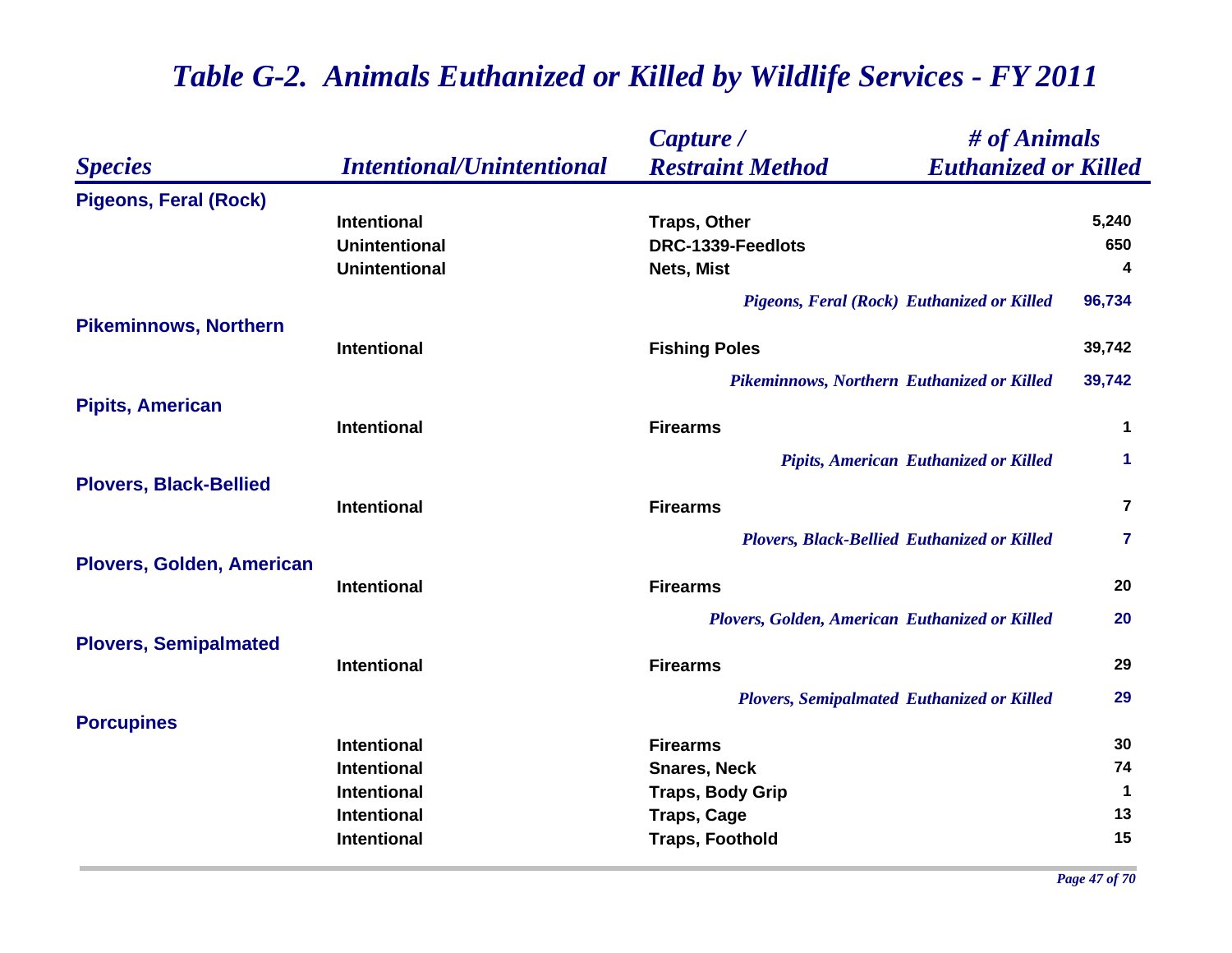|                                   |                                  | # of Animals<br>Capture /                              |                      |
|-----------------------------------|----------------------------------|--------------------------------------------------------|----------------------|
| <b>Species</b>                    | <b>Intentional/Unintentional</b> | <b>Restraint Method</b><br><b>Euthanized or Killed</b> |                      |
| <b>Porcupines</b>                 |                                  |                                                        |                      |
|                                   | <b>Intentional</b>               | <b>Traps, Foothold (Padded)</b>                        | $\blacktriangleleft$ |
|                                   | <b>Unintentional</b>             | <b>Snares, Neck</b>                                    | 170                  |
|                                   | <b>Unintentional</b>             | <b>Traps, Cage</b>                                     | $\blacktriangleleft$ |
|                                   | <b>Unintentional</b>             | <b>Traps, Foothold</b>                                 | 54                   |
|                                   | <b>Unintentional</b>             | <b>Traps, Foothold (Padded)</b>                        | $\blacktriangleleft$ |
|                                   |                                  | <b>Porcupines Euthanized or Killed</b>                 | 360                  |
| <b>Prairie Dogs, Black-Tailed</b> |                                  |                                                        |                      |
|                                   | <b>Intentional</b>               | <b>Firearms</b>                                        | 16,270               |
|                                   | Intentional                      | <b>Pneumatics</b>                                      | 6                    |
|                                   | <b>Intentional</b>               | <b>Traps, Foothold</b>                                 | $\mathbf 1$          |
|                                   |                                  | Prairie Dogs, Black-Tailed Euthanized or Killed        | 16,277               |
| <b>Prairie Dogs, Gunnison's</b>   | <b>Intentional</b>               | <b>Firearms</b>                                        | 808                  |
|                                   |                                  |                                                        |                      |
|                                   |                                  | Prairie Dogs, Gunnison's Euthanized or Killed          | 808                  |
| <b>Prairie Dogs, White-Tailed</b> |                                  |                                                        |                      |
|                                   | <b>Intentional</b>               | <b>Firearms</b>                                        | 4                    |
|                                   |                                  | Prairie Dogs, White-Tailed Euthanized or Killed        | 4                    |
| <b>Pronghorns (Antelope)</b>      |                                  |                                                        |                      |
|                                   | <b>Intentional</b>               | <b>Firearms</b>                                        | $\mathbf 1$          |
|                                   | <b>Unintentional</b>             | <b>Snares, Neck</b>                                    | $\mathbf{2}$         |
|                                   | <b>Unintentional</b>             | <b>Traps, Foothold</b>                                 | 1                    |
|                                   |                                  | <b>Pronghorns (Antelope) Euthanized or Killed</b>      | 4                    |
| <b>Quail (All)</b>                | Intentional                      | <b>Firearms</b>                                        | $\mathbf 1$          |
|                                   |                                  |                                                        |                      |
|                                   |                                  | Quail (All) Euthanized or Killed                       | 1                    |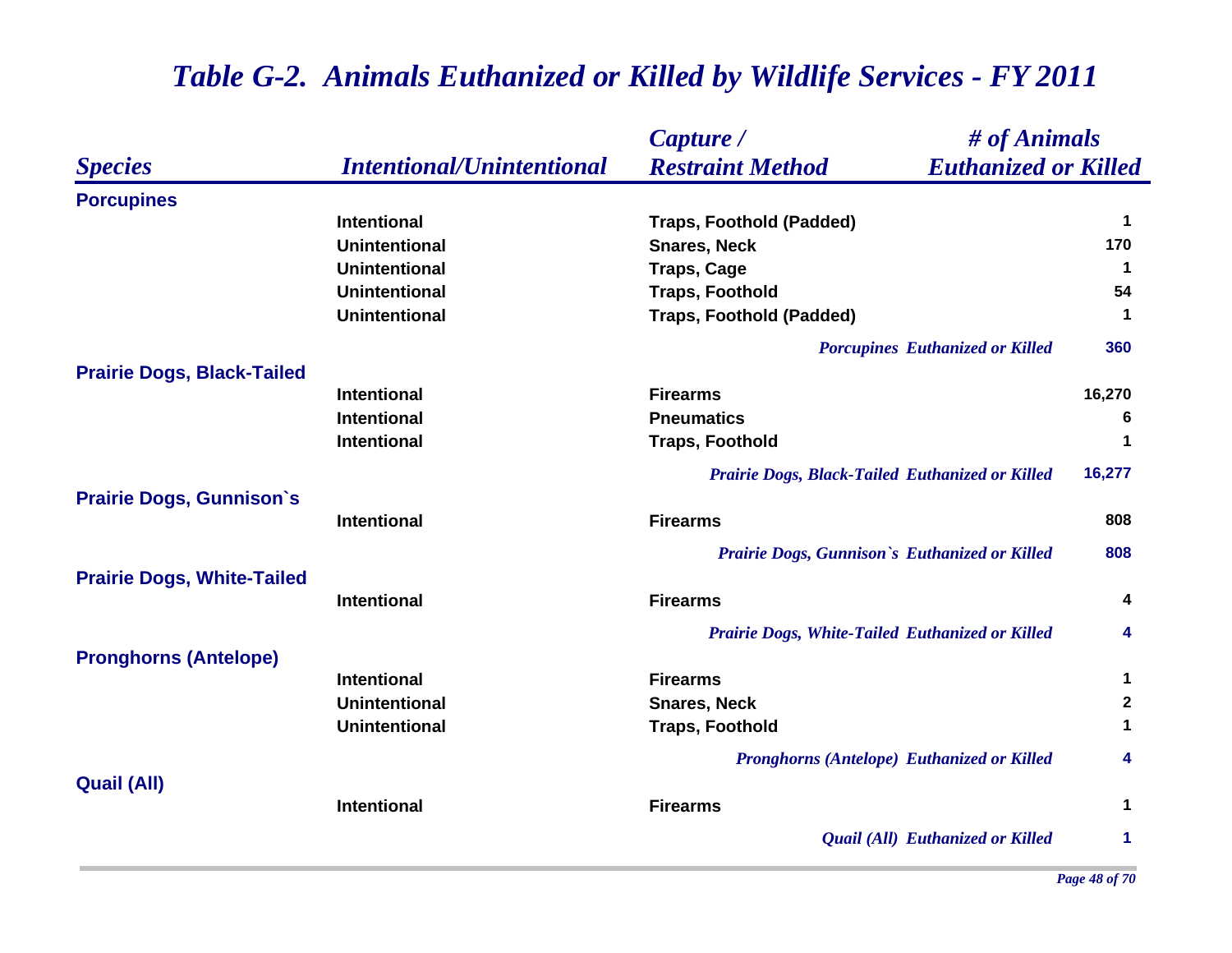|                                   |                                  | # of Animals<br>Capture /                              |                  |
|-----------------------------------|----------------------------------|--------------------------------------------------------|------------------|
| <b>Species</b>                    | <b>Intentional/Unintentional</b> | <b>Restraint Method</b><br><b>Euthanized or Killed</b> |                  |
| <b>Quail, Gambels</b>             |                                  |                                                        |                  |
|                                   | <b>Intentional</b>               | <b>Firearms</b>                                        | 5                |
|                                   |                                  | Quail, Gambels Euthanized or Killed                    | 5                |
| <b>Rabbits, Cottontail</b>        |                                  |                                                        |                  |
|                                   | <b>Intentional</b>               | <b>Firearms</b>                                        | 7,379            |
|                                   | <b>Intentional</b>               | <b>Handcaught/Gathered</b>                             | 1                |
|                                   | <b>Intentional</b>               | <b>Night Vision/Infrared Equipment</b>                 | $\mathbf 1$      |
|                                   | <b>Intentional</b>               | <b>Pneumatics</b>                                      | 1,133            |
|                                   | <b>Intentional</b>               | <b>Snares, Neck</b>                                    | 10               |
|                                   | <b>Intentional</b>               | <b>Spotlight</b>                                       | 26               |
|                                   | <b>Intentional</b>               | <b>Traps, Body Grip</b>                                | 9                |
|                                   | <b>Intentional</b>               | <b>Traps, Cage</b>                                     | 217              |
|                                   | <b>Intentional</b>               | <b>Traps, Foothold (Padded)</b>                        | 3                |
|                                   | <b>Intentional</b>               | <b>Traps, Suitcase</b>                                 | 1                |
|                                   | <b>Unintentional</b>             | <b>Snares, Neck</b>                                    | $\boldsymbol{9}$ |
|                                   | <b>Unintentional</b>             | <b>Traps, Body Grip</b>                                | 8                |
|                                   | <b>Unintentional</b>             | <b>Traps, Foothold</b>                                 | 4                |
|                                   |                                  | Rabbits, Cottontail Euthanized or Killed               | 8,801            |
| <b>Rabbits, Desert Cottontail</b> |                                  |                                                        |                  |
|                                   | <b>Intentional</b>               | <b>Firearms</b>                                        | 162              |
|                                   | <b>Intentional</b>               | <b>Spotlight</b>                                       | 18               |
|                                   | <b>Intentional</b>               | <b>Traps, Body Grip</b>                                | 51               |
|                                   | <b>Intentional</b>               | <b>Traps, Cage</b>                                     | 94               |
|                                   |                                  | Rabbits, Desert Cottontail Euthanized or Killed        | 325              |
| <b>Rabbits, Feral</b>             |                                  |                                                        |                  |
|                                   | <b>Intentional</b>               | <b>Firearms</b>                                        | 106              |
|                                   | Intentional                      | <b>Handcaught/Gathered</b>                             | $\mathbf 1$      |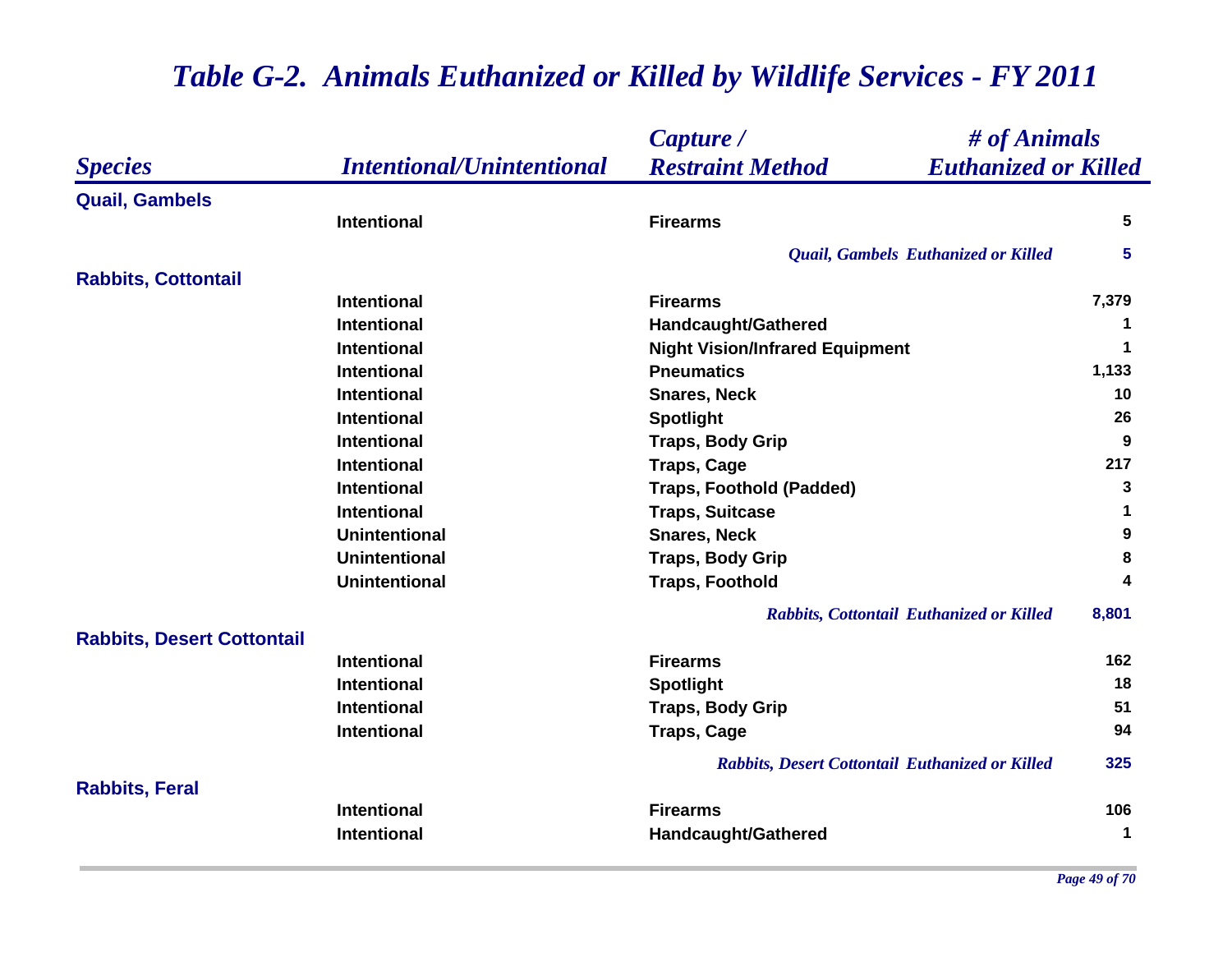|                       |                                  | # of Animals<br>Capture /                              |              |
|-----------------------|----------------------------------|--------------------------------------------------------|--------------|
| <b>Species</b>        | <b>Intentional/Unintentional</b> | <b>Restraint Method</b><br><b>Euthanized or Killed</b> |              |
| <b>Rabbits, Feral</b> |                                  |                                                        |              |
|                       | <b>Intentional</b>               | <b>Snares, Neck</b>                                    | 16           |
|                       | <b>Intentional</b>               | <b>Traps, Body Grip</b>                                | 3            |
|                       | <b>Intentional</b>               | <b>Traps, Cage</b>                                     | $\mathbf{2}$ |
|                       | <b>Intentional</b>               | <b>Traps, Foothold</b>                                 | 4            |
|                       | <b>Intentional</b>               | <b>Traps, Foothold (Padded)</b>                        | 1            |
|                       |                                  | Rabbits, Feral Euthanized or Killed                    | 133          |
| <b>Rabbits, Swamp</b> |                                  |                                                        |              |
|                       | <b>Intentional</b>               | <b>Firearms</b>                                        | 5            |
|                       | <b>Unintentional</b>             | <b>Traps, Body Grip</b>                                | $\mathbf{2}$ |
|                       |                                  | Rabbits, Swamp Euthanized or Killed                    | $\mathbf{7}$ |
| <b>Raccoons</b>       |                                  |                                                        |              |
|                       | <b>Intentional</b>               | <b>Calling Device, Electronic</b>                      | 45           |
|                       | <b>Intentional</b>               | <b>Calling Device, Manual(Hand, Blown)</b>             | $\mathbf 1$  |
|                       | <b>Intentional</b>               | <b>Catch Pole</b>                                      | 35           |
|                       | <b>Intentional</b>               | <b>Drug Delivery Devices (Other)</b>                   | 13           |
|                       | <b>Intentional</b>               | <b>Fatal-Plus Solution</b>                             | 14           |
|                       | <b>Intentional</b>               | <b>Firearms</b>                                        | 790          |
|                       | <b>Intentional</b>               | Handcaught/Gathered                                    | 105          |
|                       | <b>Intentional</b>               | <b>Jabstick</b>                                        | $\mathbf{2}$ |
|                       | <b>Intentional</b>               | <b>Night Vision/Infrared Equipment</b>                 | $\mathbf{2}$ |
|                       | <b>Intentional</b>               | <b>Pneumatics</b>                                      | 4            |
|                       | <b>Intentional</b>               | <b>Snares, Neck</b>                                    | 1,322        |
|                       | <b>Intentional</b>               | <b>Spotlight</b>                                       | 114          |
|                       | <b>Intentional</b>               | <b>Traps, Body Grip</b>                                | 129          |
|                       | <b>Intentional</b>               | <b>Traps, Cage</b>                                     | 8,543        |
|                       | <b>Intentional</b>               | <b>Traps, Decoy</b>                                    | 3            |
|                       | <b>Intentional</b>               | <b>Traps, Foothold</b>                                 | 2,092        |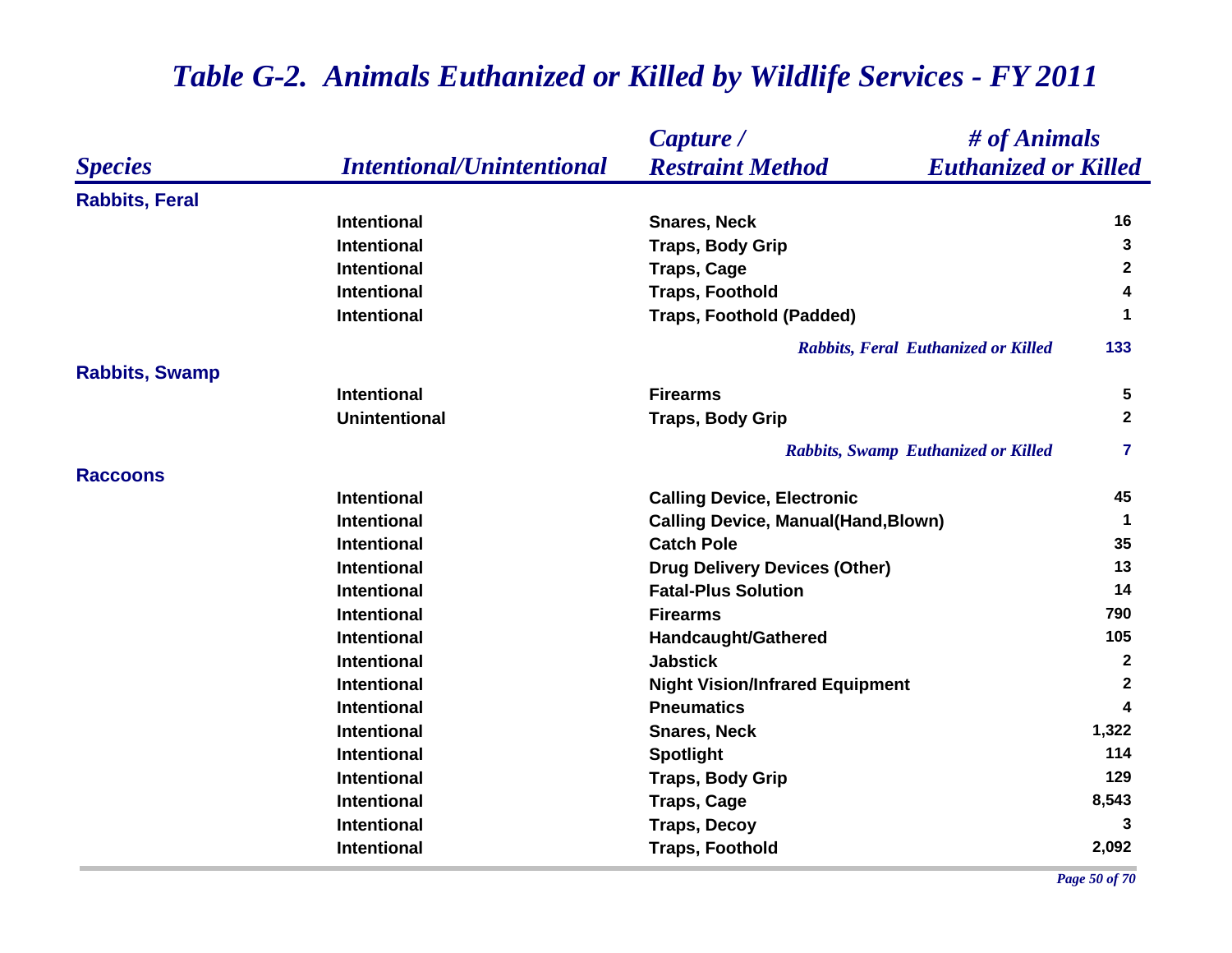### *Species Capture / Restraint Method # of Animals Intentional/Unintentional Euthanized or Killed* **RaccoonsIntentional Traps, Foothold (Padded) 160 Intentional Traps, Other 348 Intentional Traps, Suitcase 6 Unintentional M-44 Cyanide Capsule 175 Unintentional Snares, Neck 157 Unintentional Traps, Body Grip <sup>130</sup> Unintentional Traps, Cage <sup>11</sup> Unintentional Traps, Foothold 179 Unintentional Traps, Foothold (Padded) 10 Unintentional Traps, Suitcase <sup>2</sup>** *Raccoons Euthanized or Killed* **14,392 Rats, Black (Roof) Intentional Handcaught/Gathered <sup>1</sup> Intentional Traps, Cage <sup>412</sup> Intentional Traps, Snap (Rat, Mouse, Etc.) 182 Unintentional Traps, Snake 937** *Rats, Black (Roof) Euthanized or Killed* **1,532 Rats, Hutia Intentional Firearms 116 Intentional Traps, Cage <sup>8</sup>** *Rats, Hutia Euthanized or Killed* **124 Rats, Kangaroo (All) Intentional Traps, Cage <sup>41</sup> Intentional Traps, Foothold <sup>12</sup> Unintentional Traps, Cage <sup>1</sup>** *Rats, Kangaroo (All) Euthanized or Killed* **54**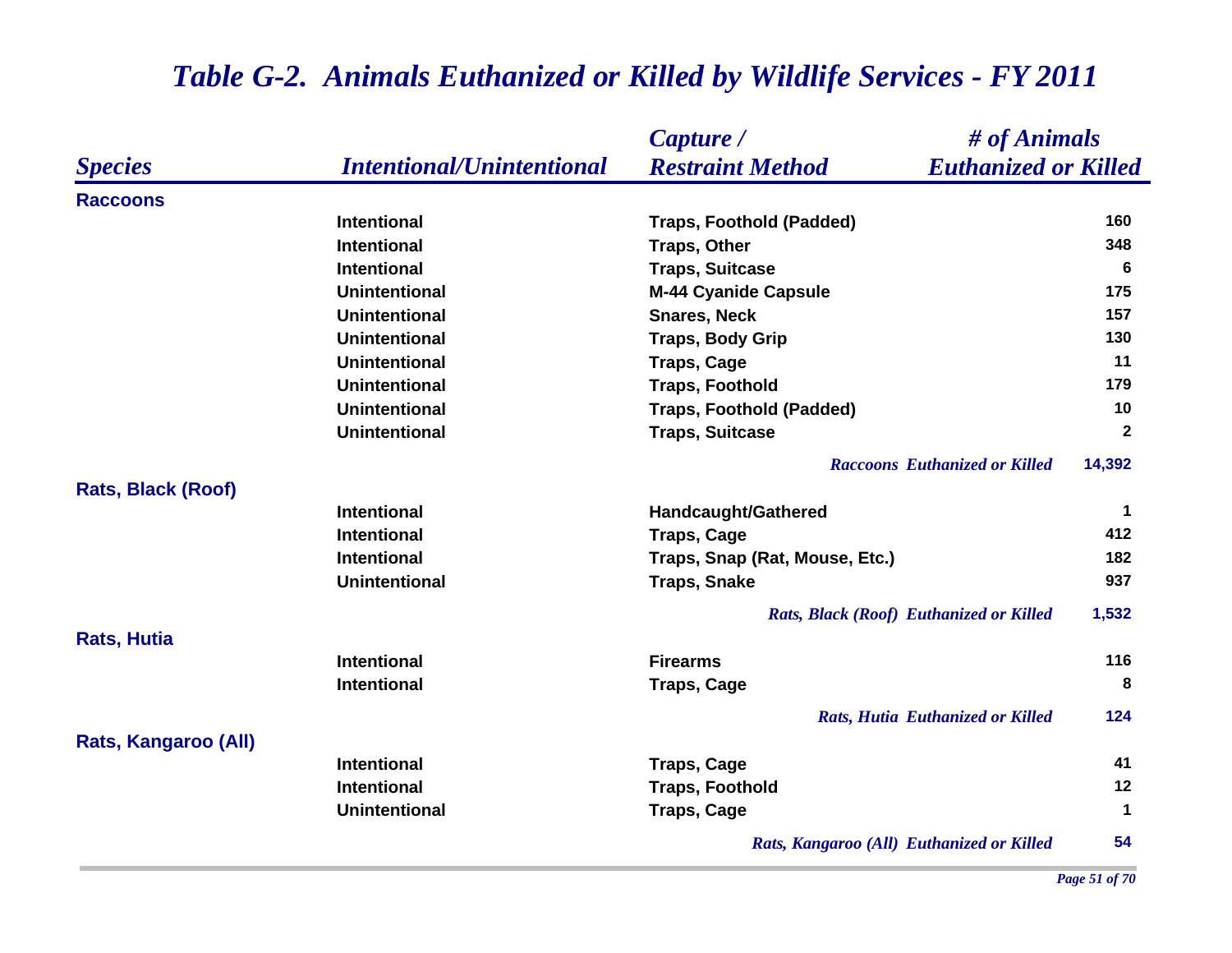|                         |                                  | # of Animals<br>Capture /                              |                      |
|-------------------------|----------------------------------|--------------------------------------------------------|----------------------|
| <b>Species</b>          | <b>Intentional/Unintentional</b> | <b>Restraint Method</b><br><b>Euthanized or Killed</b> |                      |
| <b>Rats, Norway</b>     |                                  |                                                        |                      |
|                         | <b>Intentional</b>               | <b>Fastrac Blox</b>                                    | 70                   |
|                         | <b>Intentional</b>               | <b>Pneumatics</b>                                      | $\overline{2}$       |
|                         | <b>Intentional</b>               | <b>Traps, Body Grip</b>                                | 10                   |
|                         | <b>Intentional</b>               | <b>Traps, Cage</b>                                     | 119                  |
|                         | <b>Intentional</b>               | <b>Traps, Decoy</b>                                    | 1                    |
|                         | Intentional                      | <b>Traps, Foothold (Padded)</b>                        | $\blacktriangleleft$ |
|                         | <b>Intentional</b>               | Traps, Snap (Rat, Mouse, Etc.)                         | $\mathbf 1$          |
|                         | <b>Unintentional</b>             | <b>Traps, Cage</b>                                     | 1                    |
|                         | <b>Unintentional</b>             | <b>Traps, Snake</b>                                    | 18                   |
|                         |                                  | <b>Rats, Norway Euthanized or Killed</b>               | 223                  |
| <b>Rats, Polynesian</b> |                                  |                                                        |                      |
|                         | <b>Intentional</b>               | <b>Firearms</b>                                        | $\blacktriangleleft$ |
|                         | <b>Intentional</b>               | <b>Traps, Cage</b>                                     | 77                   |
|                         | <b>Intentional</b>               | <b>Traps, Other</b>                                    | 228                  |
|                         | <b>Unintentional</b>             | <b>Traps, Snake</b>                                    | $\blacktriangleleft$ |
|                         |                                  | Rats, Polynesian Euthanized or Killed                  | 307                  |
| <b>Ravens, Common</b>   |                                  |                                                        |                      |
|                         | <b>Intentional</b>               | <b>DRC-1339 Eggs</b>                                   | 2,054                |
|                         | <b>Intentional</b>               | DRC-1339 Eggs NV SLN                                   | 3,089                |
|                         | <b>Intentional</b>               | <b>DRC-1339 Meat</b>                                   | 12                   |
|                         | <b>Intentional</b>               | DRC-1339-ID SLN (Feedlot)                              | 59                   |
|                         | <b>Intentional</b>               | DRC-1339-Livestock/Nest/Fodder                         | 200                  |
|                         | Intentional                      | DRC-1339-NV SLN (Raven/Util Pole)                      | 134                  |
|                         | Intentional                      | DRC-1339-WY SLN (Staging/Feedlots)                     | 262                  |
|                         | <b>Intentional</b>               | <b>Firearms</b>                                        | 769                  |
|                         | <b>Intentional</b>               | Handcaught/Gathered                                    | -1                   |
|                         | <b>Intentional</b>               | <b>Traps, Foothold (Padded)</b>                        | 18                   |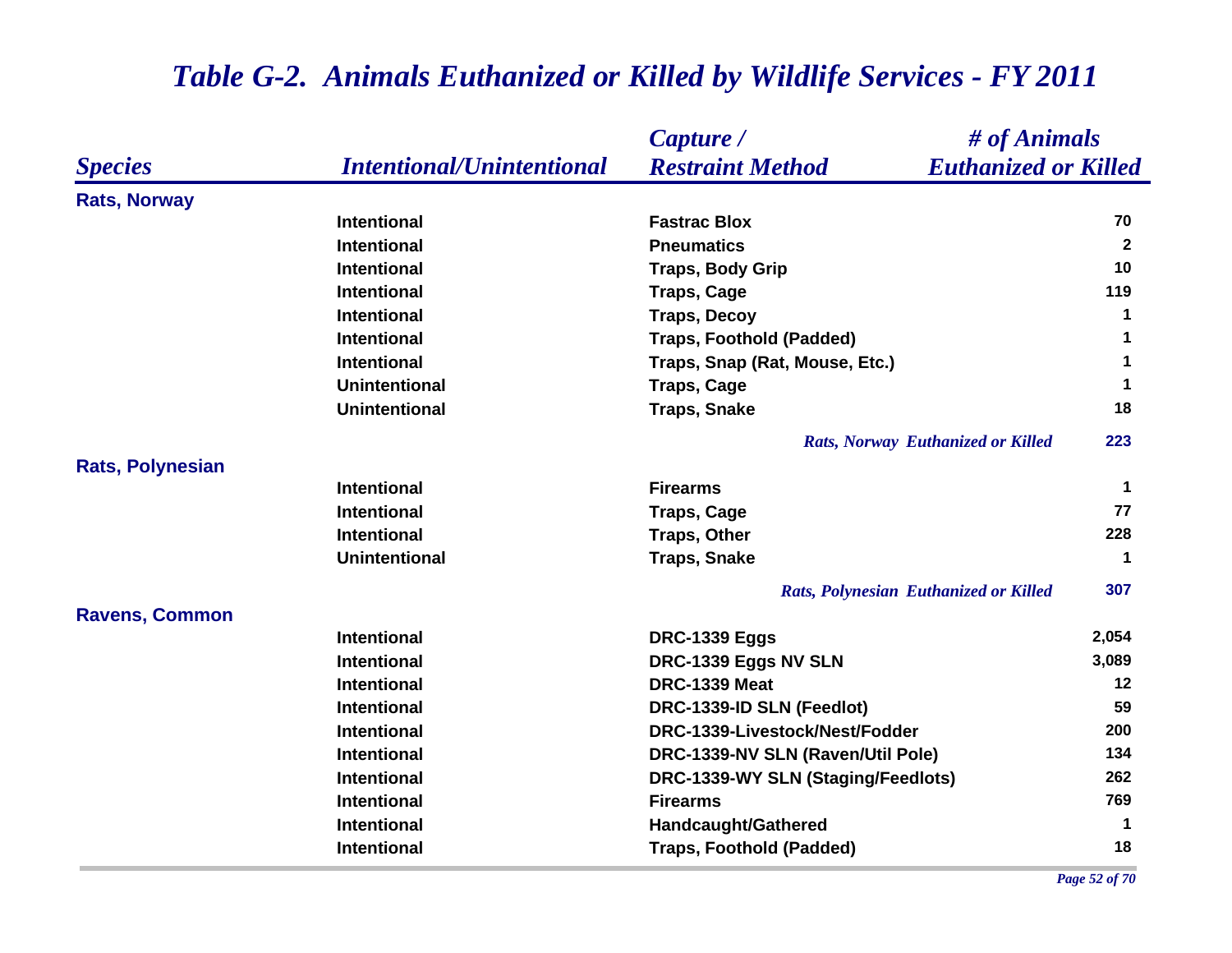|                             |                                  | # of Animals<br>Capture /                              |                |
|-----------------------------|----------------------------------|--------------------------------------------------------|----------------|
| <b>Species</b>              | <b>Intentional/Unintentional</b> | <b>Restraint Method</b><br><b>Euthanized or Killed</b> |                |
| <b>Ravens, Common</b>       |                                  |                                                        |                |
|                             | <b>Intentional</b>               | <b>Traps, Other</b>                                    | 1              |
|                             | <b>Unintentional</b>             | DRC-1339-Feedlots                                      | $\mathbf{2}$   |
|                             | <b>Unintentional</b>             | <b>M-44 Cyanide Capsule</b>                            | 3              |
|                             | <b>Unintentional</b>             | <b>Traps, Body Grip</b>                                | 1              |
|                             | <b>Unintentional</b>             | <b>Traps, Foothold</b>                                 | 3              |
|                             |                                  | Ravens, Common Euthanized or Killed                    | 6,608          |
| <b>Ringtails</b>            |                                  |                                                        |                |
|                             | <b>Unintentional</b>             | <b>M-44 Cyanide Capsule</b>                            | 1              |
|                             |                                  | <b>Ringtails Euthanized or Killed</b>                  | 1              |
| <b>Robins, American</b>     |                                  |                                                        |                |
|                             | <b>Intentional</b>               | <b>Firearms</b>                                        | 198            |
|                             | <b>Intentional</b>               | Handcaught/Gathered                                    | 23             |
|                             | <b>Intentional</b>               | <b>Pneumatics</b>                                      | $\overline{7}$ |
|                             | <b>Unintentional</b>             | Traps, Snap (Rat, Mouse, Etc.)                         | 1              |
|                             |                                  | Robins, American Euthanized or Killed                  | 229            |
| <b>Sanderlings</b>          |                                  |                                                        |                |
|                             | <b>Intentional</b>               | <b>Firearms</b>                                        | 8              |
|                             |                                  | <b>Sanderlings Euthanized or Killed</b>                | 8              |
| <b>Sandpipers, Least</b>    | <b>Intentional</b>               | <b>Firearms</b>                                        | 125            |
|                             |                                  |                                                        |                |
|                             |                                  | <b>Sandpipers, Least Euthanized or Killed</b>          | 125            |
| <b>Sandpipers, Pectoral</b> | <b>Intentional</b>               | <b>Firearms</b>                                        | 3              |
|                             |                                  |                                                        |                |
|                             |                                  | <b>Sandpipers, Pectoral Euthanized or Killed</b>       | 3              |
| <b>Sandpipers, Rock</b>     |                                  |                                                        |                |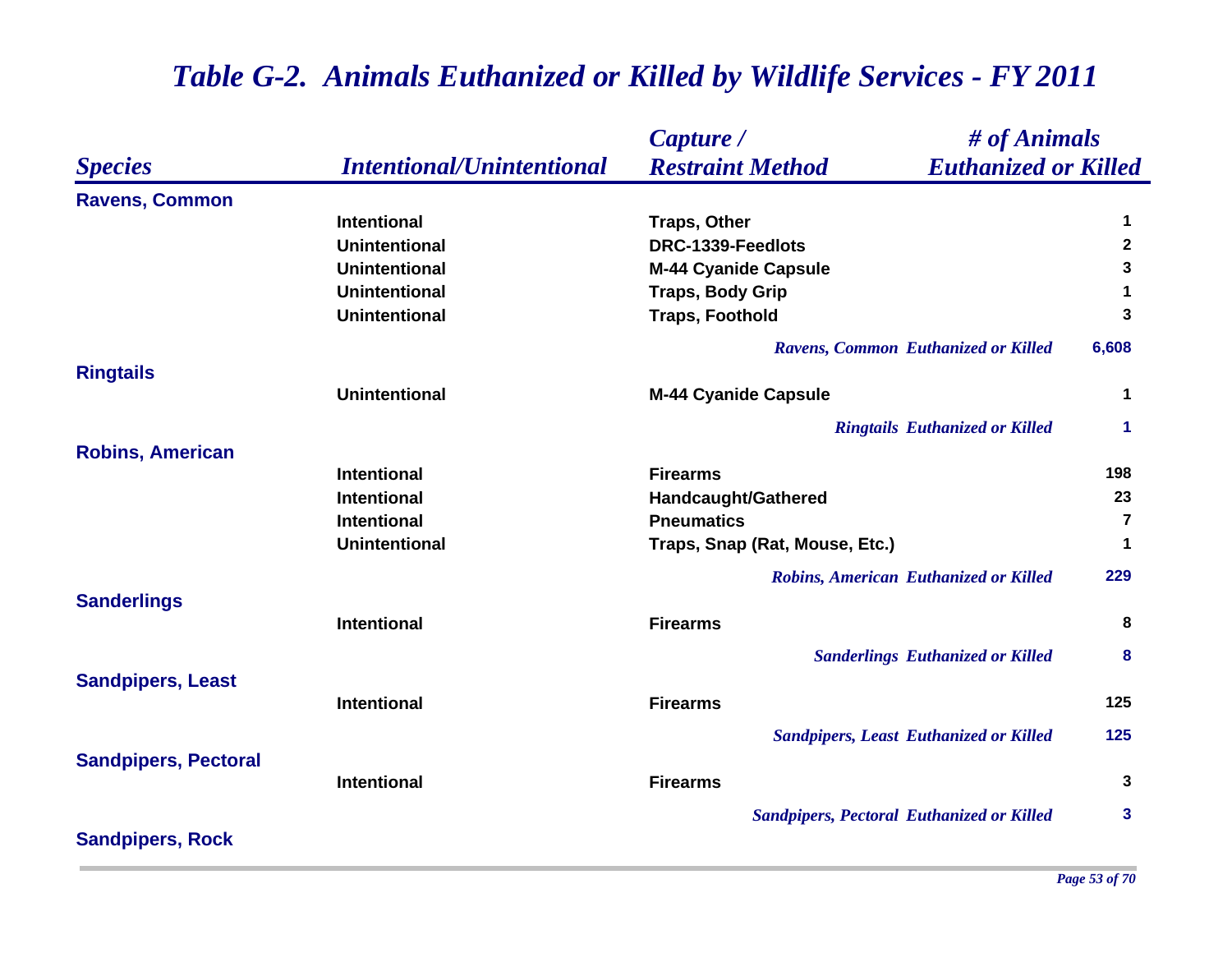|                                               |                                          | Capture /                                                          | # of Animals                                    |                   |
|-----------------------------------------------|------------------------------------------|--------------------------------------------------------------------|-------------------------------------------------|-------------------|
| <b>Species</b>                                | <b>Intentional/Unintentional</b>         | <b>Restraint Method</b>                                            | <b>Euthanized or Killed</b>                     |                   |
| <b>Sandpipers, Rock</b>                       |                                          |                                                                    |                                                 |                   |
|                                               | Intentional                              | <b>Firearms</b>                                                    |                                                 | 3                 |
|                                               |                                          |                                                                    | <b>Sandpipers, Rock Euthanized or Killed</b>    | 3                 |
| <b>Sandpipers, Semipalmated</b>               |                                          |                                                                    |                                                 |                   |
|                                               | Intentional                              | <b>Firearms</b>                                                    |                                                 | 31                |
|                                               |                                          | <b>Sandpipers, Semipalmated Euthanized or Killed</b>               |                                                 | 31                |
| <b>Sandpipers, Upland</b>                     |                                          |                                                                    |                                                 |                   |
|                                               | <b>Intentional</b>                       | <b>Firearms</b>                                                    |                                                 | 293               |
|                                               | <b>Intentional</b>                       | <b>Pneumatics</b>                                                  |                                                 | 6                 |
|                                               |                                          |                                                                    | <b>Sandpipers, Upland Euthanized or Killed</b>  | 299               |
| <b>Sandpipers, Western</b>                    |                                          |                                                                    |                                                 |                   |
|                                               | Intentional                              | <b>Firearms</b>                                                    |                                                 | 12                |
|                                               |                                          |                                                                    | <b>Sandpipers, Western Euthanized or Killed</b> | 12                |
| <b>Sheep, Feral, Free-Ranging And Exotics</b> |                                          |                                                                    |                                                 |                   |
|                                               | <b>Unintentional</b>                     | <b>Snares, Neck</b>                                                |                                                 | 3                 |
|                                               |                                          | <b>Sheep, Feral, Free-Ranging And Exotics Euthanized or Killed</b> |                                                 | 3                 |
| <b>Shrews (All)</b>                           |                                          |                                                                    |                                                 |                   |
|                                               | <b>Intentional</b><br><b>Intentional</b> | <b>Traps, Cage</b>                                                 |                                                 | 38<br>$\mathbf 1$ |
|                                               | Intentional                              | <b>Traps, Other</b><br>Traps, Snap (Rat, Mouse, Etc.)              |                                                 | 16                |
|                                               |                                          |                                                                    |                                                 |                   |
|                                               |                                          |                                                                    | <b>Shrews (All) Euthanized or Killed</b>        | 55                |
| <b>Shrikes, Loggerhead</b>                    | Intentional                              | <b>Firearms</b>                                                    |                                                 | 61                |
|                                               | <b>Unintentional</b>                     | <b>Traps, Decoy</b>                                                |                                                 | $\mathbf 1$       |
|                                               |                                          |                                                                    | <b>Shrikes, Loggerhead Euthanized or Killed</b> | 62                |
| <b>Silverbills, Warbling</b>                  |                                          |                                                                    |                                                 |                   |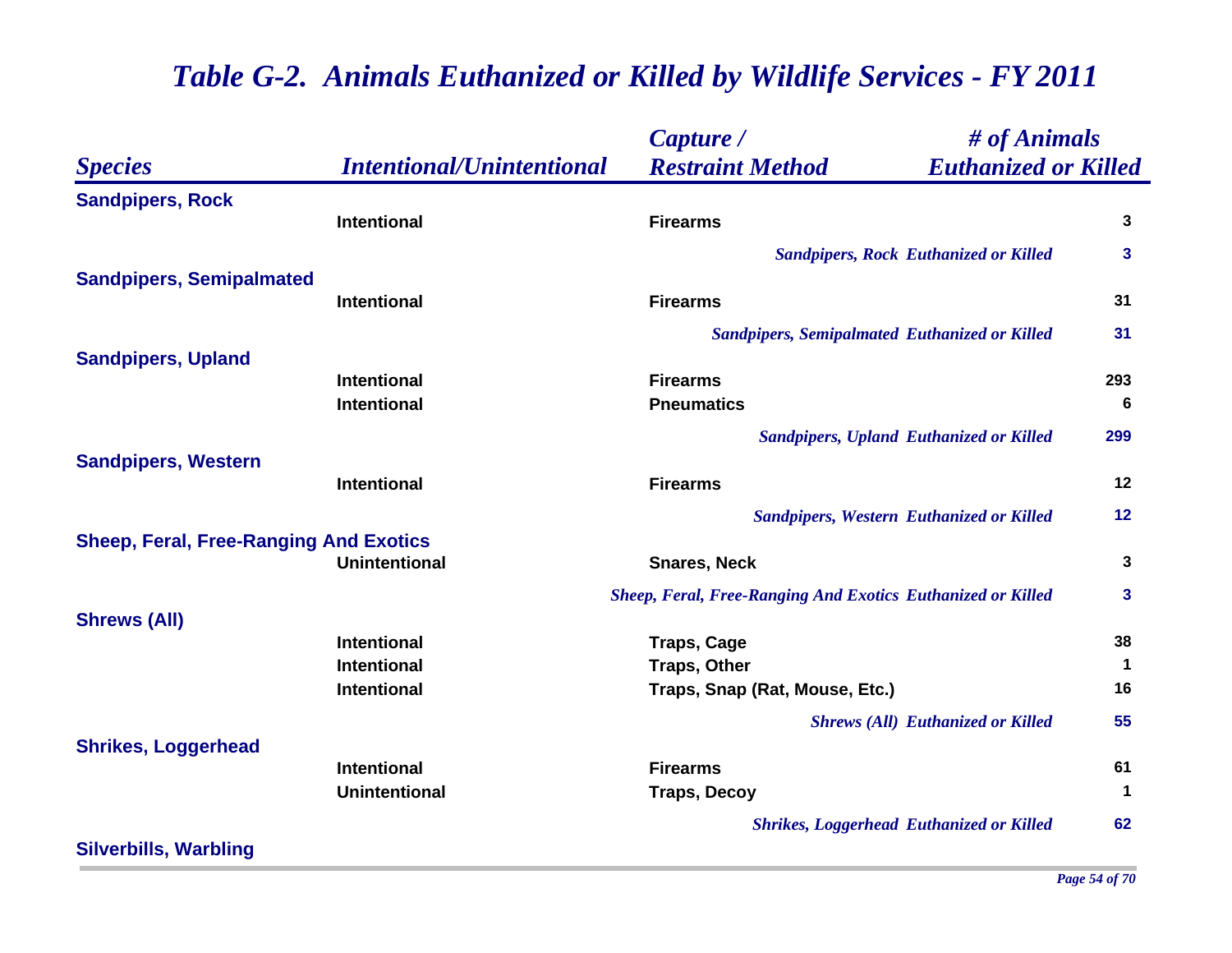|                              |                                  | Capture /                                              | # of Animals |  |
|------------------------------|----------------------------------|--------------------------------------------------------|--------------|--|
| <b>Species</b>               | <b>Intentional/Unintentional</b> | <b>Restraint Method</b><br><b>Euthanized or Killed</b> |              |  |
| <b>Silverbills, Warbling</b> |                                  |                                                        |              |  |
|                              | <b>Intentional</b>               | <b>Firearms</b>                                        | 18           |  |
|                              |                                  | <b>Silverbills, Warbling Euthanized or Killed</b>      | 18           |  |
| <b>Skunks, Hog-Nosed</b>     |                                  |                                                        |              |  |
|                              | <b>Unintentional</b>             | <b>M-44 Cyanide Capsule</b>                            | $\mathbf 1$  |  |
|                              | <b>Unintentional</b>             | <b>Snares, Neck</b>                                    | $\mathbf 1$  |  |
|                              | <b>Unintentional</b>             | <b>Traps, Foothold</b>                                 | 4            |  |
|                              |                                  | <b>Skunks, Hog-Nosed Euthanized or Killed</b>          | 6            |  |
| <b>Skunks, Hooded</b>        |                                  |                                                        |              |  |
|                              | <b>Intentional</b>               | <b>Firearms</b>                                        | $\mathbf{2}$ |  |
|                              | <b>Intentional</b>               | Handcaught/Gathered                                    | $\mathbf 1$  |  |
|                              | <b>Intentional</b>               | <b>Traps, Foothold</b>                                 | 1            |  |
|                              |                                  | <b>Skunks, Hooded Euthanized or Killed</b>             | 4            |  |
| <b>Skunks, Spotted</b>       |                                  |                                                        |              |  |
|                              | <b>Intentional</b>               | <b>Handcaught/Gathered</b>                             | -1           |  |
|                              | <b>Intentional</b>               | <b>Traps, Cage</b>                                     | 12           |  |
|                              | <b>Unintentional</b>             | <b>Traps, Foothold</b>                                 | $\mathbf 1$  |  |
|                              |                                  | <b>Skunks, Spotted Euthanized or Killed</b>            | 14           |  |
| <b>Skunks, Striped</b>       |                                  |                                                        |              |  |
|                              | <b>Intentional</b>               | <b>Catch Pole</b>                                      | 10           |  |
|                              | <b>Intentional</b>               | <b>Drug Delivery Devices (Other)</b>                   | 10           |  |
|                              | <b>Intentional</b>               | <b>Fatal-Plus Solution</b>                             | 324          |  |
|                              | <b>Intentional</b>               | <b>Firearms</b>                                        | 738          |  |
|                              | <b>Intentional</b>               | Handcaught/Gathered                                    | 13           |  |
|                              | <b>Intentional</b>               | <b>Jabstick</b>                                        | 24           |  |
|                              | <b>Intentional</b>               | Ketamine/Xylazine 5:1                                  | -1           |  |
|                              | Intentional                      | <b>Night Vision/Infrared Equipment</b>                 | 5            |  |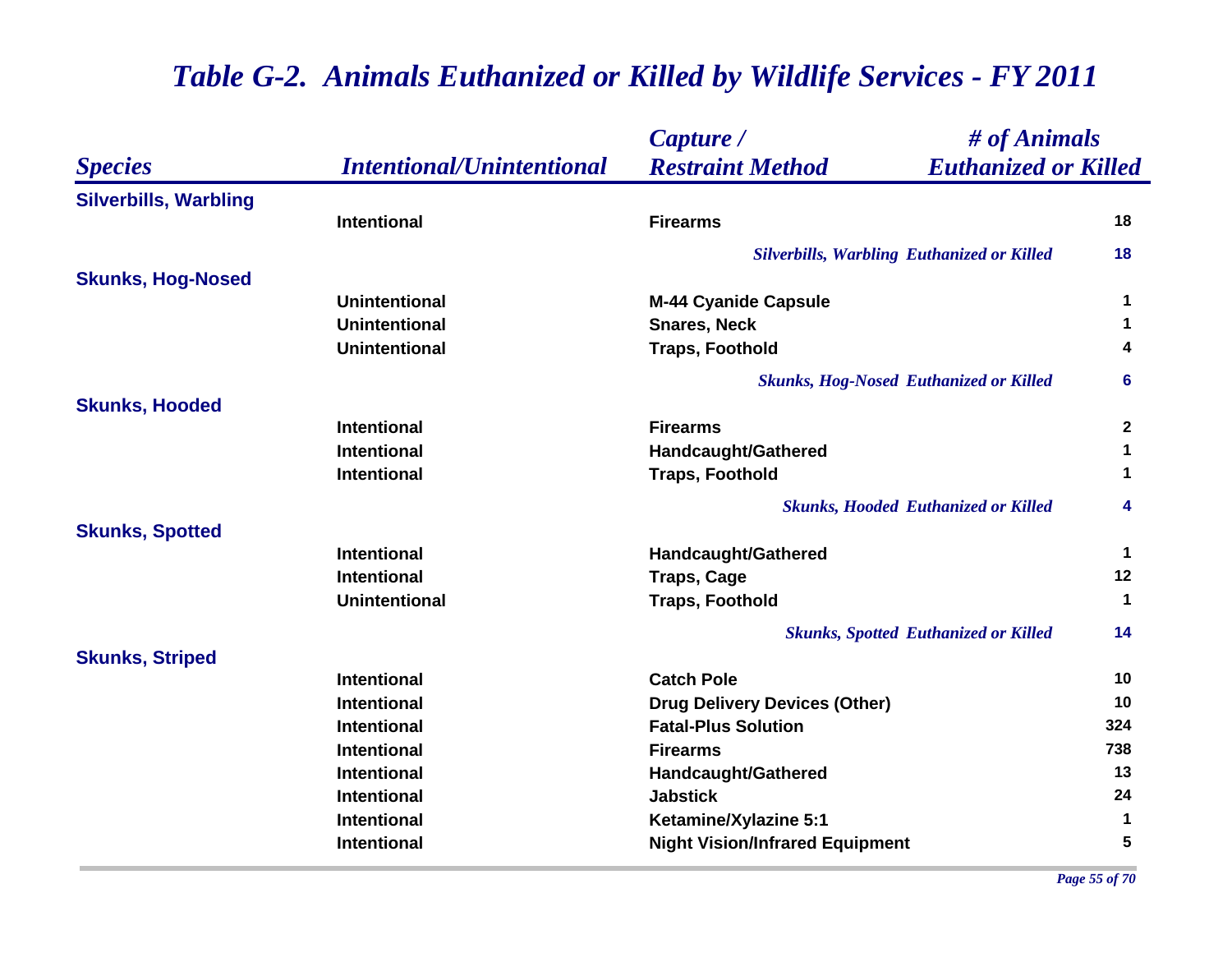### *Species Capture / Restraint Method # of Animals Intentional/Unintentional Euthanized or Killed* **Skunks, Striped Intentional Pneumatics 12 Intentional Snares, Neck 129 Intentional Sodium Pentobarbital (390 Mg/Ml) <sup>25</sup> Intentional Spotlight <sup>301</sup> Intentional Telazol 1 Intentional Traps, Body Grip <sup>102</sup> Intentional Traps, Cage 5,634 Intentional Traps, Foothold 290 Intentional Traps, Foothold (Padded) 35 Intentional Traps, Other <sup>2</sup> Unintentional M-44 Cyanide Capsule <sup>36</sup> Unintentional Snares, Neck 16 Unintentional Traps, Body Grip <sup>3</sup> Unintentional Traps, Cage <sup>8</sup> Unintentional Traps, Foothold 98 Unintentional Traps, Foothold (Padded) <sup>2</sup>** *Skunks, Striped Euthanized or Killed* **7,819 Skylarks, Eurasian Intentional Firearms 619 Intentional Pneumatics 25** *Skylarks, Eurasian Euthanized or Killed* **644 Snakes, Brown Tree Intentional Bait Station 12,242 Intentional Dog <sup>1</sup> Intentional Handcaught/Gathered 1,336 Intentional Traps, Snake 9,397**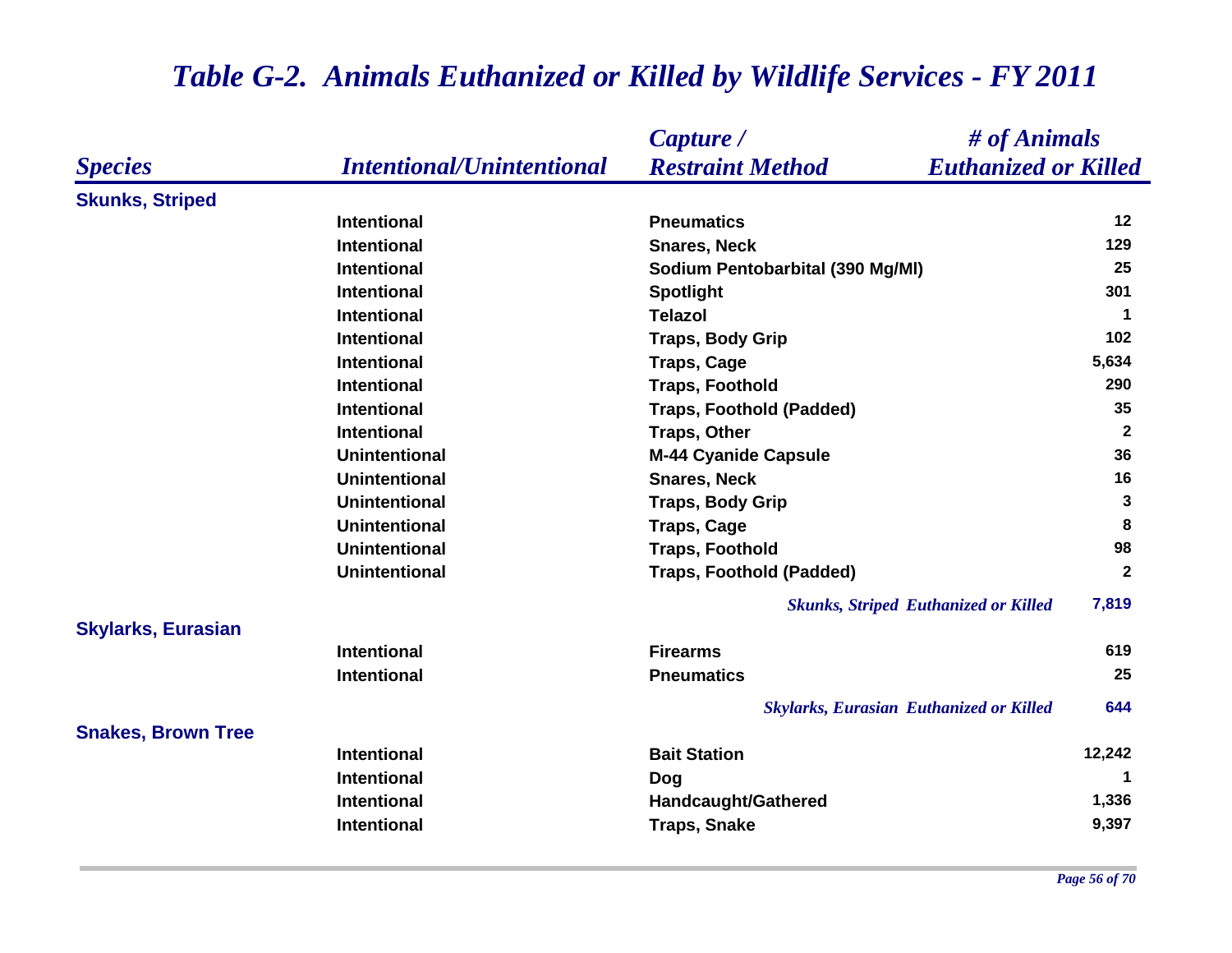|                                               |                                  | Capture /                                                          | # of Animals            |  |
|-----------------------------------------------|----------------------------------|--------------------------------------------------------------------|-------------------------|--|
| <b>Species</b>                                | <b>Intentional/Unintentional</b> | <b>Restraint Method</b><br><b>Euthanized or Killed</b>             |                         |  |
| <b>Snakes, Brown Tree</b>                     |                                  |                                                                    |                         |  |
|                                               |                                  | <b>Snakes, Brown Tree Euthanized or Killed</b>                     | 22,976                  |  |
| <b>Snakes, Garter (All)</b>                   |                                  |                                                                    |                         |  |
|                                               | <b>Intentional</b>               | Handcaught/Gathered                                                | $\mathbf 1$             |  |
|                                               |                                  | <b>Snakes, Garter (All) Euthanized or Killed</b>                   | 1                       |  |
| <b>Snakes, Gopher</b>                         |                                  |                                                                    |                         |  |
|                                               | <b>Intentional</b>               | Handcaught/Gathered                                                | 14                      |  |
|                                               |                                  | <b>Snakes, Gopher Euthanized or Killed</b>                         | 14                      |  |
| <b>Snakes, Non-Venomous (Other)</b>           |                                  |                                                                    |                         |  |
|                                               | <b>Intentional</b>               | <b>Firearms</b>                                                    | $\mathbf{2}$            |  |
|                                               | <b>Intentional</b>               | <b>Handcaught/Gathered</b>                                         | $\mathbf{2}$            |  |
|                                               | <b>Unintentional</b>             | Traps, Snap (Rat, Mouse, Etc.)                                     | 1                       |  |
|                                               |                                  | <b>Snakes, Non-Venomous (Other) Euthanized or Killed</b>           | $\overline{\mathbf{5}}$ |  |
| <b>Snakes, Rattlesnakes, Southern Pacific</b> |                                  |                                                                    |                         |  |
|                                               | <b>Intentional</b>               | <b>Handcaught/Gathered</b>                                         | $\boldsymbol{2}$        |  |
|                                               |                                  | <b>Snakes, Rattlesnakes, Southern Pacific Euthanized or Killed</b> | $\mathbf{2}$            |  |
| <b>Snakes, Rattlesnakes, Western Diamond</b>  |                                  |                                                                    |                         |  |
|                                               | <b>Intentional</b>               | <b>Catch Pole</b>                                                  | 5                       |  |
|                                               | <b>Intentional</b>               | <b>Firearms</b>                                                    | $\mathbf 1$             |  |
|                                               | <b>Intentional</b>               | <b>Handcaught/Gathered</b>                                         | $\mathbf 1$             |  |
|                                               |                                  | <b>Snakes, Rattlesnakes, Western Diamond Euthanized or Killed</b>  | 7                       |  |
| <b>Snakes, Venomous (Other)</b>               |                                  |                                                                    |                         |  |
|                                               | <b>Intentional</b>               | <b>Firearms</b>                                                    | 8                       |  |
|                                               | <b>Intentional</b>               | <b>Handcaught/Gathered</b>                                         | $\mathbf 1$             |  |
|                                               | <b>Unintentional</b>             | <b>Traps, Cage</b>                                                 | $\mathbf{2}$            |  |
|                                               |                                  | <b>Snakes, Venomous (Other) Euthanized or Killed</b>               | 11                      |  |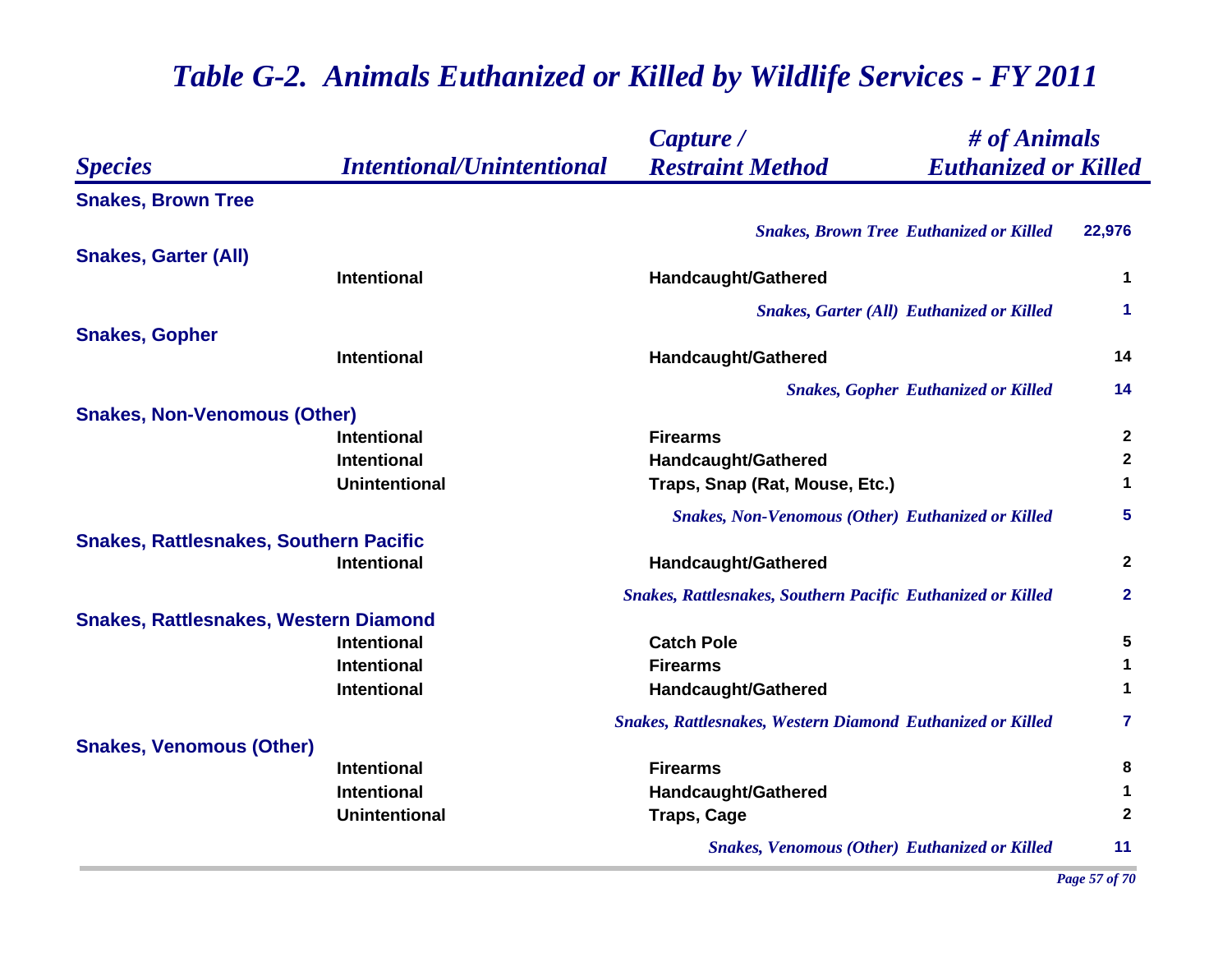|                                 |                                  | Capture /                                              | # of Animals         |  |
|---------------------------------|----------------------------------|--------------------------------------------------------|----------------------|--|
| <b>Species</b>                  | <b>Intentional/Unintentional</b> | <b>Restraint Method</b><br><b>Euthanized or Killed</b> |                      |  |
| <b>Snipes, Wilson's</b>         |                                  |                                                        |                      |  |
|                                 | <b>Intentional</b>               | <b>Firearms</b>                                        | 66                   |  |
|                                 | <b>Intentional</b>               | <b>Pneumatics</b>                                      | 3                    |  |
|                                 |                                  | <b>Snipes, Wilson's Euthanized or Killed</b>           | 69                   |  |
| <b>Sparrows, Eurasian Tree</b>  |                                  |                                                        |                      |  |
|                                 | <b>Intentional</b>               | <b>Pneumatics</b>                                      | 141                  |  |
|                                 | <b>Unintentional</b>             | <b>Traps, Snake</b>                                    | 3                    |  |
|                                 |                                  | <b>Sparrows, Eurasian Tree Euthanized or Killed</b>    | 144                  |  |
| <b>Sparrows, Field</b>          |                                  |                                                        |                      |  |
|                                 | <b>Intentional</b>               | <b>Firearms</b>                                        | 14                   |  |
|                                 |                                  | <b>Sparrows, Field Euthanized or Killed</b>            | 14                   |  |
| <b>Sparrows, Golden-Crowned</b> |                                  |                                                        |                      |  |
|                                 | <b>Intentional</b>               | <b>Firearms</b>                                        | $\mathbf 1$          |  |
|                                 |                                  | <b>Sparrows, Golden-Crowned Euthanized or Killed</b>   | $\blacktriangleleft$ |  |
| <b>Sparrows, Grasshopper</b>    |                                  |                                                        |                      |  |
|                                 | <b>Intentional</b>               | <b>Firearms</b>                                        | $\mathbf 1$          |  |
|                                 |                                  | <b>Sparrows, Grasshopper Euthanized or Killed</b>      | $\blacktriangleleft$ |  |
| <b>Sparrows, House/English</b>  |                                  |                                                        |                      |  |
|                                 | <b>Intentional</b>               | <b>Avitrol:-4 Mixed Grains</b>                         | 53                   |  |
|                                 | <b>Intentional</b>               | <b>Avitrol:-6 Corn Chops</b>                           | 134                  |  |
|                                 | <b>Intentional</b>               | <b>Firearms</b>                                        | 1,371                |  |
|                                 | <b>Intentional</b>               | <b>Glue Boards</b>                                     | 3                    |  |
|                                 | <b>Intentional</b>               | <b>Handcaught/Gathered</b>                             | 40                   |  |
|                                 | <b>Intentional</b>               | Nets, Mist                                             | 108                  |  |
|                                 | <b>Intentional</b>               | Nets, Other                                            | $\mathbf 1$          |  |
|                                 | <b>Intentional</b>               | <b>Pneumatics</b>                                      | 396                  |  |
|                                 | <b>Intentional</b>               | <b>Traps, Cage</b>                                     | 1,203                |  |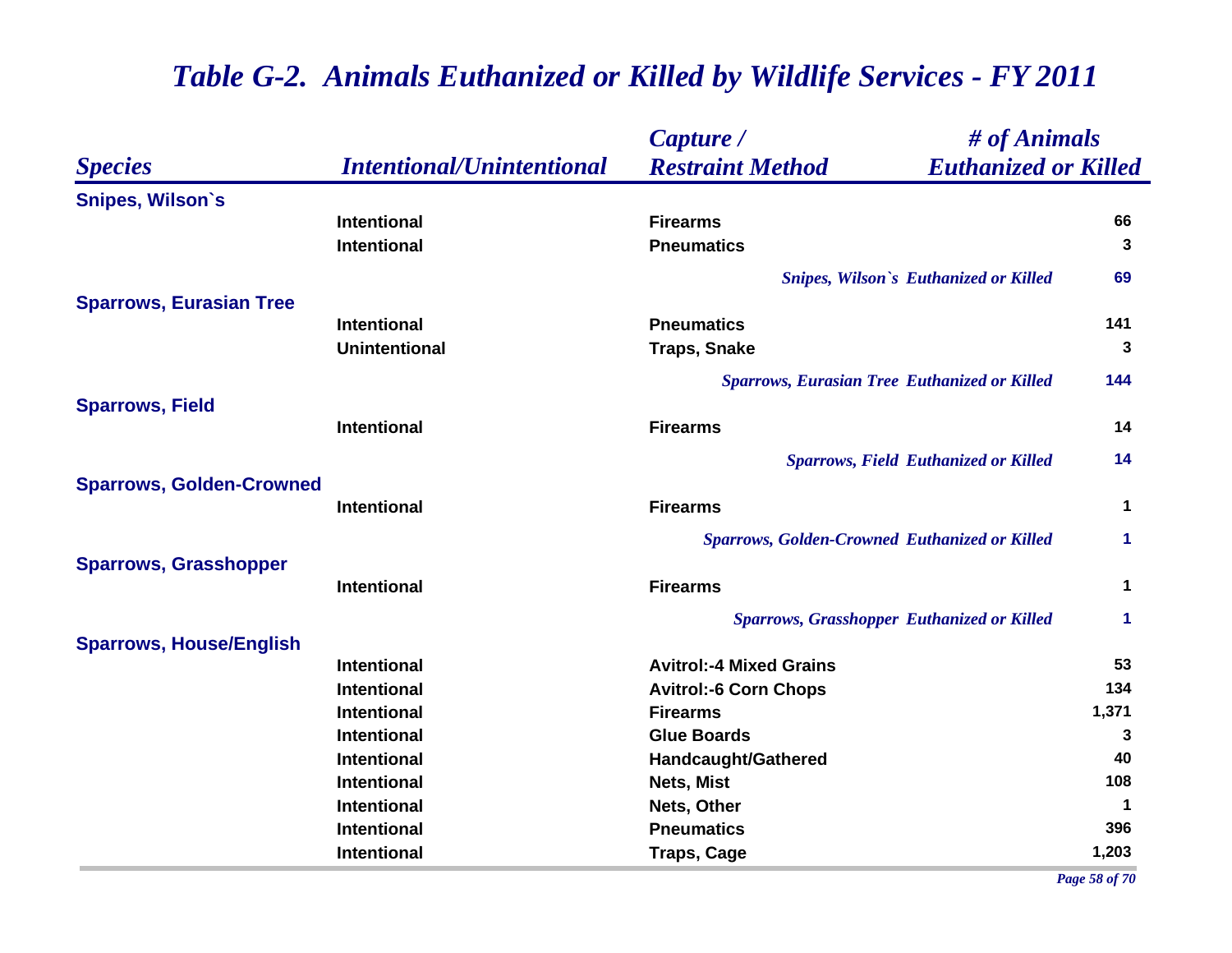|                                |                                  | # of Animals<br>Capture /                              |       |
|--------------------------------|----------------------------------|--------------------------------------------------------|-------|
| <b>Species</b>                 | <b>Intentional/Unintentional</b> | <b>Restraint Method</b><br><b>Euthanized or Killed</b> |       |
| <b>Sparrows, House/English</b> |                                  |                                                        |       |
|                                | <b>Intentional</b>               | <b>Traps, Decoy</b>                                    | 879   |
|                                | <b>Intentional</b>               | <b>Traps, Other</b>                                    | 63    |
|                                | <b>Unintentional</b>             | Nets, Mist                                             | 3     |
|                                | <b>Unintentional</b>             | <b>Traps, Cage</b>                                     | 4     |
|                                |                                  | Sparrows, House/English Euthanized or Killed           | 4,258 |
| <b>Sparrows, Java</b>          |                                  |                                                        |       |
|                                | <b>Intentional</b>               | <b>Firearms</b>                                        | 1,979 |
|                                | <b>Intentional</b>               | <b>Pneumatics</b>                                      | 12    |
|                                | <b>Intentional</b>               | <b>Traps, Cage</b>                                     | 1,600 |
|                                | <b>Intentional</b>               | <b>Traps, Decoy</b>                                    | 5,785 |
|                                |                                  | <b>Sparrows, Java Euthanized or Killed</b>             | 9,376 |
| <b>Sparrows, Lincoln's</b>     | Intentional                      | <b>Firearms</b>                                        | 10    |
|                                |                                  |                                                        |       |
|                                |                                  | Sparrows, Lincoln's Euthanized or Killed               | 10    |
| <b>Sparrows, Savannah</b>      | <b>Intentional</b>               | <b>Firearms</b>                                        | 107   |
|                                |                                  |                                                        |       |
|                                |                                  | <b>Sparrows, Savannah Euthanized or Killed</b>         | 107   |
| <b>Sparrows, White-Crowned</b> |                                  |                                                        |       |
|                                | <b>Intentional</b>               | <b>Traps, Cage</b>                                     | 4     |
|                                | <b>Intentional</b>               | <b>Traps, Decoy</b>                                    | 270   |
|                                | Intentional                      | <b>Traps, Other</b>                                    | 3     |
|                                |                                  | <b>Sparrows, White-Crowned Euthanized or Killed</b>    | 277   |
| <b>Squirrels, Douglas</b>      |                                  |                                                        |       |
|                                | Intentional                      | <b>Firearms</b>                                        | 31    |
|                                |                                  | Squirrels, Douglas' Euthanized or Killed               | 31    |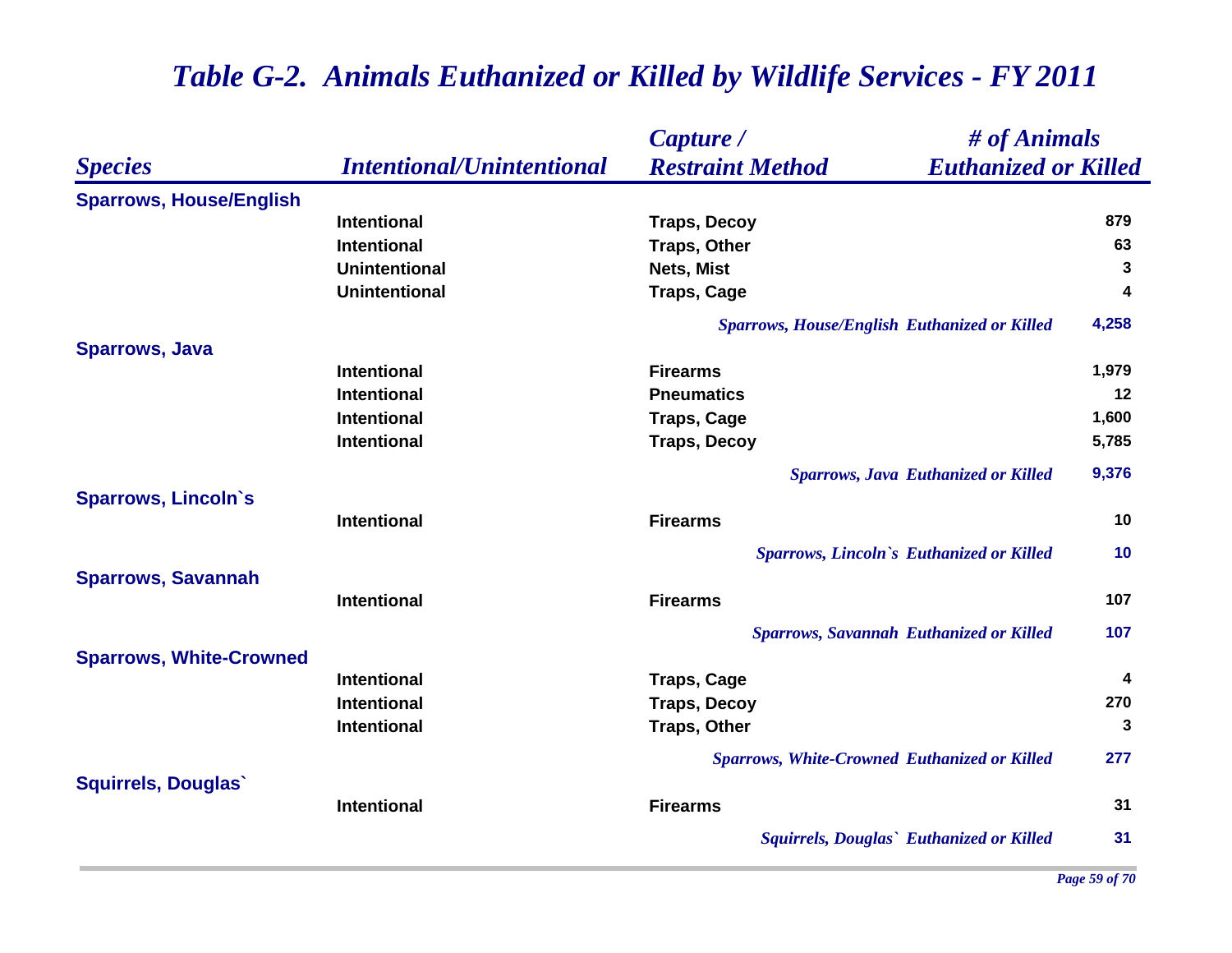|                                      |                                  | # of Animals<br>Capture /                              |                                               |
|--------------------------------------|----------------------------------|--------------------------------------------------------|-----------------------------------------------|
| <b>Species</b>                       | <b>Intentional/Unintentional</b> | <b>Restraint Method</b><br><b>Euthanized or Killed</b> |                                               |
| <b>Squirrels, Eastern Gray</b>       |                                  |                                                        |                                               |
|                                      | <b>Intentional</b>               | <b>Firearms</b>                                        | 41                                            |
|                                      | <b>Intentional</b>               | <b>Pneumatics</b>                                      | 92                                            |
|                                      | <b>Intentional</b>               | <b>Traps, Cage</b>                                     | 21                                            |
|                                      | <b>Unintentional</b>             | Traps, Snap (Rat, Mouse, Etc.)                         | 4                                             |
|                                      |                                  | <b>Squirrels, Eastern Gray Euthanized or Killed</b>    | 158                                           |
| <b>Squirrels, Fox</b>                |                                  |                                                        |                                               |
|                                      | <b>Intentional</b>               | <b>Firearms</b>                                        | 17                                            |
|                                      | <b>Intentional</b>               | <b>Pneumatics</b>                                      | $\mathbf 1$                                   |
|                                      | <b>Intentional</b>               | <b>Traps, Body Grip</b>                                | 12                                            |
|                                      | <b>Intentional</b>               | <b>Traps, Cage</b>                                     | 8                                             |
|                                      | <b>Intentional</b>               | <b>Traps, Decoy</b>                                    | $\mathbf 2$                                   |
|                                      | <b>Intentional</b>               | <b>Traps, Other</b>                                    | $\mathbf 1$                                   |
|                                      | <b>Unintentional</b>             | <b>Traps, Foothold</b>                                 | $\blacktriangleleft$                          |
|                                      |                                  | <b>Squirrels, Fox Euthanized or Killed</b>             | 42                                            |
| <b>Squirrels, Ground, California</b> |                                  |                                                        |                                               |
|                                      | <b>Intentional</b>               | <b>Firearms</b>                                        | 2,207                                         |
|                                      | <b>Intentional</b>               | <b>Handcaught/Gathered</b>                             | -1                                            |
|                                      | <b>Intentional</b>               | <b>Pneumatics</b>                                      | 10                                            |
|                                      | <b>Intentional</b>               | <b>Traps, Body Grip</b>                                | 1,173                                         |
|                                      | <b>Intentional</b>               | <b>Traps, Cage</b>                                     | 1,170                                         |
|                                      | <b>Intentional</b>               | <b>Traps, Decoy</b>                                    | $\overline{7}$                                |
|                                      | <b>Intentional</b>               | Zinc Phosphide Oats (P.Dog)                            | 20                                            |
|                                      | <b>Unintentional</b>             | <b>Traps, Foothold</b>                                 | 1                                             |
|                                      |                                  | Squirrels, Ground, California Euthanized or Killed     | 4,589                                         |
| <b>Squirrels, Ground, Other</b>      |                                  |                                                        |                                               |
|                                      | <b>Intentional</b>               | <b>Firearms</b>                                        | 567                                           |
|                                      |                                  |                                                        | $\epsilon$ $\alpha$ $\epsilon$ $\pi$ $\alpha$ |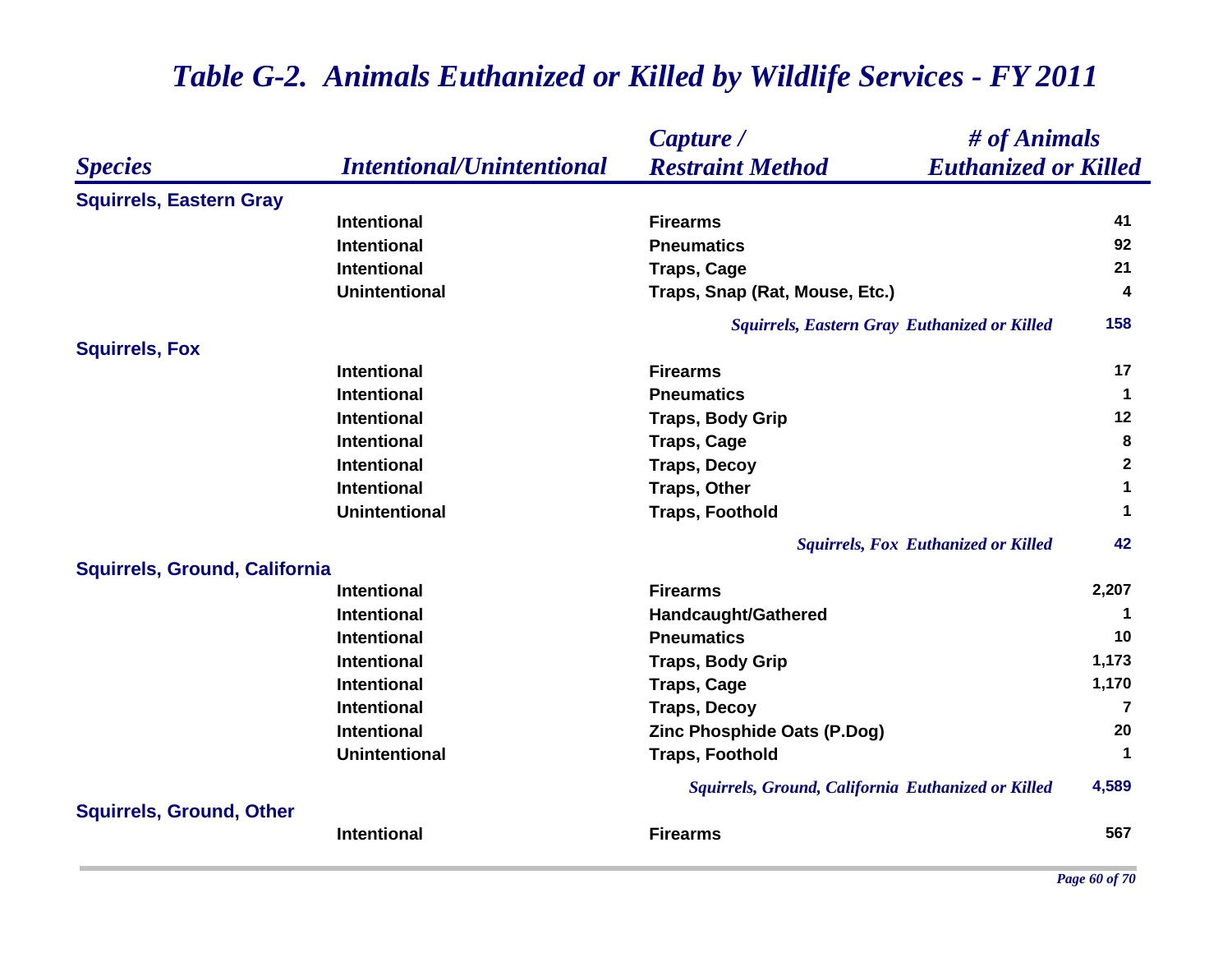### *Species Capture / Restraint Method # of Animals Intentional/Unintentional Euthanized or Killed* **Squirrels, Ground, Other Intentional Pneumatics 4 Intentional Traps, Body Grip <sup>1</sup> Intentional Traps, Cage <sup>176</sup> Intentional Traps, Decoy <sup>1</sup> Intentional Traps, Snap (Rat, Mouse, Etc.) 8 Intentional Zinc Phosphide Conc. (Rodents/Lago.) <sup>3</sup> Unintentional Traps, Foothold <sup>1</sup>** *Squirrels, Ground, Other Euthanized or Killed* **761 Squirrels, Ground, Richardson`s Intentional Firearms 30 Intentional 1,164 Rozol-Mt SLN (Ground Squirrels) 1,164 Intentional Traps, Snap (Rat, Mouse, Etc.) <sup>17</sup>** *Squirrels, Ground, Richardson`s Euthanized or Killed* **1,211 Squirrels, Ground, Round-Tailed Intentional Firearms 15** *Squirrels, Ground, Round-Tailed Euthanized or Killed* **15 Squirrels, Red Intentional Traps, Cage <sup>3</sup> Intentional Traps, Snap (Rat, Mouse, Etc.) 3** *Squirrels, Red Euthanized or Killed* **6 Squirrels, Rock Intentional Firearms 26 Intentional Traps, Cage <sup>92</sup> Intentional Traps, Foothold (Padded) <sup>1</sup>** *Squirrels, Rock Euthanized or Killed* **119**

**Squirrels, Western Gray**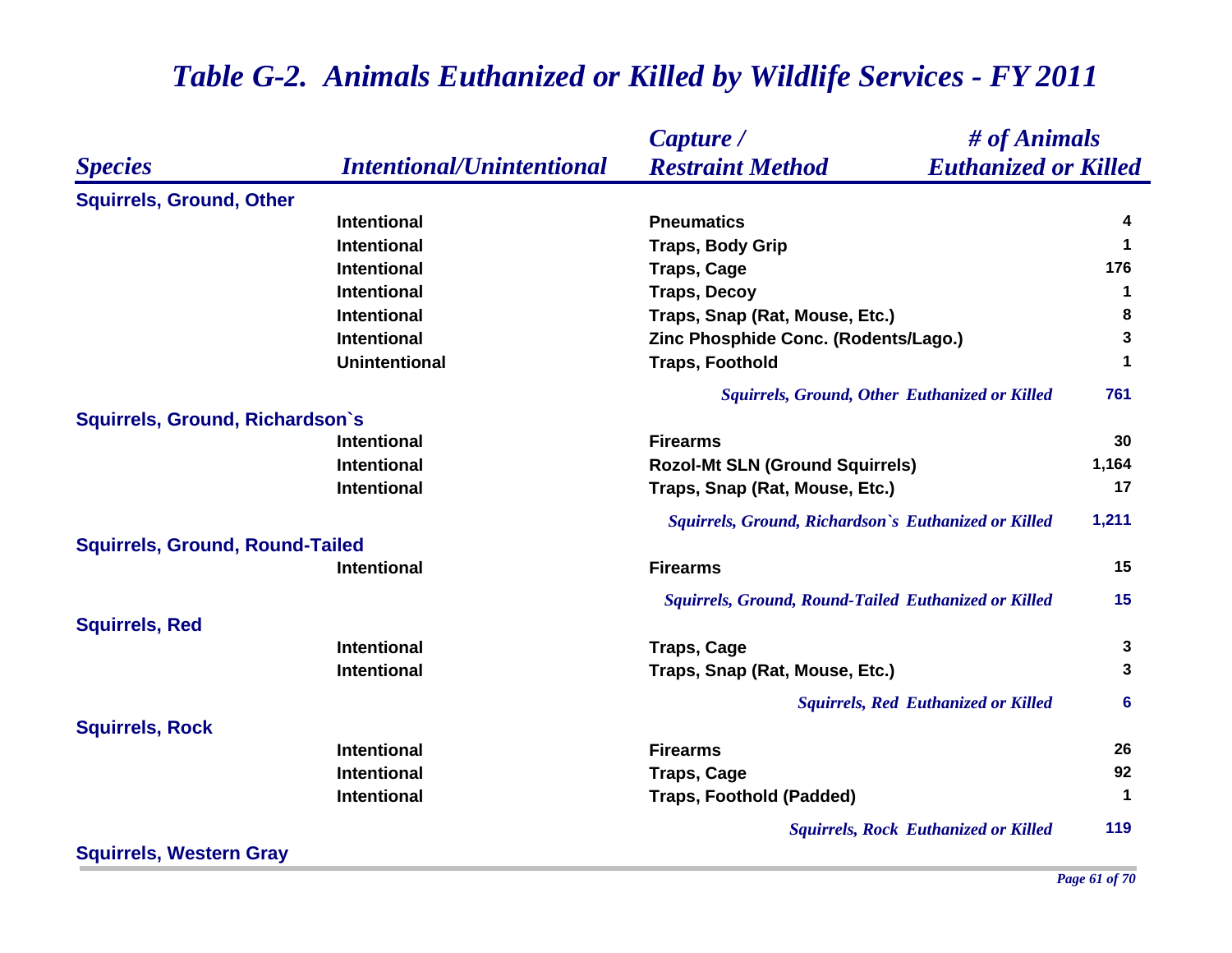|                                |                                  | Capture /                                              | # of Animals |  |
|--------------------------------|----------------------------------|--------------------------------------------------------|--------------|--|
| <b>Species</b>                 | <b>Intentional/Unintentional</b> | <b>Restraint Method</b><br><b>Euthanized or Killed</b> |              |  |
| <b>Squirrels, Western Gray</b> |                                  |                                                        |              |  |
|                                | <b>Intentional</b>               | <b>Firearms</b>                                        | 13           |  |
|                                | <b>Intentional</b>               | <b>Snares, Neck</b>                                    | $\mathbf 1$  |  |
|                                | <b>Intentional</b>               | <b>Traps, Cage</b>                                     | 16           |  |
|                                |                                  | <b>Squirrels, Western Gray Euthanized or Killed</b>    | 30           |  |
| <b>Starlings, European</b>     |                                  |                                                        |              |  |
|                                | <b>Intentional</b>               | <b>Avitrol:-4 Mixed Grains</b>                         | 65           |  |
|                                | <b>Intentional</b>               | <b>Avitrol:-5 Corn Chops (Dble)</b>                    | 1            |  |
|                                | <b>Intentional</b>               | DRC-1339-Feedlots                                      | 1,320,800    |  |
|                                | <b>Intentional</b>               | DRC-1339-ID SLN (Feedlot)                              | 3,500        |  |
|                                | Intentional                      | <b>DRC-1339-Staging Areas</b>                          | 31,836       |  |
|                                | <b>Intentional</b>               | DRC-1339-TX SLN (Feedlot)                              | 1,000        |  |
|                                | <b>Intentional</b>               | DRC-1339-WV SLN (Non-Crop)                             | 1,515        |  |
|                                | <b>Intentional</b>               | DRC-1339-WY SLN (Staging/Feedlots)                     | 2,234        |  |
|                                | <b>Intentional</b>               | <b>Firearms</b>                                        | 44,894       |  |
|                                | <b>Intentional</b>               | <b>Glue Boards</b>                                     | $\mathbf{2}$ |  |
|                                | <b>Intentional</b>               | <b>Handcaught/Gathered</b>                             | 133          |  |
|                                | <b>Intentional</b>               | <b>Nets, Cannon/Rocket</b>                             | 4,758        |  |
|                                | <b>Intentional</b>               | Nets, Mist                                             | 185          |  |
|                                | <b>Intentional</b>               | Nets, Other                                            | $\mathbf 1$  |  |
|                                | <b>Intentional</b>               | <b>Pneumatics</b>                                      | 4,014        |  |
|                                | <b>Intentional</b>               | <b>Traps, Cage</b>                                     | 5,449        |  |
|                                | <b>Intentional</b>               | <b>Traps, Decoy</b>                                    | 78,280       |  |
|                                | <b>Intentional</b>               | <b>Traps, Other</b>                                    | 1,784        |  |
|                                | <b>Intentional</b>               | <b>Traps, Raptor (Other)</b>                           | 1            |  |
|                                | <b>Intentional</b>               | Traps, Snap (Rat, Mouse, Etc.)                         | 7            |  |
|                                | <b>Unintentional</b>             | <b>Glue Boards</b>                                     | 1            |  |
|                                | <b>Unintentional</b>             | Traps, Snap (Rat, Mouse, Etc.)                         | 3            |  |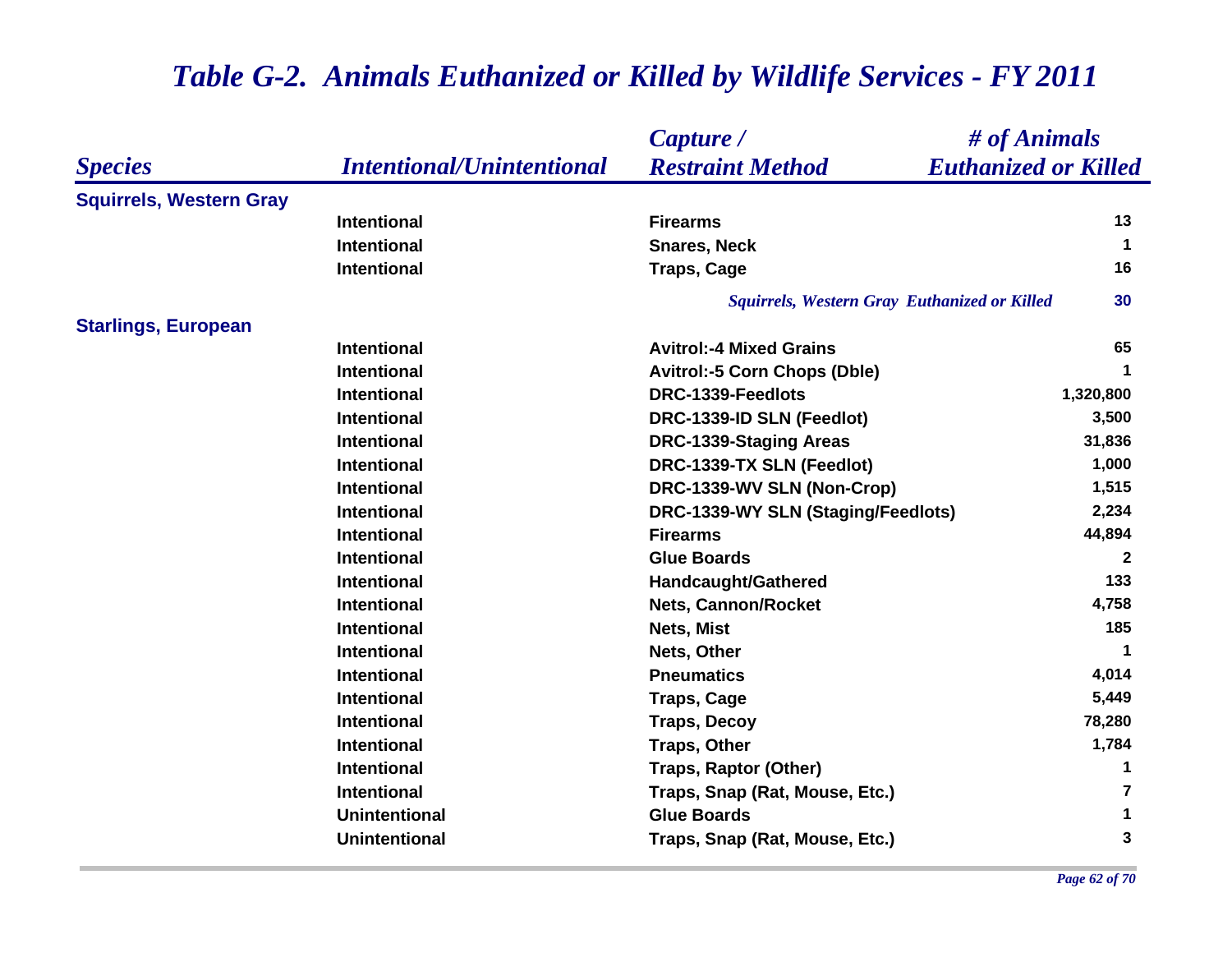|                                        |                                  | Capture /                                                   | # of Animals   |  |
|----------------------------------------|----------------------------------|-------------------------------------------------------------|----------------|--|
| <b>Species</b>                         | <b>Intentional/Unintentional</b> | <b>Restraint Method</b><br><b>Euthanized or Killed</b>      |                |  |
| <b>Starlings, European</b>             |                                  |                                                             |                |  |
|                                        |                                  | <b>Starlings, European Euthanized or Killed 1,500,463</b>   |                |  |
| <b>Stilts, Black-Necked</b>            |                                  |                                                             |                |  |
|                                        | Intentional                      | <b>Firearms</b>                                             | 99             |  |
|                                        |                                  | <b>Stilts, Black-Necked Euthanized or Killed</b>            | 99             |  |
| <b>Storm-Petrels, Fork-Tailed</b>      |                                  |                                                             |                |  |
|                                        | <b>Unintentional</b>             | <b>Snares, Neck</b>                                         | $\overline{2}$ |  |
|                                        |                                  | <b>Storm-Petrels, Fork-Tailed Euthanized or Killed</b>      | $\mathbf{2}$   |  |
| <b>Swallows, Bank</b>                  |                                  |                                                             |                |  |
|                                        | <b>Intentional</b>               | <b>Firearms</b>                                             | 215            |  |
|                                        |                                  | <b>Swallows, Bank Euthanized or Killed</b>                  | 215            |  |
| <b>Swallows, Barn</b>                  |                                  |                                                             |                |  |
|                                        | <b>Intentional</b>               | <b>Firearms</b>                                             | 700            |  |
|                                        | <b>Intentional</b>               | <b>Handcaught/Gathered</b>                                  | 132            |  |
|                                        | <b>Intentional</b>               | <b>Pneumatics</b>                                           | 94             |  |
|                                        |                                  | <b>Swallows, Barn Euthanized or Killed</b>                  | 926            |  |
| <b>Swallows, Cliff</b>                 |                                  |                                                             |                |  |
|                                        | <b>Intentional</b>               | <b>Firearms</b>                                             | 3,898          |  |
|                                        | <b>Intentional</b>               | <b>Handcaught/Gathered</b>                                  | 21             |  |
|                                        | <b>Intentional</b>               | <b>Pneumatics</b>                                           | 22             |  |
|                                        |                                  | <b>Swallows, Cliff Euthanized or Killed</b>                 | 3,941          |  |
| <b>Swallows, Northern Rough-Winged</b> |                                  |                                                             |                |  |
|                                        | <b>Intentional</b>               | <b>Firearms</b>                                             | $\mathbf{2}$   |  |
|                                        |                                  | <b>Swallows, Northern Rough-Winged Euthanized or Killed</b> | $\mathbf{2}$   |  |
| <b>Swallows, Tree</b>                  |                                  |                                                             |                |  |
|                                        | <b>Intentional</b>               | <b>Firearms</b>                                             | 40             |  |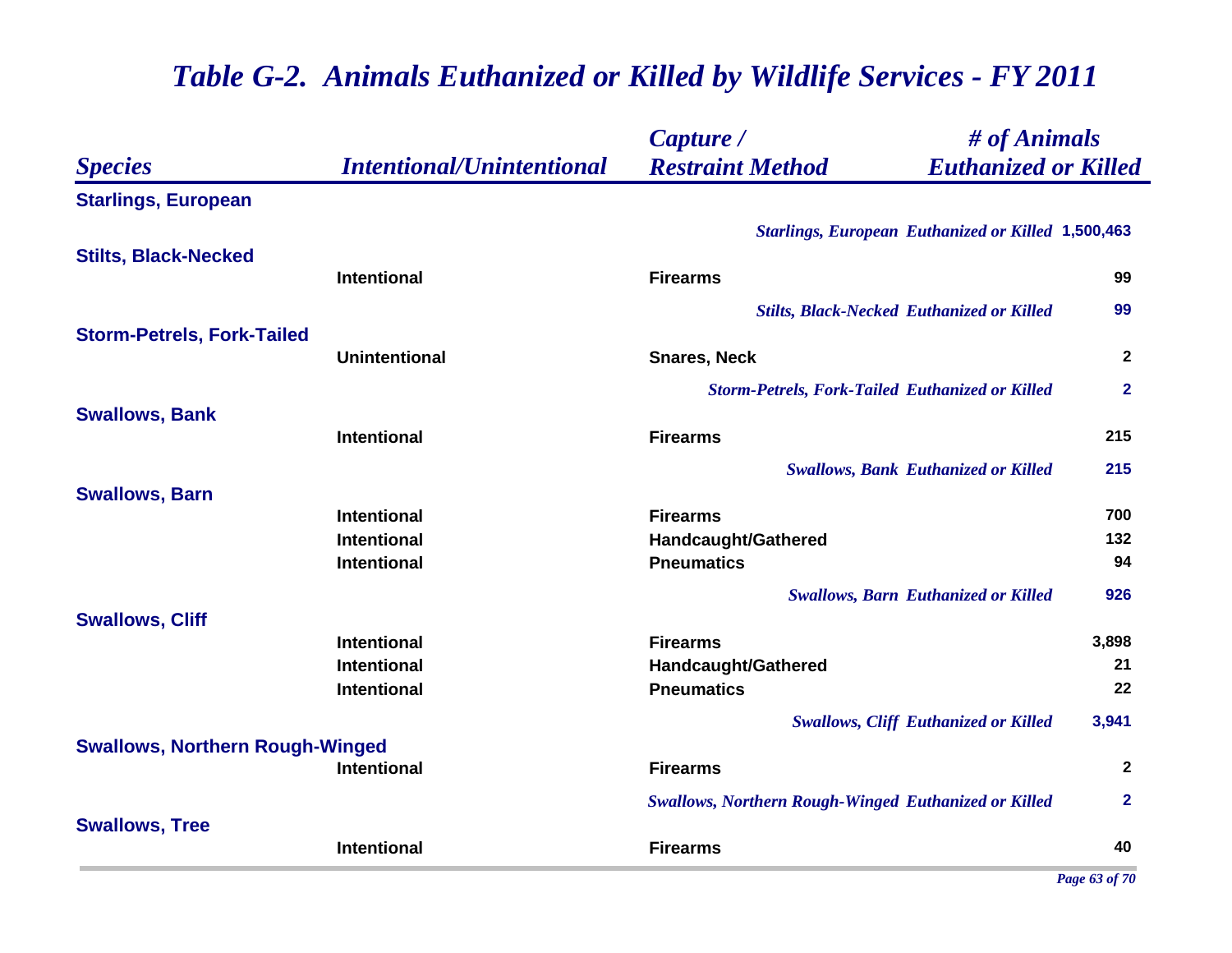|                               |                                  | Capture /                                              | # of Animals |  |
|-------------------------------|----------------------------------|--------------------------------------------------------|--------------|--|
| <b>Species</b>                | <b>Intentional/Unintentional</b> | <b>Euthanized or Killed</b><br><b>Restraint Method</b> |              |  |
| <b>Swallows, Tree</b>         |                                  |                                                        |              |  |
|                               | <b>Intentional</b>               | <b>Traps, Decoy</b>                                    | 7            |  |
|                               | <b>Unintentional</b>             | <b>Traps, Decoy</b>                                    | $\mathbf{3}$ |  |
|                               |                                  | <b>Swallows, Tree Euthanized or Killed</b>             | 50           |  |
| <b>Swallows, Violet-Green</b> |                                  |                                                        |              |  |
|                               | <b>Intentional</b>               | <b>Firearms</b>                                        | $\mathbf 1$  |  |
|                               |                                  | <b>Swallows, Violet-Green Euthanized or Killed</b>     | 1            |  |
| <b>Swans, Mute</b>            |                                  |                                                        |              |  |
|                               | <b>Intentional</b>               | <b>Firearms</b>                                        | 1,793        |  |
|                               |                                  | <b>Swans, Mute Euthanized or Killed</b>                | 1,793        |  |
| <b>Swans, Tundra</b>          |                                  |                                                        |              |  |
|                               | <b>Intentional</b>               | <b>Firearms</b>                                        | $\mathbf{2}$ |  |
|                               |                                  | <b>Swans, Tundra Euthanized or Killed</b>              | $\mathbf{2}$ |  |
| <b>Swifts (All)</b>           |                                  |                                                        |              |  |
|                               | <b>Intentional</b>               | <b>Firearms</b>                                        | $\mathbf{2}$ |  |
|                               |                                  | <b>Swifts (All) Euthanized or Killed</b>               | $\mathbf{2}$ |  |
| <b>Swine, Feral</b>           |                                  |                                                        |              |  |
|                               | <b>Intentional</b>               | <b>Calling Device, Electronic</b>                      | 1            |  |
|                               | <b>Intentional</b>               | <b>Calling Device, Manual(Hand, Blown)</b>             | 3            |  |
|                               | <b>Intentional</b>               | <b>Firearms</b>                                        | 4,131        |  |
|                               | Intentional                      | <b>Fixed Wing</b>                                      | 3,028        |  |
|                               | Intentional                      | <b>Helicopter</b>                                      | 10,855       |  |
|                               | Intentional                      | <b>Night Vision/Infrared Equipment</b>                 | 939          |  |
|                               | Intentional                      | <b>Snares, Foot/Leg</b>                                | 88           |  |
|                               | Intentional                      | <b>Snares, Neck</b>                                    | 5,264        |  |
|                               | Intentional                      | <b>Spotlight</b>                                       | 77           |  |
|                               | Intentional                      | <b>Traps, Body Grip</b>                                | 4            |  |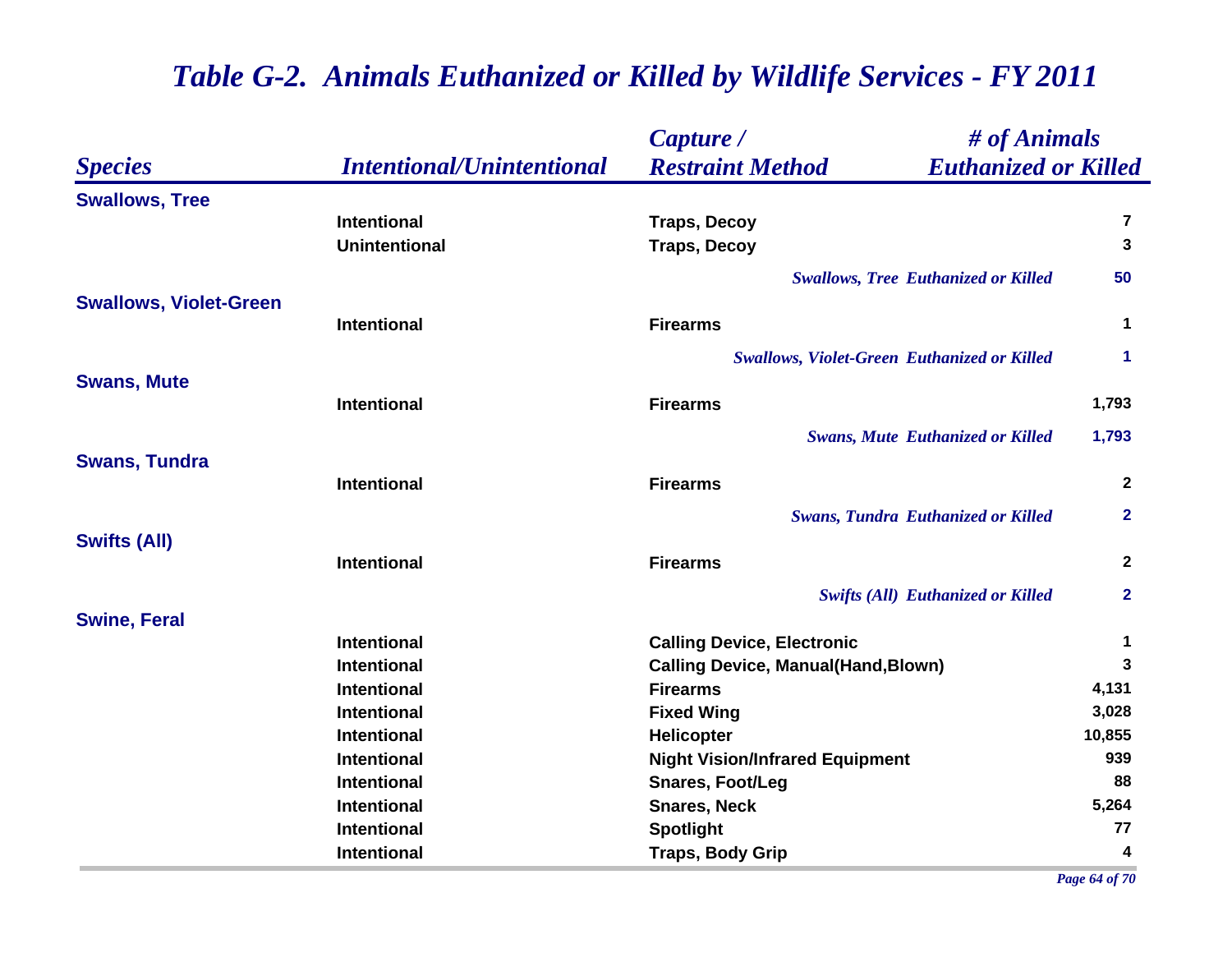|                            |                                  | Capture /                                              | # of Animals         |  |
|----------------------------|----------------------------------|--------------------------------------------------------|----------------------|--|
| <b>Species</b>             | <b>Intentional/Unintentional</b> | <b>Restraint Method</b><br><b>Euthanized or Killed</b> |                      |  |
| <b>Swine, Feral</b>        |                                  |                                                        |                      |  |
|                            | <b>Intentional</b>               | <b>Traps, Cage</b>                                     | 7,699                |  |
|                            | <b>Intentional</b>               | <b>Traps, Drive/Corral</b>                             | 417                  |  |
|                            | <b>Intentional</b>               | <b>Traps, Foothold</b>                                 | 48                   |  |
|                            | <b>Unintentional</b>             | <b>M-44 Cyanide Capsule</b>                            | 12                   |  |
|                            | <b>Unintentional</b>             | <b>Snares, Neck</b>                                    | 6                    |  |
|                            | <b>Unintentional</b>             | <b>Traps, Cage</b>                                     | $\blacktriangleleft$ |  |
|                            |                                  | <b>Swine, Feral Euthanized or Killed</b>               | 32,573               |  |
| <b>Terns, Black</b>        |                                  |                                                        |                      |  |
|                            | <b>Intentional</b>               | <b>Firearms</b>                                        | $\mathbf{2}$         |  |
|                            |                                  | <b>Terns, Black Euthanized or Killed</b>               | $\mathbf{2}$         |  |
| <b>Terns, Caspian</b>      |                                  |                                                        |                      |  |
|                            | <b>Intentional</b>               | <b>Firearms</b>                                        | 8                    |  |
|                            | <b>Unintentional</b>             | <b>Firearms</b>                                        | $\mathbf{1}$         |  |
|                            |                                  | Terns, Caspian Euthanized or Killed                    | 9                    |  |
| <b>Terns, Common</b>       |                                  |                                                        |                      |  |
|                            | <b>Intentional</b>               | <b>Firearms</b>                                        | 4                    |  |
|                            |                                  | Terns, Common Euthanized or Killed                     | 4                    |  |
| <b>Terns, Gull-Billed</b>  |                                  |                                                        |                      |  |
|                            | <b>Intentional</b>               | <b>Firearms</b>                                        | 8                    |  |
|                            |                                  | <b>Terns, Gull-Billed Euthanized or Killed</b>         | 8                    |  |
| <b>Terns, Royal</b>        |                                  |                                                        |                      |  |
|                            | <b>Unintentional</b>             | <b>Firearms</b>                                        | 1                    |  |
|                            |                                  | <b>Terns, Royal Euthanized or Killed</b>               | $\mathbf 1$          |  |
| <b>Towhees, California</b> | <b>Intentional</b>               |                                                        | 1                    |  |
|                            |                                  | <b>Traps, Body Grip</b>                                |                      |  |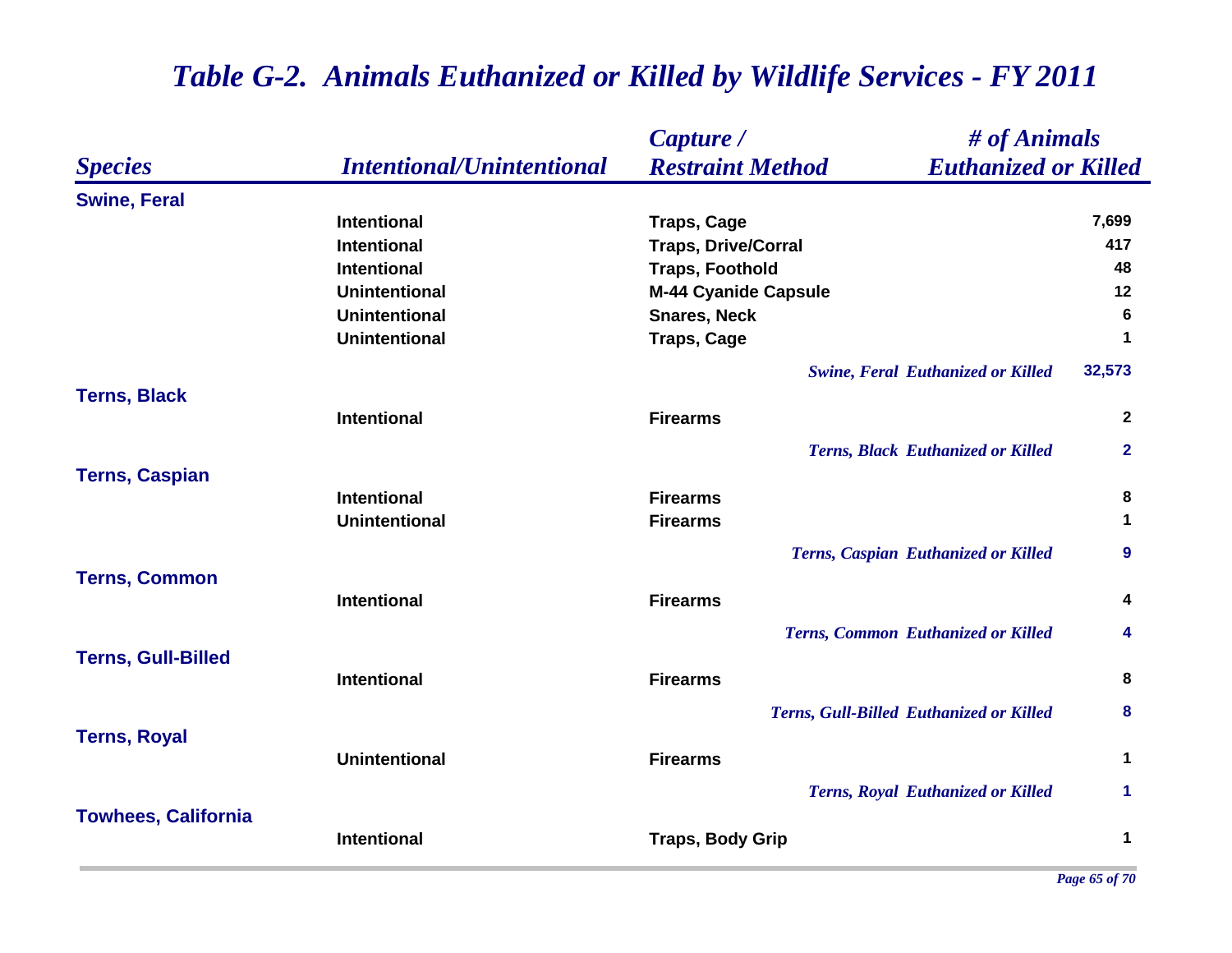|                                 |                                  | Capture /                                              | # of Animals         |  |
|---------------------------------|----------------------------------|--------------------------------------------------------|----------------------|--|
| <b>Species</b>                  | <b>Intentional/Unintentional</b> | <b>Restraint Method</b><br><b>Euthanized or Killed</b> |                      |  |
| <b>Towhees, California</b>      |                                  |                                                        |                      |  |
|                                 | <b>Intentional</b>               | <b>Traps, Cage</b>                                     | 3                    |  |
|                                 | <b>Intentional</b>               | <b>Traps, Decoy</b>                                    | 15                   |  |
|                                 |                                  | <b>Towhees, California Euthanized or Killed</b>        | 19                   |  |
| <b>Turkeys, Wild</b>            |                                  |                                                        |                      |  |
|                                 | <b>Intentional</b>               | <b>Firearms</b>                                        | 317                  |  |
|                                 | <b>Intentional</b>               | <b>Nets, Cannon/Rocket</b>                             | 1                    |  |
|                                 | <b>Intentional</b>               | <b>Snares, Neck</b>                                    | $\mathbf 1$          |  |
|                                 | <b>Intentional</b>               | <b>Traps, Cage</b>                                     | 68                   |  |
|                                 | <b>Intentional</b>               | <b>Traps, Drive/Corral</b>                             | 13                   |  |
|                                 | <b>Unintentional</b>             | <b>Snares, Neck</b>                                    | 8                    |  |
|                                 | <b>Unintentional</b>             | <b>Traps, Foothold</b>                                 | 9                    |  |
|                                 |                                  | <b>Turkeys, Wild Euthanized or Killed</b>              | 417                  |  |
| <b>Turtles Other</b>            | <b>Unintentional</b>             |                                                        | 105                  |  |
|                                 | <b>Unintentional</b>             | <b>Traps, Body Grip</b>                                | $\mathbf 1$          |  |
|                                 |                                  | <b>Traps, Foothold</b>                                 |                      |  |
|                                 |                                  | <b>Turtles Other Euthanized or Killed</b>              | 106                  |  |
| <b>Turtles, Common Map</b>      |                                  |                                                        |                      |  |
|                                 | <b>Unintentional</b>             | <b>Traps, Body Grip</b>                                | $\mathbf 1$          |  |
|                                 |                                  | <b>Turtles, Common Map Euthanized or Killed</b>        | $\blacktriangleleft$ |  |
| <b>Turtles, Common Musk</b>     |                                  |                                                        |                      |  |
|                                 | <b>Unintentional</b>             | <b>Traps, Body Grip</b>                                | $\mathbf 1$          |  |
|                                 |                                  | <b>Turtles, Common Musk Euthanized or Killed</b>       | $\blacktriangleleft$ |  |
| <b>Turtles, Common Snapping</b> |                                  |                                                        |                      |  |
|                                 | <b>Unintentional</b>             | <b>Snares, Neck</b>                                    | 10                   |  |
|                                 | <b>Unintentional</b>             | <b>Traps, Body Grip</b>                                | 211                  |  |
|                                 | <b>Unintentional</b>             | <b>Traps, Foothold</b>                                 | $\boldsymbol{2}$     |  |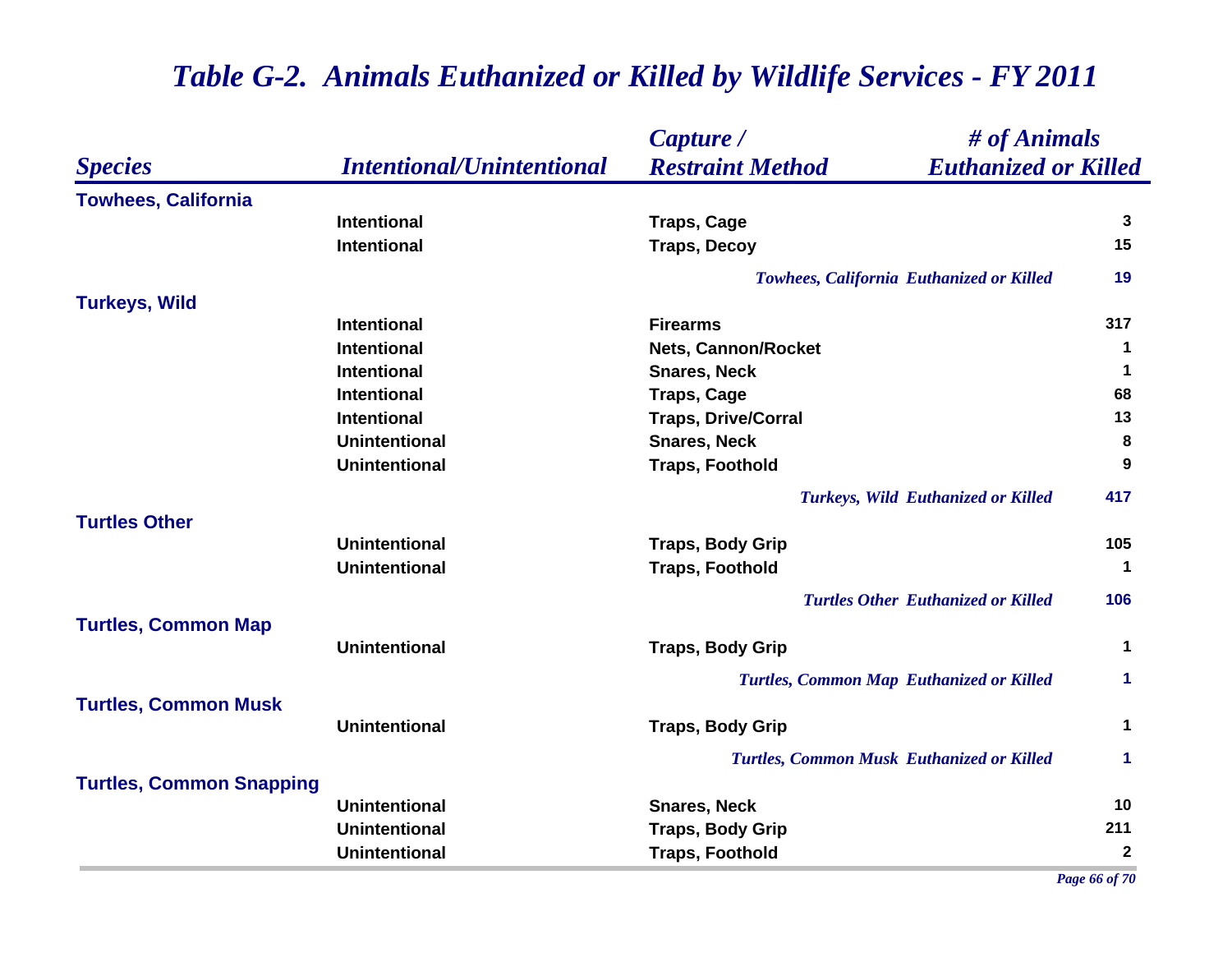|                                 |                                  | Capture /                                              | # of Animals |  |
|---------------------------------|----------------------------------|--------------------------------------------------------|--------------|--|
| <b>Species</b>                  | <b>Intentional/Unintentional</b> | <b>Restraint Method</b><br><b>Euthanized or Killed</b> |              |  |
| <b>Turtles, Common Snapping</b> |                                  |                                                        |              |  |
|                                 |                                  | <b>Turtles, Common Snapping Euthanized or Killed</b>   | 223          |  |
| <b>Turtles, Painted</b>         |                                  |                                                        |              |  |
|                                 | <b>Unintentional</b>             | <b>Traps, Body Grip</b>                                | 4            |  |
|                                 |                                  | <b>Turtles, Painted Euthanized or Killed</b>           | 4            |  |
| <b>Voles (All)</b>              |                                  |                                                        |              |  |
|                                 | <b>Intentional</b>               | <b>Handcaught/Gathered</b>                             | 1            |  |
|                                 | <b>Intentional</b>               | <b>Traps, Cage</b>                                     | 3            |  |
|                                 | Intentional                      | <b>Traps, Other</b>                                    | 72           |  |
|                                 | <b>Intentional</b>               | Traps, Snap (Rat, Mouse, Etc.)                         | 52           |  |
|                                 | <b>Intentional</b>               | <b>Zinc Phosphide Wheat</b>                            | 10,780       |  |
|                                 | <b>Unintentional</b>             | <b>Rozol-Mt SLN (Ground Squirrels)</b>                 | 5            |  |
|                                 | <b>Unintentional</b>             | <b>Traps, Foothold</b>                                 | $\mathbf 1$  |  |
|                                 | <b>Unintentional</b>             | Traps, Snap (Rat, Mouse, Etc.)                         | $\mathbf 1$  |  |
|                                 |                                  | <b>Voles (All) Euthanized or Killed</b>                | 10,915       |  |
| <b>Vultures, Black</b>          |                                  |                                                        |              |  |
|                                 | <b>Intentional</b>               | <b>Firearms</b>                                        | 2,431        |  |
|                                 | <b>Intentional</b>               | Nets, Other                                            |              |  |
|                                 | <b>Intentional</b>               | <b>Pneumatics</b>                                      | 30           |  |
|                                 | <b>Intentional</b>               | <b>Traps, Cage</b>                                     | 2,395        |  |
|                                 | <b>Intentional</b>               | <b>Traps, Decoy</b>                                    | 544          |  |
|                                 | <b>Intentional</b>               | <b>Traps, Foothold</b>                                 | -1           |  |
|                                 | Intentional                      | <b>Traps, Other</b>                                    | 103          |  |
|                                 | <b>Unintentional</b>             | <b>M-44 Cyanide Capsule</b>                            | $\mathbf 1$  |  |
|                                 | <b>Unintentional</b>             | <b>Snares, Neck</b>                                    | $\mathbf{2}$ |  |
|                                 |                                  | <b>Vultures, Black Euthanized or Killed</b>            | 5,508        |  |

**Vultures, Turkey**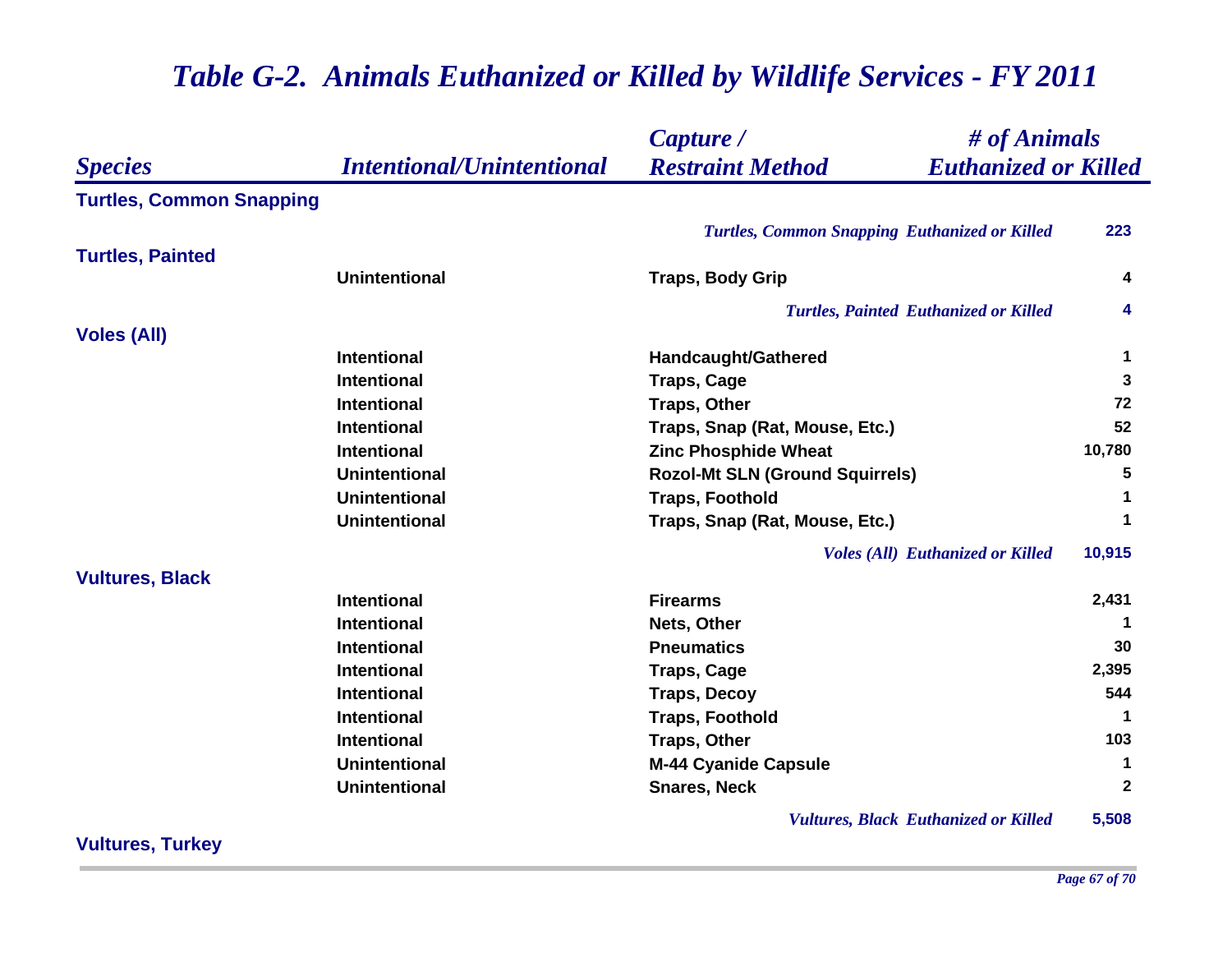### *Species Capture / Restraint Method # of Animals Intentional/Unintentional Euthanized or Killed* **Vultures, Turkey Intentional Firearms 1,538 Intentional Handcaught/Gathered <sup>1</sup> Intentional Pneumatics 17 Intentional Traps, Cage <sup>2</sup> Intentional Traps, Decoy <sup>19</sup> Intentional Traps, Foothold <sup>1</sup> Intentional Traps, Other <sup>1</sup> Unintentional Snares, Neck 1 Unintentional Traps, Foothold 3 Unintentional Traps, Foothold (Padded) <sup>1</sup>** *Vultures, Turkey Euthanized or Killed* **1,584 Waxbills, Common Intentional Firearms 1,195** *Waxbills, Common Euthanized or Killed* **1,195 Weasels (Other) Intentional Spotlight <sup>2</sup> Intentional Traps, Body Grip 5 Intentional CONSERVITY TRAPS, Foothold 1 1** *Weasels (Other) Euthanized or Killed* **8 Weasels, Long-Tailed Intentional CONSCRIPTION TRAPS, Cage <b>7 7** *Weasels, Long-Tailed Euthanized or Killed* **7 WhimbrelsIntentional Firearms 2 Intentional Pneumatics 1** *Whimbrels Euthanized or Killed* **3**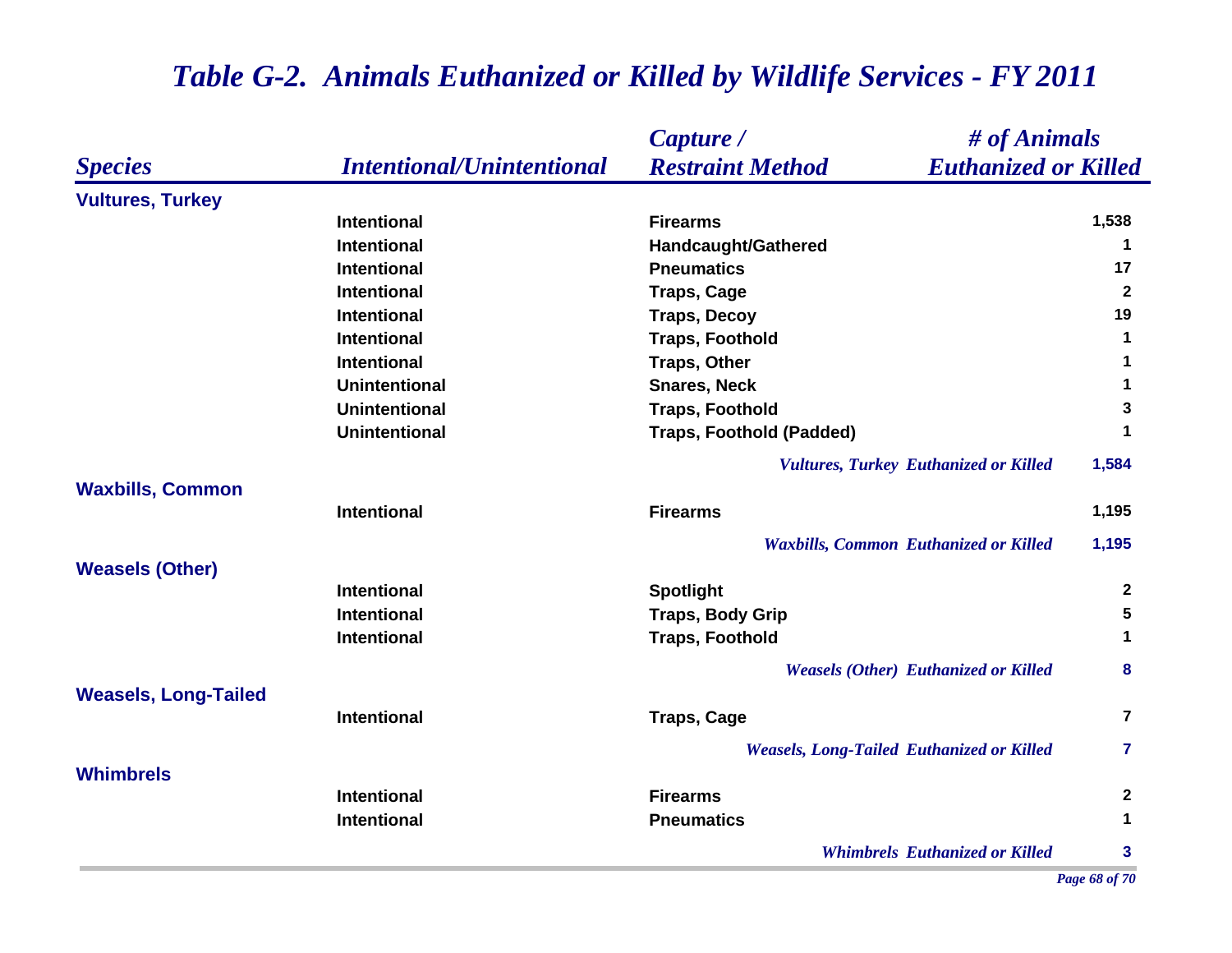|                                    |                                  | Capture /                                               | # of Animals                                    |                |
|------------------------------------|----------------------------------|---------------------------------------------------------|-------------------------------------------------|----------------|
| <b>Species</b>                     | <b>Intentional/Unintentional</b> | <b>Restraint Method</b>                                 | <b>Euthanized or Killed</b>                     |                |
| <b>Willets</b>                     |                                  |                                                         |                                                 |                |
|                                    | <b>Intentional</b>               | <b>Firearms</b>                                         |                                                 | 25             |
|                                    | <b>Intentional</b>               | <b>Pneumatics</b>                                       |                                                 | $\mathbf 1$    |
|                                    |                                  |                                                         | <b>Willets Euthanized or Killed</b>             | 26             |
| <b>Wolves, Gray/Timber</b>         |                                  |                                                         |                                                 |                |
|                                    | <b>Intentional</b>               | <b>Calling Device, Electronic</b>                       |                                                 | 1              |
|                                    | <b>Intentional</b>               | <b>Calling Device, Manual(Hand, Blown)</b>              |                                                 | $\mathbf 1$    |
|                                    | <b>Intentional</b>               | <b>Firearms</b>                                         |                                                 | 26             |
|                                    | <b>Intentional</b>               | <b>Fixed Wing</b>                                       |                                                 | 30             |
|                                    | <b>Intentional</b>               | Helicopter                                              |                                                 | 48             |
|                                    | <b>Intentional</b>               | <b>Snares, Neck</b>                                     |                                                 | 15             |
|                                    | <b>Intentional</b>               | <b>Traps, Foothold</b>                                  |                                                 | 244            |
|                                    |                                  |                                                         | <b>Wolves, Gray/Timber Euthanized or Killed</b> | 365            |
| <b>Woodcock, American</b>          |                                  |                                                         |                                                 |                |
|                                    | <b>Intentional</b>               | <b>Firearms</b>                                         |                                                 | $\mathbf{2}$   |
|                                    |                                  |                                                         | <b>Woodcock, American Euthanized or Killed</b>  | $\overline{2}$ |
| <b>Woodpeckers, Downy</b>          |                                  |                                                         |                                                 |                |
|                                    | <b>Intentional</b>               | <b>Traps, Other</b>                                     |                                                 | $\mathbf 1$    |
|                                    |                                  |                                                         | <b>Woodpeckers, Downy Euthanized or Killed</b>  | 1              |
| <b>Woodpeckers, Gila</b>           |                                  |                                                         |                                                 |                |
|                                    | <b>Intentional</b>               | <b>Firearms</b>                                         |                                                 | 61             |
|                                    |                                  |                                                         | <b>Woodpeckers, Gila Euthanized or Killed</b>   | 61             |
| <b>Woodpeckers, Golden-Fronted</b> |                                  |                                                         |                                                 |                |
|                                    | <b>Intentional</b>               | <b>Firearms</b>                                         |                                                 | 4              |
|                                    | <b>Intentional</b>               | Traps, Snap (Rat, Mouse, Etc.)                          |                                                 | $\mathbf{2}$   |
|                                    |                                  | <b>Woodpeckers, Golden-Fronted Euthanized or Killed</b> |                                                 | 6              |